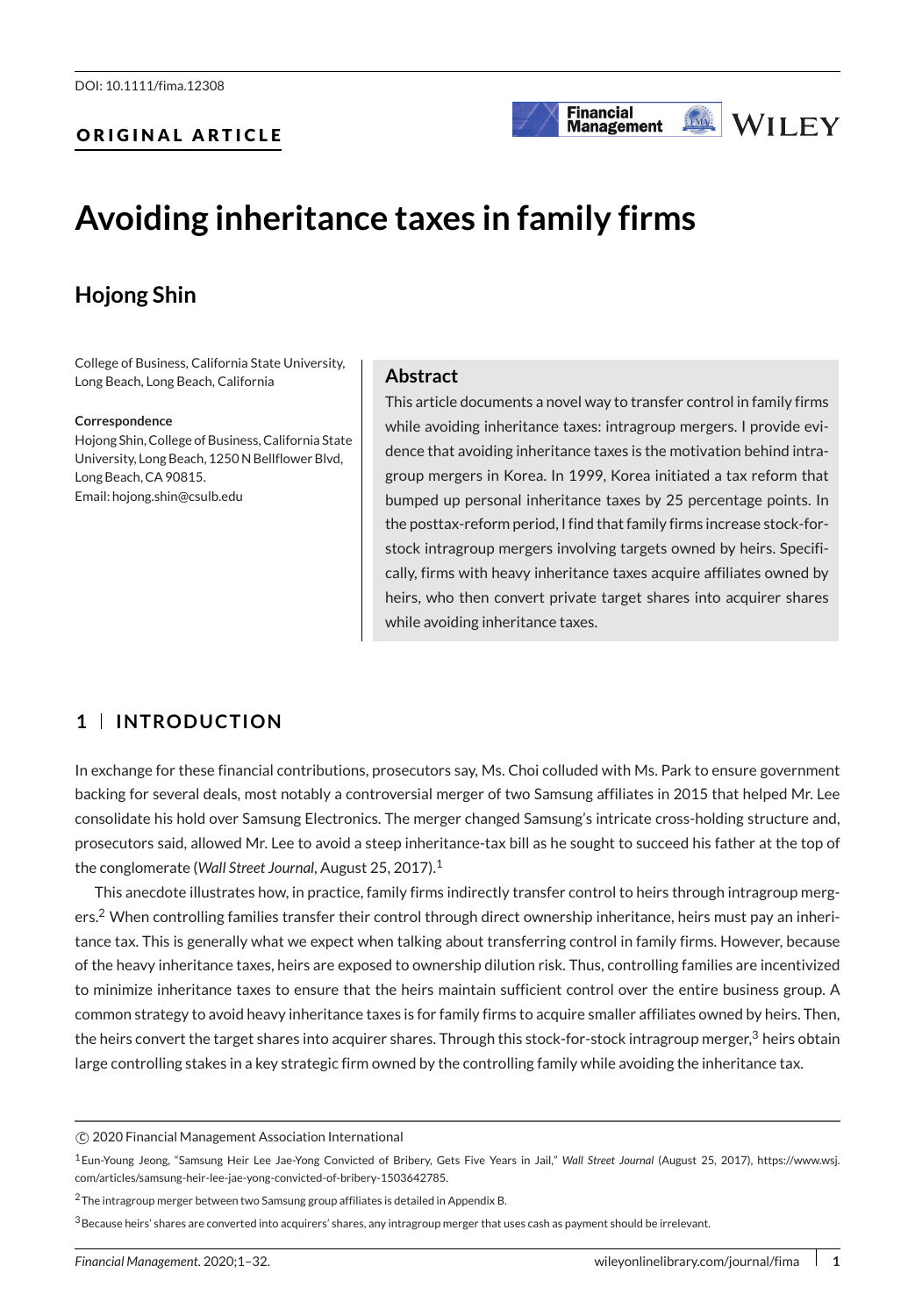Family firms comprise more than 80% of firms worldwide,<sup>4</sup> and succession largely determines their fate. Only 30% of family firms last into a second generation, 12% into a third, and 3% into a fourth generation or beyond.<sup>5</sup> Given the importance of succession in family firms, it has attracted significant attention in the recent literature.<sup>6</sup> However, there is scant evidence documenting the effect of personal inheritance tax on family succession and its implications for control-transfer processes in family firms. I fill this gap by studying one way to transfer control: intragroup mergers.

Using a natural experiment, I provide causal evidence that avoiding inheritance taxes is the motivation behind intragroup mergers. This natural experiment exploits Korea's major tax reform initiative undertaken in 1999, which suddenly increased the maximum personal inheritance tax rate by 25 percentage points. Exploiting this unexpected increase in inheritance taxes and using a difference-in-differences (DiD) estimation, I examine how firms respond to the tax change when transferring control shares. Specifically, I compare how firms with high and low expected tax burdens before the 1999 tax reform use intragroup mergers to transfer control shares after the tax reform. My findings shed light on (a) the inheritance tax-saving benefits of controlling families, (b) the transaction costs of intragroup mergers, and (c) the way the overall ownership structure of family firms is rebalanced.

The final data comprise 2,422 firm-year observations from the 24 largest Korean chaebols<sup>7</sup> from 1997 to 2004 (sample years). I use Korean chaebol data because Korean chaebols have reported highly detailed interfirm ownership information among their affiliates to the Korean Fair Trade Commission (KFTC) since the mid-1990s. Public access to this type of information is limited in most countries but is available in Korea.<sup>8</sup> Given that family ownership is prevalent around the world, my results have important implications for many countries in addition to Korea.<sup>9</sup>

I first document that the number of stock-for-stock intragroup mergers increases with personal tax burdens. Next, using the 1999 tax reform, I estimate the causal effect of the expected inheritance taxes on intragroup mergers. The results show that the difference in intragroup mergers between firms with high and low personal inheritance taxes is 2.3 times more likely to increase after the tax shock. I also find that among firms with high tax burdens, stock-for-stock intragroup mergers are concentrated in (a) central firms,<sup>10</sup> (b) firms located in the upper layer of the pyramid,<sup>11</sup> and (c) firms within a circular ownership chain, that is, firms where heirs can consolidate their indirect control over the entire business group. This result highlights that the ownership network of group affiliates determines which firms with heavy inheritance taxes initiate intragroup mergers. However, this result does not hold for non-intragroup mergers.

7Family-owned large business conglomerates in Korea are generally called "chaebols."

<sup>8</sup> KFTC requires only select Korean chaebols to divulge their ownership status information. Because of limited access to ownership data, the sample does not include smaller business groups.

<sup>4</sup>Chase Peterson-Withorn, "New Report Reveals the 500 Largest Family-Owned Companies in the World," *Forbes* (April 20, 2015), [https://www.forbes.](https://www.forbes.com/sites/chasewithorn/2015/04/20/new-report-reveals-the-500-largest-family-owned-companies-in-the-world/\0436eccd1423602) [com/sites/chasewithorn/2015/04/20/new-report-reveals-the-500-largest-family-owned-companies-in-the-world/#6eccd1423602.](https://www.forbes.com/sites/chasewithorn/2015/04/20/new-report-reveals-the-500-largest-family-owned-companies-in-the-world/\0436eccd1423602)

<sup>5</sup>Family Business Alliance, [http://www.fbagr.org/index.php?option](http://www.fbagr.org/index.php?option=com_content&view=article&id=117&Itemid=75)=com\_content&view=article&id=117&Itemid=75 (accessed June 2014).

<sup>6</sup>Pérez-González (2006) and Bennedsen, Nielsen, Pérez-González, andWolfenzon (2007) document that family chief executive officers (CEOs) perform worse than nonfamily CEOs. Mehrotra, Morck, Shim, and Wiwattanakantang (2013) also show that firms run by nonbiological heirs outperform firms run by either biological heirs or professional managers. Bunkanwanicha, Fan, and Wiwattanakantang (2013) show that a network marriage between a controlling family member and a member of a prominent business or political family is followed by increasing stock prices.

<sup>9</sup>The literature shows that controlling families siphon resources out of member firms for their private benefit (Johnson, La Porta, Lopez-de-Silanes, & Shleifer, 2000). Similar tax-saving tactics likely benefit controlling families in other institutional contexts. For example, Asian casino king Stanley Ho implemented similar intragroup transactions to avoid inheritance taxes.

<sup>&</sup>lt;sup>10</sup>These companies are connected to many other member firms in the ownership network. Therefore, the controlling family can indirectly control affiliated firms through strategic firms in a pyramidal business group. Following Almeida, Park, Subrahmanyam, andWolfenzon (2012), the centrality of firm *i* is measured as the average percentage difference in the control rights of the controlling family across all group member firms except the firm itself after excluding a specific firm *i* from the group. In this article, I refer to firms with a high centrality value as "central firms."

 $11$ The upper layer of the pyramid is an indicator that equals 1 if a firm's position is smaller than the average of all chaebol firms, and 0 otherwise. Position refers to the distance between the controlling family and a firm in the group. A value of 1 indicates that the firm is directly controlled by the founding family. In a simple pyramid structure with two firms, firm *i* in the upper layer (Chain 1) has a position value of 1, and firm *j* in the lower layer (Chain 2) has a position value of 2. In this case, the position of firm *i* can be measured by the weighted average of Chains 1 and 2, whose importance is weighted by the cash flow the family receives. Cash flow comprises direct cash flow from firm *i* and indirect cash flow from firm *j*through Chain 2. Group firms that are directly owned by the controlling family have a low position value, whereas those that are indirectly owned have a high position value. See Almeida et al. (2012) for additional details about ownership metrics.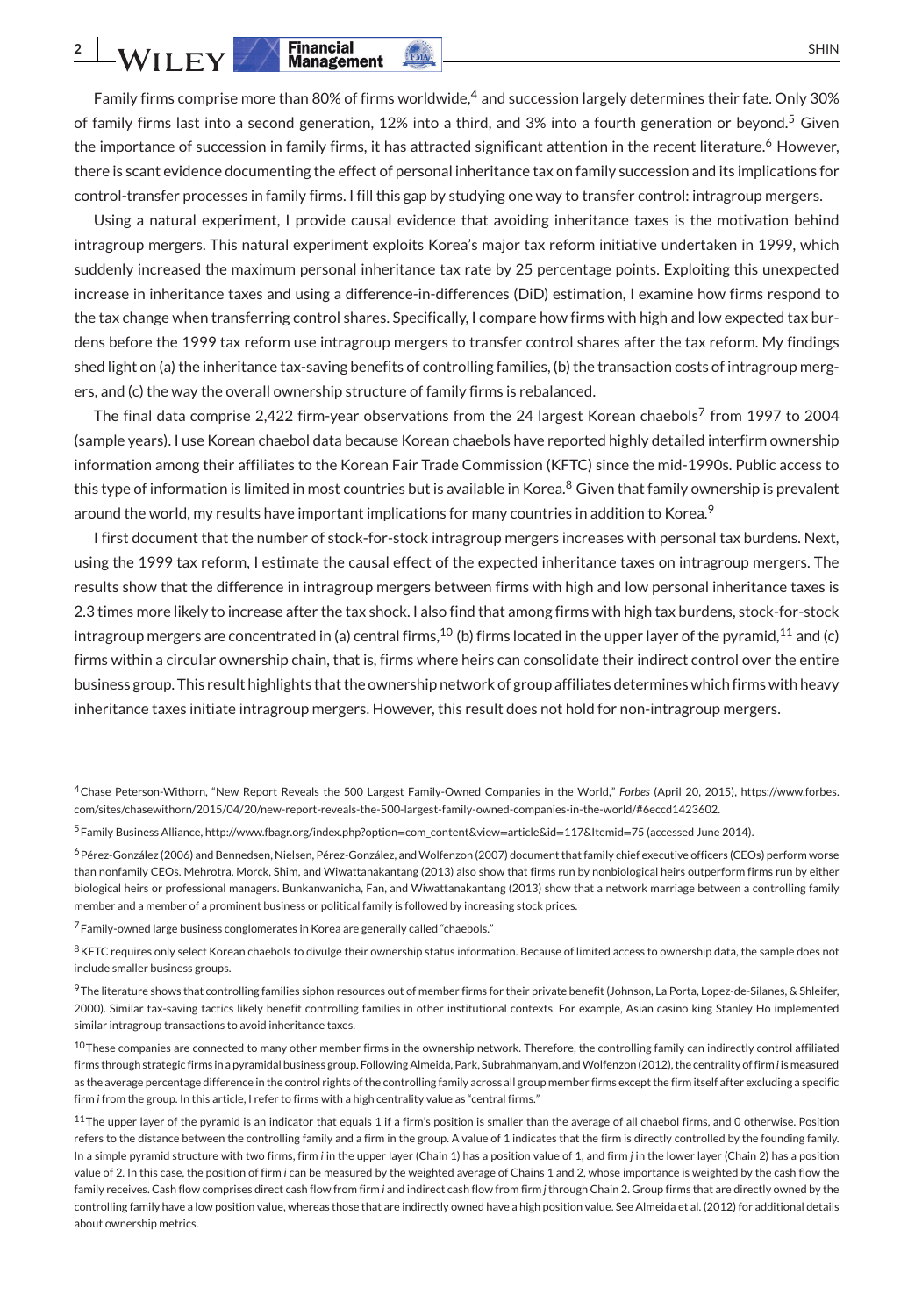Next, I test whether a reduction in personal taxes decreases intragroup merger activities. I find that intragroup mergers are rarely pursued by firms that have heavy inheritance taxes and are indirectly owned by private foundations exempt from gift taxes. A difference-in-difference-in-differences (DiDiD) estimation of Korea's 1999 tax reform confirms that unusual surges in stock-for-stock intragroup mergers occur primarily because firms aim to avoid inheritance taxes through intragroup mergers.<sup>12</sup> I find that this sudden increase in intragroup mergers after the tax reform is not prompted by the Asian financial crisis. In other words, it is not due to the sudden drop in Korea's capital market value during the precrisis era or postcrisis restructuring.

Furthermore, I investigate ownership reallocation by identifying target firm characteristics in relation to intragroup mergers. I find that heirs of chaebol families receive large dividends from their private firms in which they have large ownership stakes. These firms become the targets of intragroup mergers. Heirs can take these dividends because they have substantial voting rights, which they use to determine corporate policies in target merger firms. Because heirs own only their target firms that are merged with central firms, they prefer short-term wealth gains over long-term investment commitments. However, this behavior is not necessarily found in male relatives in the current chair's generation, for whom succession process has officially ended. Overall, these results suggest that to avoid inheritance taxes, heirs first prefer to own private firms where they can cash out corporate resources quickly and then reallocate their ownership to central firms through intragroup mergers.

Although controlling-family heirs are likely to benefit from this reshuffling, the ownership network becomes more distorted as central firms expand their boundaries with additional circular shareholding links. Minority shareholders suffer losses from these tax-motivated mergers, which have few operational synergies. For instance, the 2-day cumulative abnormal return (CAR) drops 32.3% more when an intragroup merger is announced than when a non-intragroup merger is announced. Overall, this evidence supports the tunneling view of business groups discussed in the literature (e.g., Johnson et al. 2000).

This article is related to several strands of literature, including studies on the effect of taxes on firms. Early studies emphasize the effects of corporate income taxes on the right-hand side of the balance sheet, such as capital structure (Miller, 1988; Modigliani & Miller, 1958, 1963) and dividend policy (Auerbach, 1979; Bradford, 1981; King, 1974). Recent studies explore topics such as the effects of tax reforms on organizational forms (Desai & Hines, 1999; Desai, Foley, & Hines, 2004) and the effects of inheritance laws on investment decisions (Ellul, Pagano, & Panunzi, 2010; Tsoutsoura, 2015). My article connects these two recent topics by exploring ownership networks among group affiliates. Ownership networks are a key component of the inheritance tax channels through which firms with heavy inheritance taxes initiate intragroup mergers, which in turn cause distortions in the ownership network.

My findings also contribute to the literature on tunneling in emerging markets. Tunneling is more prevalent in emerging economies, where controlling shareholders exercise their discretionary power to extract private benefits by transferring assets and profits out of firms (Johnson et al., 2000). The literature documents tunneling in business groups under a pyramidal ownership structure by highlighting conflicts of interest between controlling shareholders and minority shareholders (Almeida & Wolfenzon, 2006a, 2006b; Bae, Kang, & Kim, 2002; Bertrand, Mehta, & Mullainathan, 2002; Chang, 2003). Recent studies introduce several forms of tunneling practices and their consequences (Cheung, Rau, & Stouraitis, 2006; Jian & Wong, 2010; Jiang, Lee, & Yue, 2010). In such cases, minority shareholders suffer losses from negative firm outcomes. I explore a form of tunneling in which intragroup merger activities aim to avoid inheritance taxes but result in negative market consequences. Similar tax-saving schemes employed by controlling families for their own benefit likely crop up in many other institutional contexts.

This article is organized as follows: Section 2 introduces the institutional background of inheritance tax reform. Section 3 describes the data and sample summary statistics. Section 4 discusses the main results. Section 5 concludes.

 $12$ An example of avoiding inheritance taxes through intragroup mergers in pyramids is detailed in Appendix C.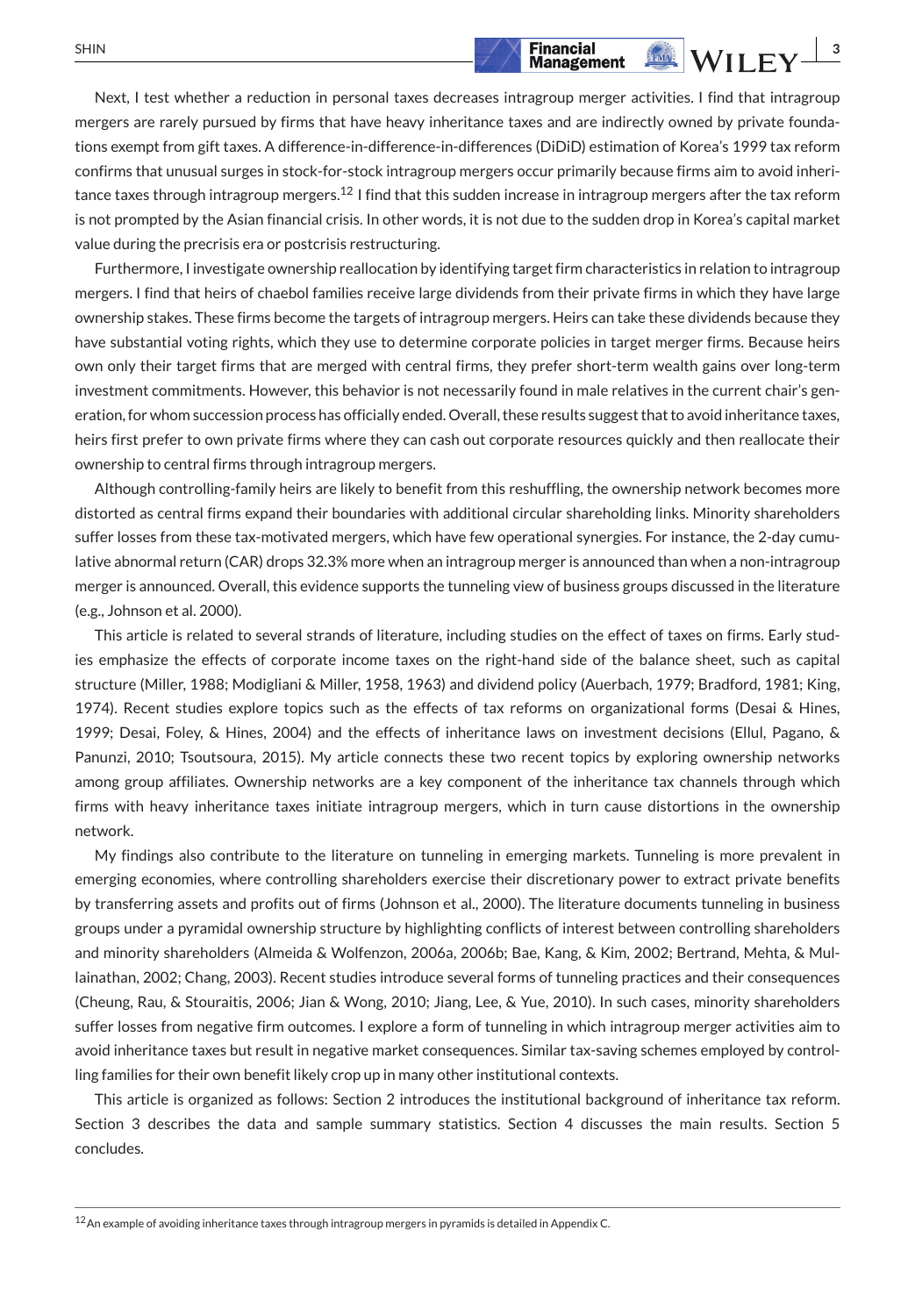## **TABLE 1** Time-series variation in the succession tax rate

|                                                             |           |      |           |           | <b>After 2003</b> |         |
|-------------------------------------------------------------|-----------|------|-----------|-----------|-------------------|---------|
| Tax rate                                                    | 1993-1995 | 1996 | 1997-1999 | 2000-2002 | <b>SME</b>        | Chaebol |
| Cap of succession tax rate                                  | 50%       | 40%  | 45%       | 50%       | 50%               | 50%     |
| Business premium tax rate (largest)<br>shareholder $<$ 50%) | 10%       | 10%  | 10%       | 20%       | 10%               | 20%     |
| Business premium tax rate (largest)<br>shareholder $>$ 50%) | 10%       | 10%  | 10%       | 30%       | 15%               | 30%     |
| Total succession tax rate                                   | 60%       | 50%  | 55%       | 80%       | 65%               | 80%     |

*Note*. SME, Small and medium enterprise. This table summarizes the maximum succession tax rate and business premium tax rate in Korea before and after tax reforms. In the 1970s, the highest marginal tax rate was 75%, which prompted strong psychological resistance among taxpayers, resulting in tax evasion. To address this, the government gradually reduced the inheritance and gift tax rate to 67% in 1980 and 40% in 1996, the lowest in history, while maintaining the business premium tax rate at 10%. The inheritance tax rate was capped at 55%, with 45% from the inheritance tax rate and 10% from the business premium tax rate from 1997 to 1999, right before the tax reforms. Then, in 1999, after the Asian financial crisis, the government initiated tax reforms, laying out policy guidelines for preventing tax-free inheritance of wealth. Accordingly, in 2000 it applied a maximum succession tax rate of 80%, 50% of which comes from the succession tax rate and 30% from the business premium tax rate. This is the highest among Organisation for Economic Co-operation and Development economies.

## **2 INSTITUTIONAL BACKGROUND**

Korea's inheritance tax laws and gift tax laws were first legislated in March and April 1950, respectively. In November 1952, gift tax law was incorporated into inheritance tax law. When the Inheritance Tax Act was first crafted, a progressive taxation system was in place, with 15 tax brackets and tax rates ranging from 20% to 90%. In the 1970s, the highest marginal tax rate dropped a little but was still high at 75%. These high tax rates prompted strong resistance from taxpayers, resulting in tax evasion. Over time, as the Korean economy became sophisticated, the inheritance laws were amended. In the 1980s, tax brackets decreased and tax rates were cut, and in the 1990s, various types of tax allowances were increased to help reduce the tax burden. The government gradually reduced the inheritance and gift tax rates to 67% in 1980 and finally to 40% in 1996, the lowest in history, while maintaining the business premium tax rate at 10%.<sup>13</sup> Then, in 1996, the name of the law was officially changed to the Inheritance Tax and Gift Tax Act. As shown in Table 1, in 1997–1999 the inheritance tax rate was capped at 55%, with 45% contributed by the inheritance tax and 10% by the business premium tax.

However, after the 1997–1998 Asian financial crisis, the overall trend of decreasing inheritance tax rates came to a halt. On Korea's Independence Day, August, 15, 1999, not long after the first repayment of the International Monetary Fund (IMF) Supplemental Reserve Facility (SRF) in December 1998, President Kim Dae Jung announced special tax reform initiatives. He laid out policy guidelines to prevent the tax-free inheritance of wealth. The tax reform initiative, driven by the president himself, led to the adoption of a higher inheritance tax rate at the beginning of 2000.

Accordingly, the tax bracket subject to the marginal tax rate dropped from 5 billion Korean Republic won (KRW) to 3 billion KRW, and the maximum inheritance tax rate jumped to 80% (50% from the inheritance tax rate and 30% from the business premium tax rate). This is one of the highest inheritance tax rates among Organisation for Economic Cooperation and Development (OECD) economies. In 2002, the government sought to remove tax loopholes to prevent high-net-worth individuals from engaging in irregular succession and donation of wealth. The government expanded irregular succession practices to include recapitalization or capital reduction. It also streamlined the securities evaluation system, as the share of financial assets among total inherited or donated property was steadily increasing. In 2003, to expand the scope of inheritance and gift taxes, the government shifted the tax regime from a negative system to a positive system.

 $13$ The premium tax is imposed on the largest shareholders in addition to the inheritance tax. Thus, the inheritance tax law in Korea imposes higher taxes for shares with management rights.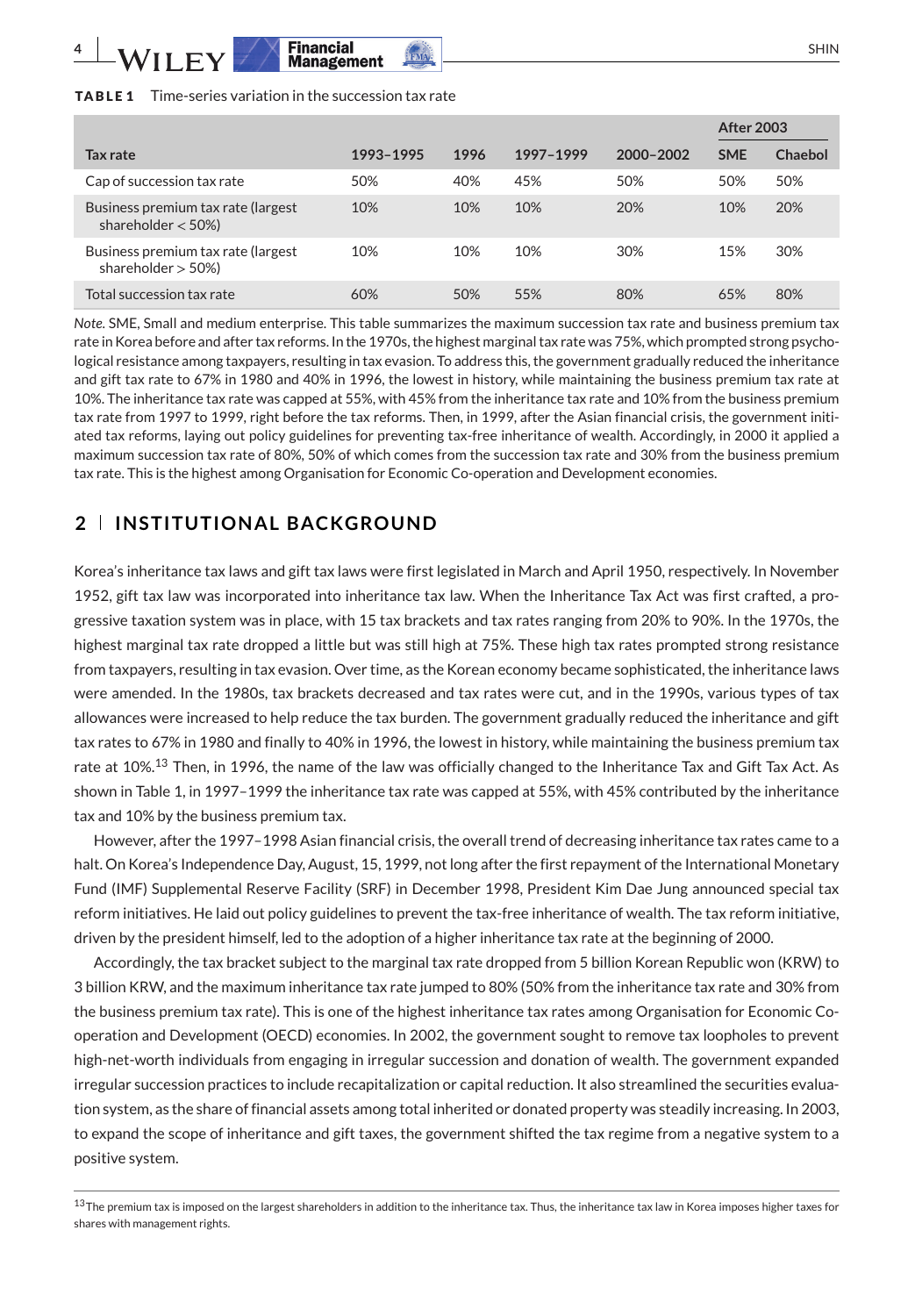SHIN **SHIN SHIN SHIN SHIN SHIN SHIN SHIN SHIN SHIN SHIN SHIN SHIN SHIN SHIN SHIN SHIN SHIN SHIN SHIN SHIN SHIN SHIN SHIN SHIN SHIN SHIN SHIN SHIN SHIN SHIN SHIN** 80 **P** Tax Rate (%)<br>60 ႙ å 1997 1999 2000 2002 2003 1998 2001 2004 Year Max Succession Tax + Business Premium Tax  $---$  Max Succession Tax

**FIGURE 1** Tax reform and the maximum succession tax rate [Color figure can be viewed at wileyonlinelibrary.com] *Note*. This figure summarizes the maximum succession tax rate and business premium tax rate in Korea before and after tax reforms. The solid line represents the cap of the succession tax rate, and the gap between the solid line and the dotted line represents the maximum business premium tax rate. The cap of the succession tax rate was as low as 45% from 1997 to 1999, with a constant 10% business premium tax. In 1999, right after the Asian financial crisis, the government undertook tax reform initiatives, laying out policy guidelines for preventing tax-free inheritance of wealth, and the major tax reform undertaken in 1999 applies a new tax rate that is 25 percentage points higher than that of the pre-reform period

As shown in Figure 1, the tax reform of 1999 applies a new tax rate that is 25 percentage points higher than that of the pre-reform period. If firms had anticipated the increase and had time to prepare, family firms would have implemented business succession and family wealth inheritance before the tax reform to avoid the higher tax rates. However, with the tax reform in full swing and strong regulations in place in the wake of the financial crisis, the gap between the reform's announcement and implementation was only 3.5 months. I find only four cases in which family ownership decreased during this period. The results are robust after excluding these firms. Therefore, the early inheritance of ownership immediately before this temporal shock is not a concern. Overall, this tax shock was an unexpected and inheritance tax-specific shock.

## **3 DATA**

The main sample of our study consists of 2,422 firm-year observations from the 24 largest business groups (controlled by 16 chaebol families) from 1997 to 2004 based on the KFTC classification standards.<sup>14</sup> Since the mid-1990s, the KFTC has required leading Korean chaebols to report highly detailed ownership status information. Public access to this sort of information is limited in most countries but is available in South Korea. This type of aggregated firm-level ownership data helps identify the concentration of control in each chaebol. However, KFTC ownership data are

<sup>&</sup>lt;sup>14</sup>The 24 family business groups include Samsung, CJ, Shinsaegae, Hansol, Hyundai, Hyundai Motors, Hyundai Heavy Industry, Hyundai Department Store, Hyundai Industry Development, KCC, LG, SK, Hanjin, Lotte, Kumho, Hanhwa, Doosan, Dongbu, Hyosung, Daelim, Kolon, Youngpoong, Dongyang, and Taihan Electric. The pan-Samsung groups (Samsung, CJ, Shinsaegae, and Hansol) share a family, as do the pan-Hyundai groups (Hyundai, Hyundai Motors, Hyundai Heavy Industry, Hyundai Department Store, Hyundai Industry Development, and KCC).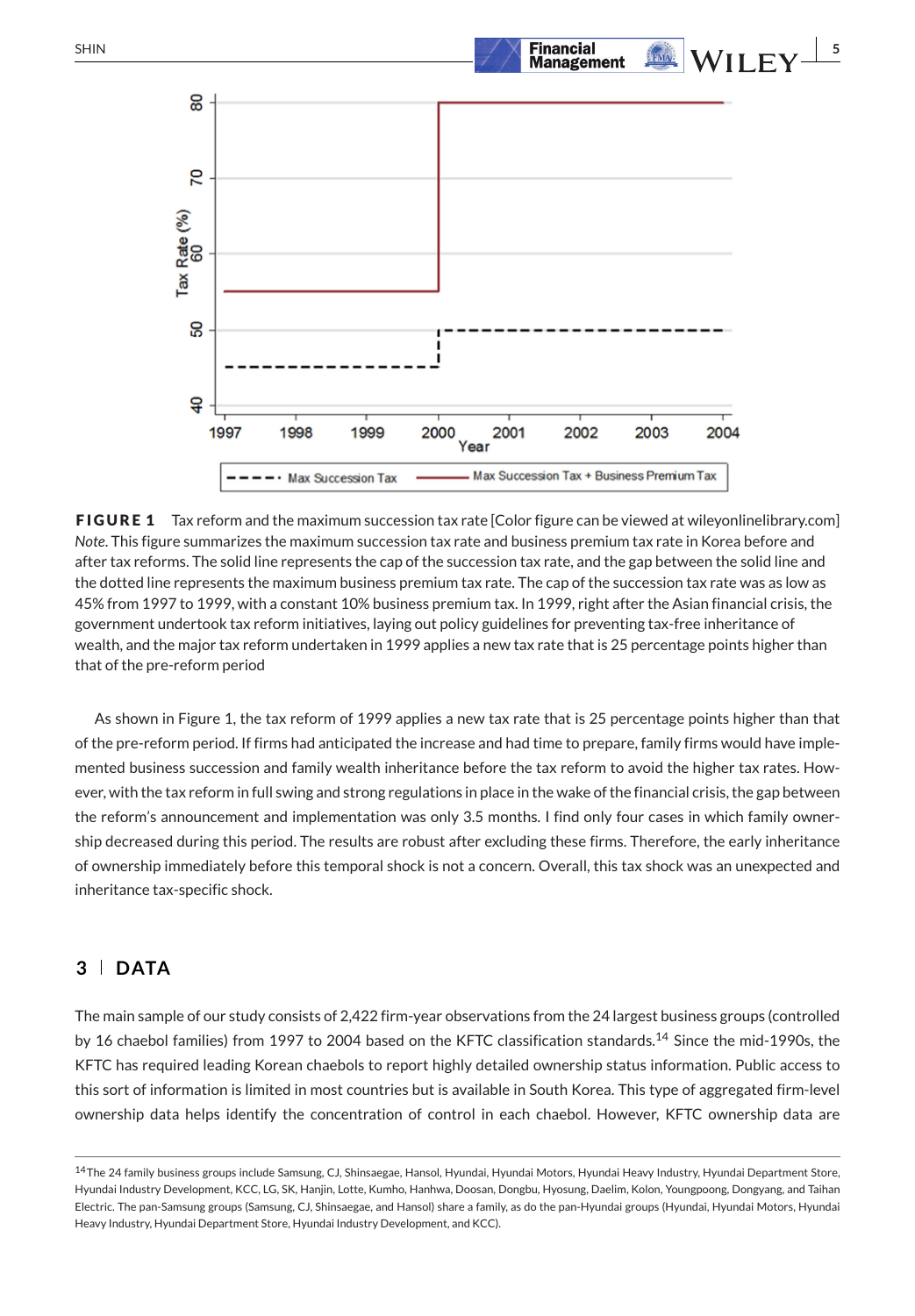available for only a few select Korean chaebols of a certain size. Because of this limited access to ownership data, I focus on the 24 largest Korean chaebols. I find that a chaebol family controls the entire group of firms with disproportionately small but key control stakes. In the sample, chaebol family members have direct ownership in only 533 (479 public and 54 private) of the 2,422 firm-year observations, reflecting the common exploitation of Korean chaebols' uniquely deep pyramidal structure. I retrieve merger and acquisition (M&A) data from Thomson Reuters SDC Platinum, and firms' financial and market data from Data Guide Pro, a database managed by the leading Korean financial data provider, FnGuide.<sup>15</sup> Total assets controlled by these chaebols represent more than 56% of the nominal gross domestic product (GDP) of the Korean economy at the end of the sample year (778.4 trillion KRW).

To further convey the structure of chaebols, I build family trees<sup>16</sup> for the 16 chaebol families using a publication by the Institute for Participatory Society, *The Chaebol of Korea: The Management Structure and Personal Network of Korean Chaebol* (2005).<sup>17</sup> Information about an individual family member's ownership position is collected from the repository of Korea's corporate filings, DART (Data Analysis, Retrieval, and Transfer System), which is operated by the Financial Supervisory Service. Under Article 2 of the Act on External Audit of Stock Companies, any public or private company obligated to have an external audit is legally mandated to submit a complete annual report containing ownership information such as the chairperson's relatives (spouses, blood relatives within third cousins, and relatives by marriage within first cousins), and subsidiaries or foundations that are practically governed by the family.

Panel A of Table 2 describes the characteristics of sample firms. The analysis is based on data compiled as of the yearend during the sample period. *Succession tax burden* refers to the maximum expected tax payment if the ownership of the current chair's generation is passed to the next generation in a corresponding year.<sup>18</sup> The average succession tax burden for each firm is 2.32 billion KRW (1.93 million U.S. dollars [USD]), and the maximum tax burden is 571.95 billion KRW (480 million USD).<sup>19</sup> During the sample period, approximately 11% of chaebol firms initiate mergers, 26% of which are stock-for-stock intragroup transactions among affiliates in the same business group. All measures for mergers are based on the acquiring firms. The financial characteristics of sample firms are comparable to those observed in previous studies of Korean chaebol firms (Almeida, Park, Subrahmanyam, & Wolfenzon, 2012; Bae et al., 2002). Panel A also reports that 48.4% of the 2,422 firm-year observations are publicly listed firms, and the sample mean firm age is 24.566 years.

Panel B of Table 2 summarizes ownership variables, such as *Centrality*, *Position*, *Loop*, <sup>20</sup> *Cash-flow rights*, *Voting rights*, and *Discrepancy*, to better understand the pyramidal structures of Korean business groups. The maximum centrality of a group is 45.333%, which suggests that a chaebol family's control across all group firms could decrease by that amount after I exclude a specific firm from the group. The average centrality of public firms (4.396) is 6.6 times higher than that of private firms (0.671), suggesting that highly central firms are public firms in pyramidal business groups. Public firms have an average position 1.946 away from the controlling family, whereas private firms have an average position of 2.310. These average positions imply that public firms are more likely than private firms to be directly owned by the controlling family. In addition, 52.8% of public firms are inside circular ownership chains, whereas most private firms (79.1%) are outside these chains. These ownership metrics confirm that there is typically a highly concentrated control

<sup>&</sup>lt;sup>15</sup>The information in this database is approximately equivalent to the information reported by the Center for Research in Security Prices (CRSP) and Compustat for U.S. firms.

<sup>&</sup>lt;sup>16</sup>A family tree includes founders, their siblings, their spouses, and all direct and indirect (via marriage) descendants of the founders and their siblings and spouses. The founder's generation is coded as generation 1, the following generation as 2, and so on. I allocate a unique ID to each member in the family tree and collect detailed information about birth order, gender, direct or indirect (via marriage) descendants, marital status, presence (dead or living), and personal background.

<sup>17</sup>This book covers the family trees of the 30 largest Korean chaebols based on their total assets in 2004.

<sup>18</sup>*Succession tax burden* = *Total fraction of ownership held by current chair generation* × *Total equity value* × *Tax rate* in 10 billion KRW. *Total equity value* refers to market value for public companies and Max [[(total asset – total debt) × 2 + [{(NIt − 3) × 1 + (NIt − 2) × 2 + (NIt − 1) × 3/6]/10%]/5] or total assets] for private companies, following Articles 63-1 and 63-2 of the Inheritance Tax and Gift Tax Act. *Tax rate* refers to the sum of the inheritance tax rate and business premium tax rate imposed on the largest shareholders.

<sup>&</sup>lt;sup>19</sup>The exchange rate at the end of 2004, 1 USD =  $1.192$  KRW, is applied.

<sup>20</sup>*Loop* is an indicator that equals one if a firm is in a circular ownership chain, and zero otherwise.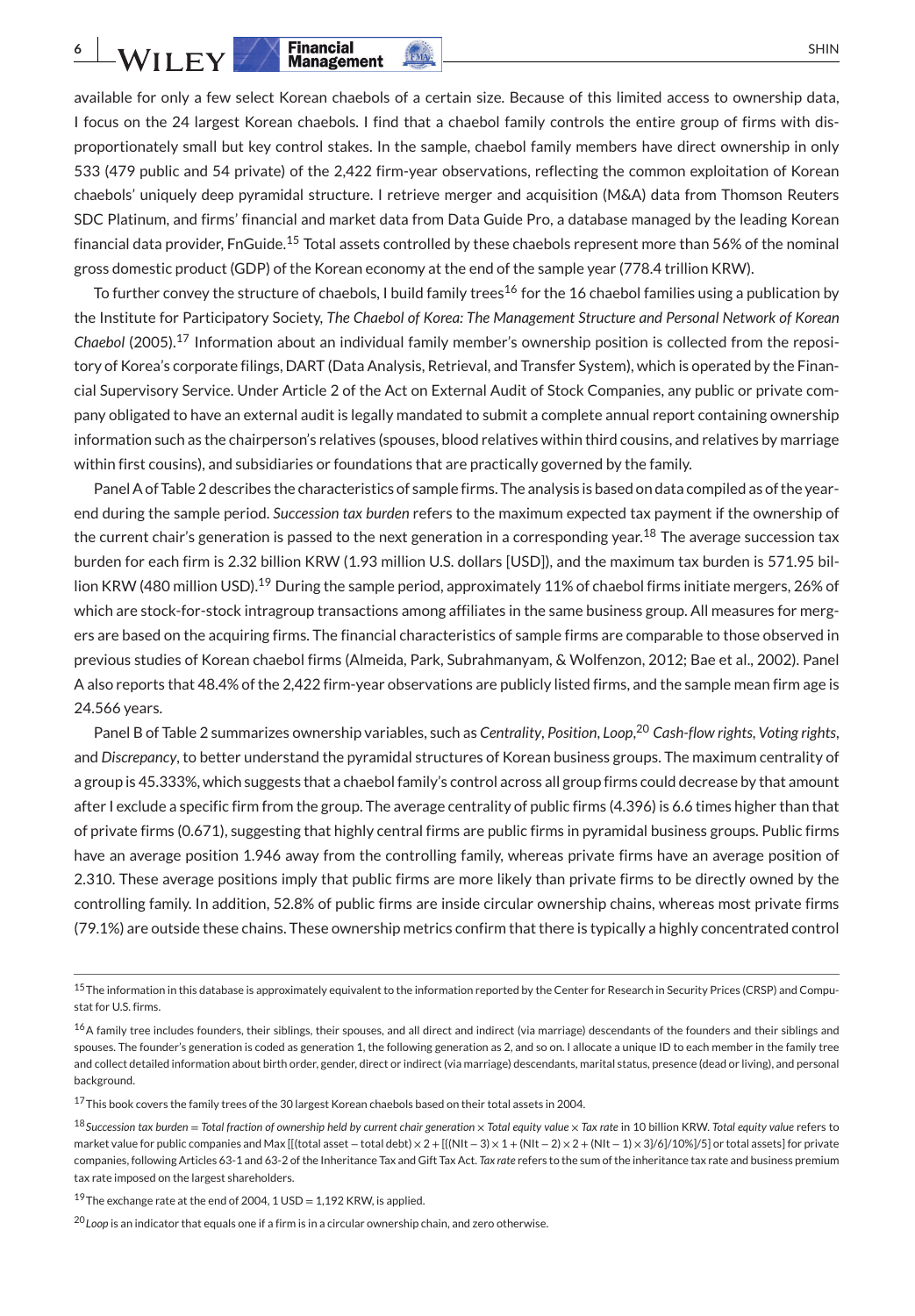

| <b>Variables</b>                               | <b>Number</b><br>of firms | Mean     | <b>SD</b> | Minimum Median |                         | Maximum   |
|------------------------------------------------|---------------------------|----------|-----------|----------------|-------------------------|-----------|
| <b>Panel A. Financial characteristics</b>      |                           |          |           |                |                         |           |
| Succession tax burden                          | 2,422                     | 0.232    | 2.835     | 0.000          | 0.000                   | 57.195    |
| Number of total mergers                        | 2,422                     | 0.110    | 0.621     | 0.000          | 0.000                   | 13.000    |
| Number of stock-for-stock intragroup mergers   | 2,422                     | 0.028    | 0.265     | 0.000          | 0.000                   | 7.000     |
| Total merger transactions                      | 2,422                     | 7.215    | 85.509    | 0.000          | 0.000                   | 2,903.407 |
| Stock-for-stock intragroup merger transactions | 2,422                     | 3.979    | 75.574    | 0.000          | 0.000                   | 2,903.407 |
| Log of total assets                            | 2,422                     | 12.425   | 2.035     | 7.434          | 12.349                  | 18.326    |
| Log of sales                                   | 2,422                     | 5.285    | 0.947     | 1.186          | 5.304                   | 7.914     |
| Leverage                                       | 2.422                     | 3.307    | 9.597     | 0.000          | 1.633                   | 279.464   |
| <b>ROA</b>                                     | 2,422                     | 0.059    | 0.090     | $-0.605$       | 0.051                   | 0.852     |
| Payout ratio                                   | 1,607                     | 0.095    | 0.476     | 0.000          | 0.000                   | 1.978     |
| Public firm (dummy)                            | 2,422                     | 0.484    | 0.500     | 0.000          | 0.000                   | 1.000     |
| Firm age                                       | 2,422                     | 24.566   | 15.854    | 1.000          | 21.000                  | 75.000    |
| Panel B. Ownership structure                   |                           |          |           |                |                         |           |
| Centrality (%)                                 | 1,667                     | 2.661    | 5.599     | 0.000          | 0.000                   | 45.333    |
| Public                                         | 891                       | 4.396    | 6.880     | 0.000          | 1.035                   | 45.333    |
| Private                                        | 776                       | 0.671    | 2.372     | 0.000          | 0.000                   | 18.077    |
| Position                                       | 1,667                     | 2.116    | 0.845     | 1.000          | 2.009                   | 5.310     |
| Public                                         | 891                       | 1.946    | 0.827     | 1.000          | 1.982                   | 5.310     |
| Private                                        | 776                       | 2.310    | 0.824     | 1.000          | 2.166                   | 4.644     |
| Loop                                           | 1,667                     | 0.379    | 0.500     | 0.000          | 0.000                   | 1.000     |
| Public                                         | 891                       | 0.528    | 0.500     | 0.000          | 1.000                   | 1.000     |
| Private                                        | 776                       | 0.209    | 0.407     | 0.000          | 0.000                   | 1.000     |
| Panel C. Ownership structure change            |                           |          |           |                |                         |           |
| Centrality (%)                                 | 1,667                     | 2.661    | 5.5999    | 0.000          | 0.000                   | 45.333    |
| Pretax-reform period                           | 497                       | 2.948    | 6.078     | 0.000          | 0.059                   | 45.333    |
| Posttax-reform period                          | 1,169                     | 2.539    | 5.380     | 0.000          | 0.000                   | 39.471    |
| Difference (post-pre)                          |                           | $-0.409$ |           |                | $t = -1.364 (p = .173)$ |           |
| Position                                       | 1,667                     | 2.116    | 0.845     | 1.000          | 2.009                   | 5.310     |
| Pretax-reform period                           | 497                       | 2.010    | 0.842     | 1.000          | 2.000                   | 5.310     |
| Posttax-reform period                          | 1,169                     | 2.161    | 0.842     | 1.000          | 2.033                   | 5.046     |
| Difference (post-pre)                          |                           | 0.151    |           |                | $t = 3.340 (p = .001)$  |           |
| Loop                                           | 1,667                     | 0.379    | 0.500     | 0.000          | 0.000                   | 1.000     |
| Pretax-reform period                           | 497                       | 0.475    | 0.500     | 0.000          | 0.000                   | 1.000     |
| Posttax-reform period                          | 1,169                     | 0.339    | 0.473     | 0.000          | 0.000                   | 1.000     |
| Difference (post-pre)                          |                           | $-0.136$ |           |                | $t = -5.278(p = .000)$  |           |
| Cash-flow rights (%)                           | 1,667                     | 17.154   | 17.450    | 0.000          | 11.698                  | 100       |
| Pretax-reform period                           | 497                       | 15.528   | 17.216    | 0.001          | 9.076                   | 100       |
| Posttax-reform period                          | 1,169                     | 17.846   | 17.510    | 0.000          | 12.495                  | 100       |
| Difference (post-pre)                          |                           | 2.318    |           |                | $t = 2.484 (p = .013)$  |           |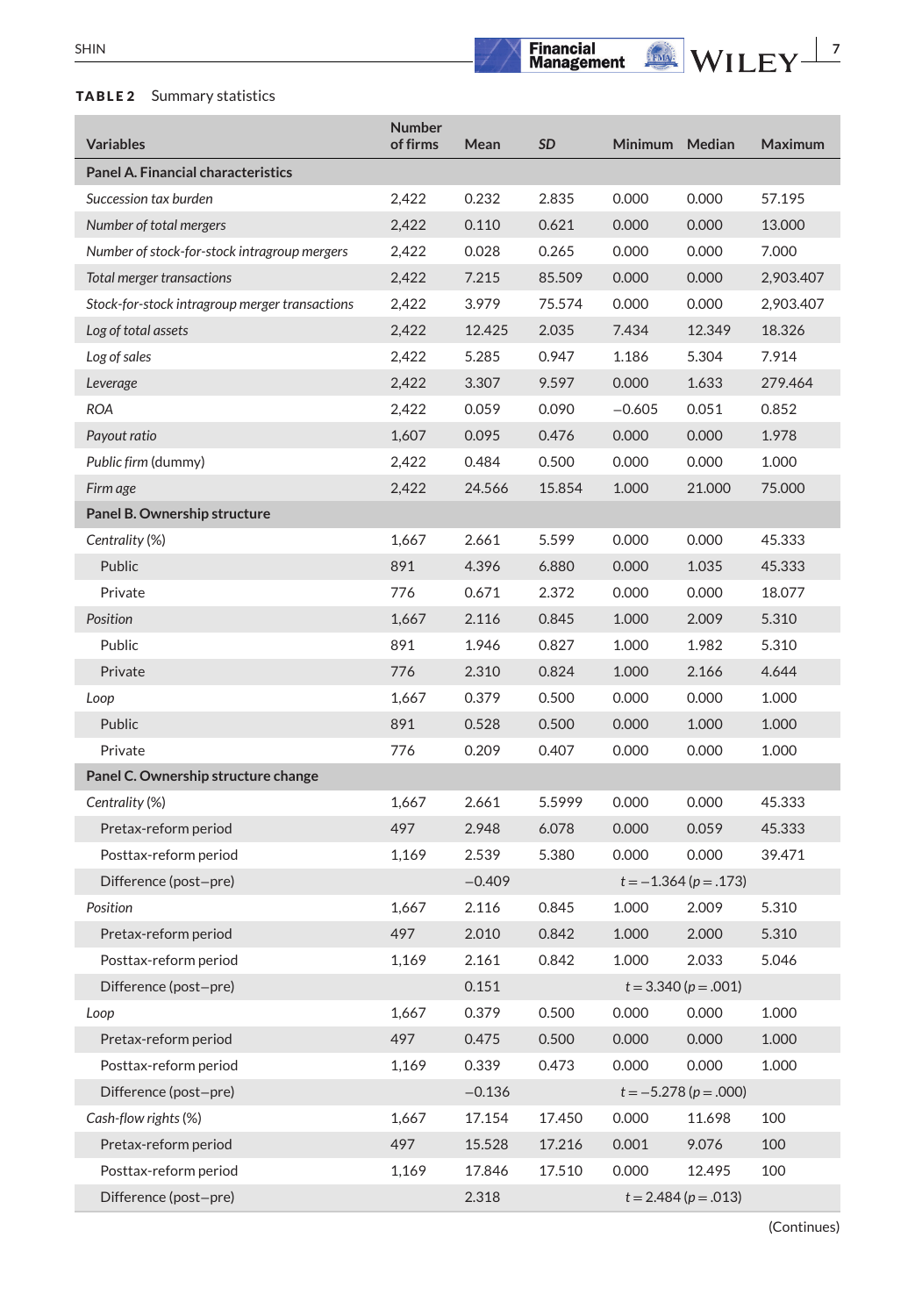## **TABLE 2** (Continued)

|    | <b>Variables</b>                    |              | <b>Number</b><br>of firms |          | Mean           |          | <b>SD</b> | Minimum                 | Median         |          | Maximum |
|----|-------------------------------------|--------------|---------------------------|----------|----------------|----------|-----------|-------------------------|----------------|----------|---------|
|    |                                     |              |                           |          |                |          |           |                         |                |          |         |
|    | Panel C. Ownership structure change |              |                           |          |                |          |           |                         |                |          |         |
|    | Voting rights (%)                   |              | 1.667                     |          | 57.440         |          | 30.283    | 0.000                   | 50.411         |          | 100     |
|    | Pretax-reform period                |              | 497                       |          | 43.932         |          | 28.988    | 0.000                   | 33,000         |          | 100     |
|    | Posttax-reform period               |              | 1,169                     |          | 63.183         |          | 28.979    | 0.000                   | 60.400         |          | 100     |
|    | Difference (post-pre)               |              |                           |          | 19.251         |          |           | $t = 12.404 (p = .000)$ |                |          |         |
|    | Discrepancy (%)                     |              | 1,667                     |          | 40.286         |          | 28.736    | 0.000                   | 37.133         |          | 100     |
|    | Pretax-reform period                |              | 497                       |          | 28.405         |          | 26.882    | 0.000                   | 18.005         |          | 100     |
|    | Posttax-reform period               |              | 1,169                     |          | 45.337         |          | 28.011    | 0.000                   | 43.523         |          | 98.43   |
|    | Difference (post-pre)               |              |                           |          | 16.932         |          |           | $t = 11.424 (p = .000)$ |                |          |         |
|    | <b>Panel D. Correlation</b>         |              |                           |          |                |          |           |                         |                |          |         |
|    |                                     | $\mathbf{1}$ | $\overline{2}$            | 3        | $\overline{4}$ |          | 5         | 6                       | $\overline{7}$ | 8        | 9       |
| 1. | Succession tax burden               | 1.000        |                           |          |                |          |           |                         |                |          |         |
| 2. | Number of intragroup mergers        | 0.082        | 1.000                     |          |                |          |           |                         |                |          |         |
| 3. | Centrality                          | 0.234        | 0.280                     | 1.000    |                |          |           |                         |                |          |         |
| 4. | Position                            | $-0.132$     | $-0.115$                  | $-0.363$ |                | 1.000    |           |                         |                |          |         |
| 5. | Loop                                | 0.081        | 0.069                     | 0.169    |                | $-0.173$ | 1.000     |                         |                |          |         |
| 6. | <b>ROA</b>                          | $-0.016$     | 0.032                     | $-0.037$ |                | $-0.057$ | $-0.033$  | 1.000                   |                |          |         |
| 7. | Log of total assets                 | 0.168        | 0.227                     | 0.450    |                | $-0.153$ | 0.425     | $-0.119$                | 1.000          |          |         |
| 8. | Leverage                            | 0.014        | 0.003                     | 0.055    |                | $-0.061$ | 0.066     | $-0.176$                | 0.154          | 1.000    |         |
| 9. | Payout ratio                        | 0.032        | 0.004                     | 0.046    |                | 0.018    | 0.049     | 0.049                   | 0.036          | $-0.045$ | 1.000   |

*Note*. The sample consists of 2,422 firm-year observations from 1997 to 2004 of Korea's top 24 largest business groups, controlled by 16 chaebol families as designated by the Korean Fair Trade Commission (KFTC). Analysis is based on data compiled as of the year-end of the corresponding year. Variables are defined in Appendix A.

structure in chaebols (Almeida et al., 2012), where owning a small stake in one or two key central firms allows the owner of the stake to be the ultimate controller of the entire business group.

Panel C of Table 2 reports changes in ownership structures before and after the tax reform. In 2001, an amendment to the Monopoly Regulation and Fair Trade Act (MRFTA) limited equity investment in group affiliates to 25%. Because of this limit, centrality and circular ownership chains decreased while position significantly increased during the posttax-reform period.<sup>21</sup> However, ultimate cash-flow rights (17.846%), voting rights (63.183%), and discrepancy (45.337%) during the posttax-reform period are significantly higher than those (15.528%, 43.932%, and 28.405%, respectively) during the pretax-reform period. These results imply that despite the equity investment regulation, controlling families increased their control over business groups via intragroup mergers. These mergers, in turn, contributed to a more distorted ownership structure that widened the discrepancy between cash-flow rights and voting rights.

 $^{21}$ The results in Panel C of Table 2 are mainly driven not by inheritance tax reform but by the regulatory reform of the MRFTA. The MRFTA is beyond the scope of this article. However, Panel B provides a comprehensive look at ownership structure changes in Korean chaebol firms during the sample period. The amendment of the MRFTA took effect at the beginning of 2001, a period that overlaps with the posttax-reform period. This amendment set a ceiling on firms' shareholding in other group affiliates within large chaebol groups that have total consolidated assets of 5 trillion KRW or higher. Affiliated firms under these large conglomerates were not allowed to invest in group affiliates' equity shares above 25% of the investing firm's net assets. This regulatory reform led to an increase in controlling families' direct ownership over group affiliates as they reduced their indirect ownership through (circular) equity investments made during the pretax-reform period. Consequently, this equity investment ceiling significantly decreased firms' centrality and circular ownership chains while increasing their position.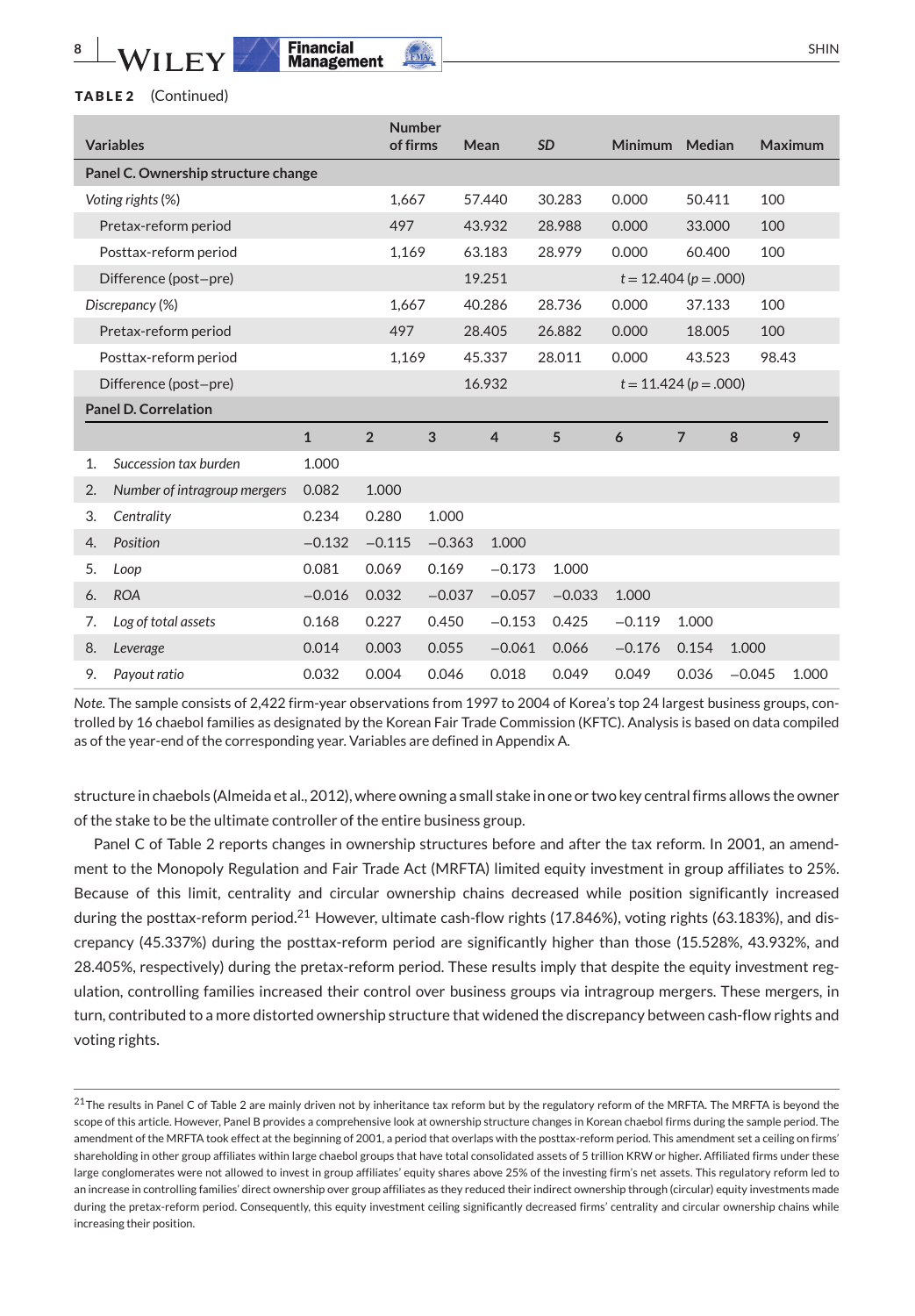

| <b>Variables</b>                                                           | $\mathsf{N}$ | Mean SD      |       |       |        | Minimum Median Maximum |
|----------------------------------------------------------------------------|--------------|--------------|-------|-------|--------|------------------------|
| Panel A. Current chair generation                                          |              |              |       |       |        |                        |
| Total number of members with ownership in current chair<br>generation      | 128          | 10.805 5.987 |       | 2.000 | 12.000 | 21.000                 |
| Number of male family members with ownership                               | 128          | 7.258        | 4.265 | 1.000 | 7.000  | 15.000                 |
| Number of female family members with ownership                             | 128          | 1.578        | 1.995 | 0.000 | 0.500  | 7.000                  |
| Number of married male members with ownership                              | 128          | 1.125        | 1.679 | 0.000 | 0.000  | 6.000                  |
| Number of married female members with ownership                            | 128          | 0.844        | 1.239 | 0.000 | 0.000  | 5.000                  |
| Total fraction of ownership by current chair generation                    | 128          | 0.624        | 0.225 | 0.159 | 0.631  | 1.000                  |
| Fraction of family ownership held by male family members                   | 128          | 0.529        | 0.271 | 0.001 | 0.527  | 1.000                  |
| Fraction of family ownership held by female family members                 | 128          | 0.047        | 0.138 | 0.000 | 0.000  | 0.832                  |
| Fraction of family ownership held by married male members                  | 128          | 0.030        | 0.081 | 0.000 | 0.000  | 0.572                  |
| Fraction of family ownership held by married female members                | 128          | 0.017        | 0.048 | 0.000 | 0.000  | 0.239                  |
| Panel B. Current chair + 1 generation                                      |              |              |       |       |        |                        |
| Total number of members with ownership in current chair $+1$<br>generation | 128          | 7.063        | 8.662 | 0.000 | 4.000  | 26.000                 |
| Number of sons with ownership                                              | 128          | 4.383        | 5.672 | 0.000 | 2.000  | 19.000                 |
| Number of daughters with ownership                                         | 128          | 1.992        | 2.312 | 0.000 | 1.500  | 8.000                  |
| Number of sons-in-law with ownership                                       | 128          | 0.313        | 0.849 | 0.000 | 0.000  | 3.000                  |
| Number of daughters-in-law with ownership                                  | 128          | 0.375        | 1.458 | 0.000 | 0.000  | 6.000                  |
| Total fraction of ownership held by current chair $+1$ generation          | 128          | 0.230        | 0.260 | 0.000 | 0.070  | 0.840                  |
| Fraction of family ownership held by sons                                  | 128          | 0.200        | 0.250 | 0.000 | 0.010  | 0.730                  |
| Fraction of family ownership held by daughters                             | 128          | 0.030        | 0.050 | 0.000 | 0.010  | 0.270                  |
| Fraction of family ownership held by sons-in-law                           | 128          | 0.002        | 0.007 | 0.000 | 0.000  | 0.030                  |
| Fraction of family ownership held by daughters-in-law                      | 128          | 0.001        | 0.003 | 0.000 | 0.000  | 0.010                  |

*Note*. The sample consists of 2,422 firm-year observations from 1997 to 2004 of Korea's top 24 largest business groups, controlled by 16 chaebol families, designated by the Korean Fair Trade Commission (KFTC). The number of observations is 128 chaebol family-years, and each chaebol family variable is computed as the arithmetic average across business groups. Analysis is based on data compiled as of the year-end during the sample period.

Panel D of Table 2 summarizes the results of a univariate analysis of my main variables for the 2,422 sample family firms. The number of intragroup mergers is positively correlated with succession tax burden (0.082), centrality (0.234), and loop (0.081) but negatively related to position (−0.132). These results suggest that intragroup mergers are more likely to increase in firms with high succession tax burdens and central firms located in the upper layers of the pyramid in circular ownership chains. These correlations are largely in line with my hypothesis.

Table 3 presents the equity ownership involvement for different family members. Panel A reports the equity ownership involvement for the current chair's generation, and Panel B for the following generation (i.e., current chair + 1 generation). To avoid succession taxes during transfer of control in business groups, firms that have high tax burdens and are owned by the current chair's generation acquire the affiliates owned by the current chair + 1 generation. Thus, I expect that heirs convert target shares to acquirer shares to avoid inheritance taxes. I report statistics for the current chair's generation and those for the current chair  $+1$  generation separately. This is because an ownership share of the current chair's generation, which is to be passed to the current chair + 1 generation, is only relevant as a measure of succession tax burden in acquiring firms. In addition, by distinguishing between the ownership shares of the two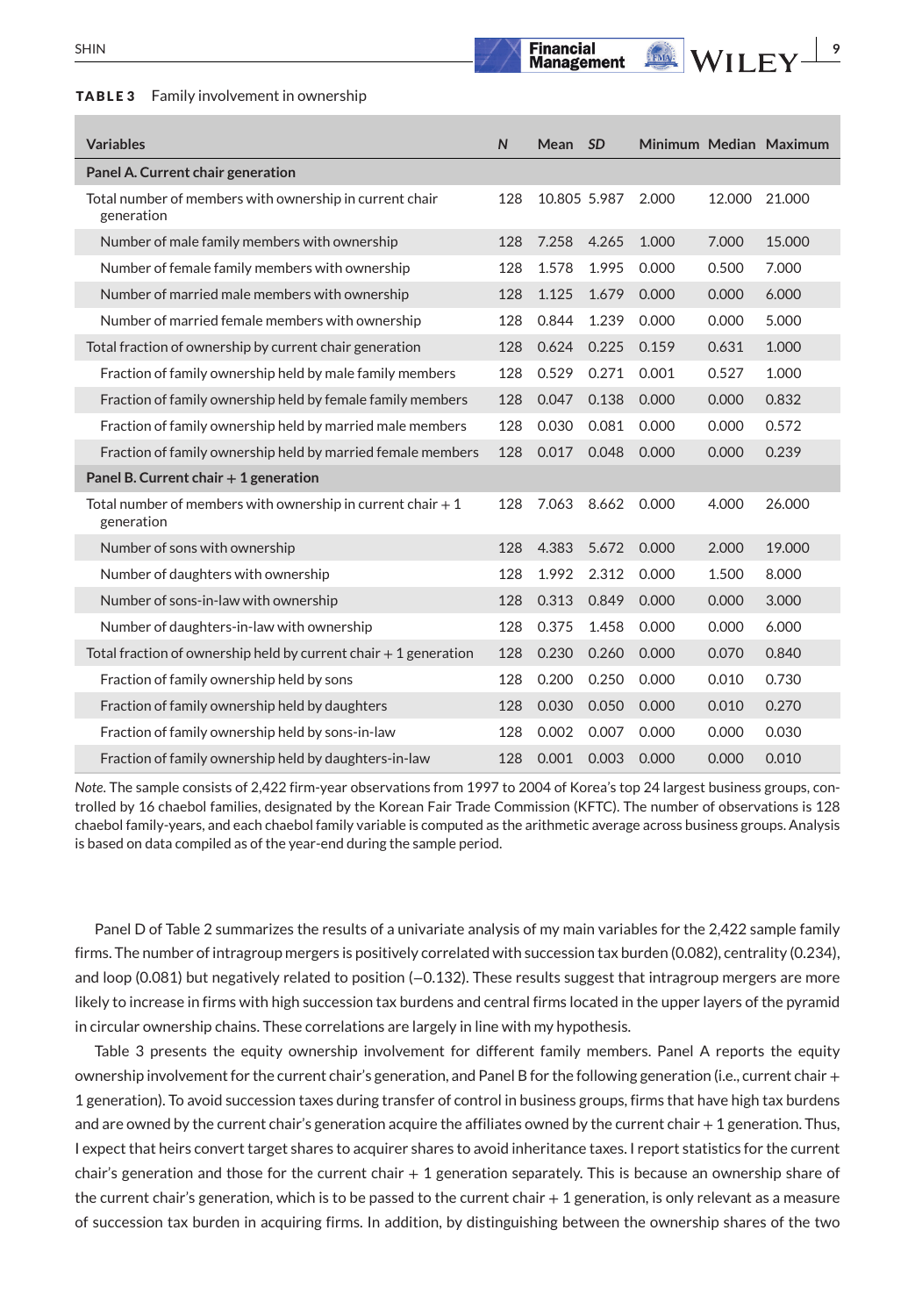generations, we can better analyze the characteristics of firms targeted in stock-for-stock intragroup mergers. We predict that the heirs have high ownership stakes in those target firms.

In Table 3, the number of observations is 128 chaebol family years, and each chaebol family variable is computed as the arithmetic average across business groups. The analysis is based on data compiled as of the year-end during the sample period. I find that on average, 10.805 family members hold 62.4% of family ownership positions in the current chair generation, whereas 7.063 family members hold 23.0% of the entire family ownership in the current chair  $+1$ generation. For the current chair generation, 7.258 male family members on average hold 52.9% of the total ownership, whereas 1.578 daughters hold just 4.7%. In-laws in the current chair generation rarely hold ownership positions. For the current chair + 1 generation, a similar pattern of predominance by male heirs is observed. Variable definitions are detailed in Appendix A.

## **4 RESULTS**

## **4.1 Succession tax burden and intragroup mergers**

In Table 4, I test how the personal inheritance tax affects stock-for-stock intragroup mergers. As shown in Column 1 of Panel A, using the Tobit model, I regress each firm's *Number of stock-for-stock intragroup mergers*<sup>22</sup> on the *Succession tax burden* variable. I control for each firm's size (log of total assets), financial leverage (debt-to-equity ratio), and number of affiliates. I then cluster the standard errors at the business group level because deciding whether to go ahead with an intragroup merger is a group-level decision. All estimates include industry (two-digit Standard Industrial Classification [SIC]) and year indicator variables.<sup>23</sup> The estimated effect of the personal inheritance tax burden is both economically and statistically significant. The results in Column 1 imply that for every 213 billion KRW (177 million USD) increase in the personal inheritance tax of an affiliate, Korean chaebols initiate one additional intragroup merger ( $1 = 0.047 \times$ 21.3). Column 2 reports the results of an identification test. I count the number of non-intragroup mergers, which are irrelevant to inheritance tax avoidance as heirs do not own the target firms in those mergers. I find that the estimated effect on non-intragroup mergers is negative (-0.001) and not statistically significant.

I expect that to maximize their control over the entire business group, heirs reallocate their ownership to the central firms located in the upper layer of the pyramid in circular ownership chains. Columns 3–5 in Panel A of Table 4 extend the baseline model from Column 1 to test the characteristics of acquirers. The right-hand-side (RHS) variable, *Succession tax burden*, is now split into two parts using the following dummy variables: (a) *High centrality* versus *Low centrality*, (b) *Upper layer of pyramid* versus *Lower layer of pyramid*, and (c) *Loop* versus *No loop*. All explanatory variables are standardized to have a mean of 0 and a standard deviation of 1 so that their point estimates directly represent their economic significance.

Column 3 in Panel A of Table 4 shows that an intragroup merger is mainly driven by central firms. *Succession tax burden* × *High centrality* (0.135) is positive and significant at the 1% level, whereas *Succession tax burden* × *Low centrality* (−0.254) is negative and significant at the 10% level. The coefficient equality test indicates that the difference between these two estimates is significant at the 1% level (*F*-statistic = 6.830). Column 4 shows that an intragroup merger is more likely to occur in firms directly owned by a controlling family. *Succession tax burden* ×*Upper layer of pyramid* (0.133) is positive and significant at the 1% level, whereas *Succession tax burden* × *Lower layer of pyramid* (−0.065) is negative and significant at the 1% level. Column 5 shows the effect of the inheritance tax on circular ownership. *Succession tax*

<sup>&</sup>lt;sup>22</sup>The argument in this article applies only to stock-for-stock intragroup mergers. I exclude cash mergers when counting the total number of intragroup mergers. There may be a concern that intragroup mergers trade at nonmarket prices in chaebol groups. Unfortunately, because 24 of 42 target firms in our sample are private, market prices are not fully observable.

 $^{23}$ I cannot include both industry and firm fixed effects in Panel A of Table 4 because of collinearity. In Panel B, I report results with firm fixed effects. All results in Panels A and B are consistent with both firm and industry fixed effects. In addition, although Korean chaebols are now diversified, the central firms in each business group specialize in certain industries under government initiatives enacted during the centrally planned economic era of the 1960s. Including a group dummy in addition to industry fixed effects does not explain additional within-group variation.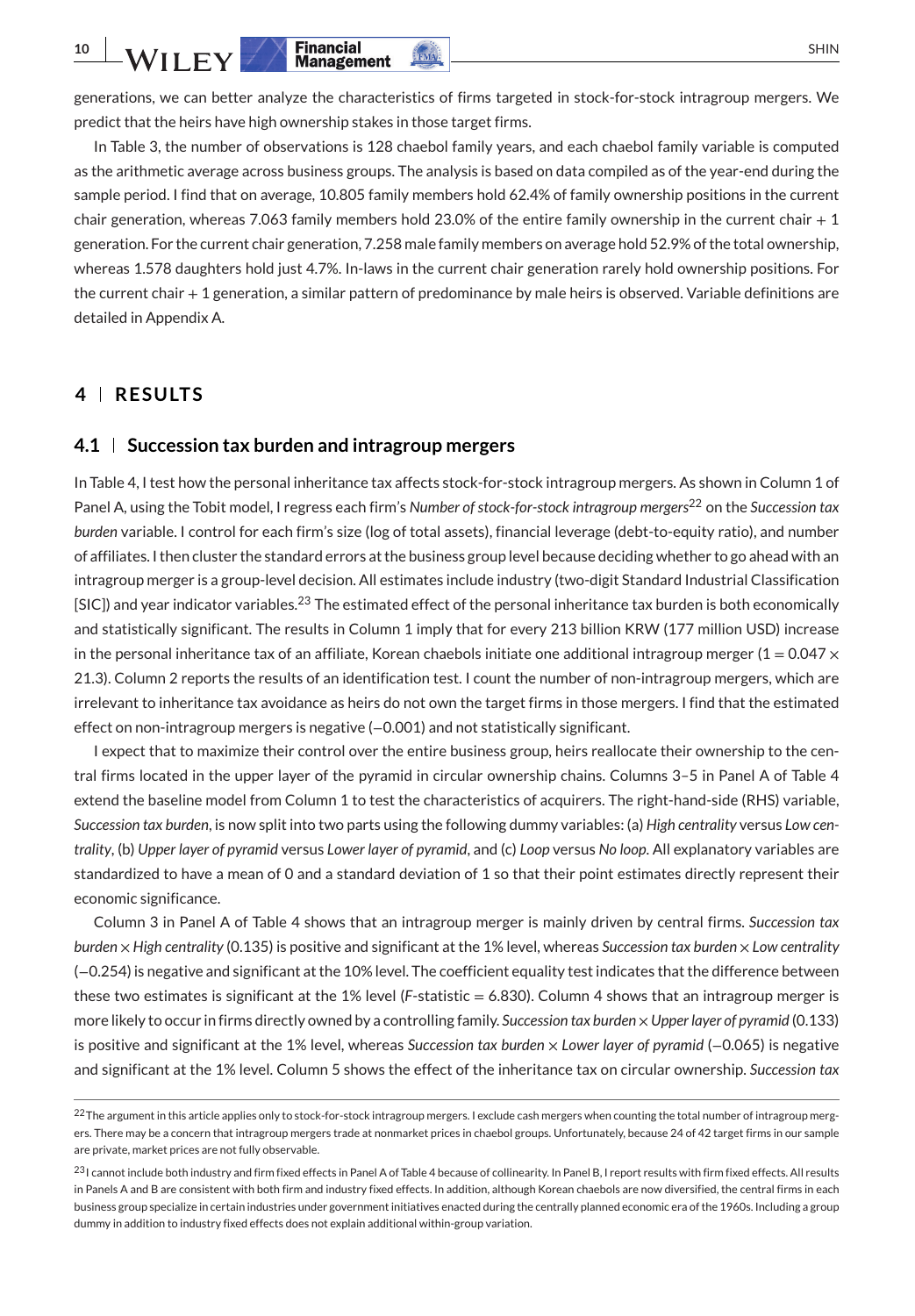×.



|                                                       | Dependent variable: Number of stock-for-stock mergers |                           |                       |                                                    |             |
|-------------------------------------------------------|-------------------------------------------------------|---------------------------|-----------------------|----------------------------------------------------|-------------|
|                                                       |                                                       | Intragroup Non-intragroup | Intragroup mergers    |                                                    |             |
| <b>Variables</b>                                      | (1)                                                   | (2)                       | (3)                   | (4)                                                | (5)         |
| Panel A. Tobit (Market value of equity)               |                                                       |                           |                       |                                                    |             |
| Succession tax burden                                 | $0.047***$                                            | $-0.001$                  |                       |                                                    |             |
|                                                       | $[0.002]$                                             | [0.003]                   |                       |                                                    |             |
| Succession tax burden x High centrality               |                                                       |                           | $0.135***$            |                                                    |             |
|                                                       |                                                       |                           | [0.009]               |                                                    |             |
| Succession tax burden $\times$ Low centrality         |                                                       |                           | $-0.254$ <sup>*</sup> |                                                    |             |
|                                                       |                                                       |                           | [0.154]               |                                                    |             |
| Succession tax burden $\times$ Upper layer of pyramid |                                                       |                           |                       | $0.133***$                                         |             |
|                                                       |                                                       |                           |                       | [0.009]                                            |             |
| Succession tax burden $\times$ Lower layer of pyramid |                                                       |                           |                       | $-0.065$ ***                                       |             |
|                                                       |                                                       |                           |                       | [0.017]                                            |             |
| Succession tax burden x Loop                          |                                                       |                           |                       |                                                    | $0.117***$  |
|                                                       |                                                       |                           |                       |                                                    | [0.009]     |
| Succession tax burden x No loop                       |                                                       |                           |                       |                                                    | $0.070***$  |
|                                                       |                                                       |                           |                       |                                                    | [0.005]     |
| Coefficient equality (F-test)                         |                                                       |                           | $6.830***$            | 352.900***                                         | 31.450***   |
|                                                       |                                                       |                           | (.009)                | (000)                                              | (000)       |
| Industry fixed effect                                 | Yes                                                   | Yes                       | Yes                   | Yes                                                | Yes         |
| Year fixed effect                                     | Yes                                                   | Yes                       | Yes                   | Yes                                                | Yes         |
| Controls                                              | Yes                                                   | Yes                       | Yes                   | Yes                                                | Yes         |
| <b>Observations</b>                                   | 2,422                                                 | 2,422                     | 2,422                 | 2,422                                              | 2,422       |
| Panel B. Tobit (Book value of equity)                 |                                                       |                           |                       |                                                    |             |
| Succession tax burden                                 | $0.0213***$                                           | $-0.249***$               |                       |                                                    |             |
|                                                       | $[0.002]$                                             | [0.009]                   |                       |                                                    |             |
| Succession tax burden $\times$ High centrality        |                                                       |                           | $0.063***$            |                                                    |             |
|                                                       |                                                       |                           | [0.007]               |                                                    |             |
| Succession tax burden $\times$ Low centrality         |                                                       |                           | $-270.800$ ***        |                                                    |             |
|                                                       |                                                       |                           | [0.486]               |                                                    |             |
| Succession tax burden $\times$ Upper layer of pyramid |                                                       |                           |                       | $0.066$ ***                                        |             |
|                                                       |                                                       |                           |                       | [0.006]                                            |             |
| Succession tax burden $\times$ Lower layer of pyramid |                                                       |                           |                       | $-105.198$ ***                                     |             |
|                                                       |                                                       |                           |                       | [0.742]                                            |             |
| Succession tax burden x Loop                          |                                                       |                           |                       |                                                    | $0.039***$  |
|                                                       |                                                       |                           |                       |                                                    | [0.003]     |
| Succession tax burden x No Loop                       |                                                       |                           |                       |                                                    | $-0.027***$ |
|                                                       |                                                       |                           |                       |                                                    | [0.003]     |
| Coefficient equality (F-test)                         |                                                       |                           |                       | $3.0 \times 10^{50***}$ 19,806.890*** 3,073.410*** |             |
|                                                       |                                                       |                           | (.000)                | (000)                                              | (000)       |

(Continues)

÷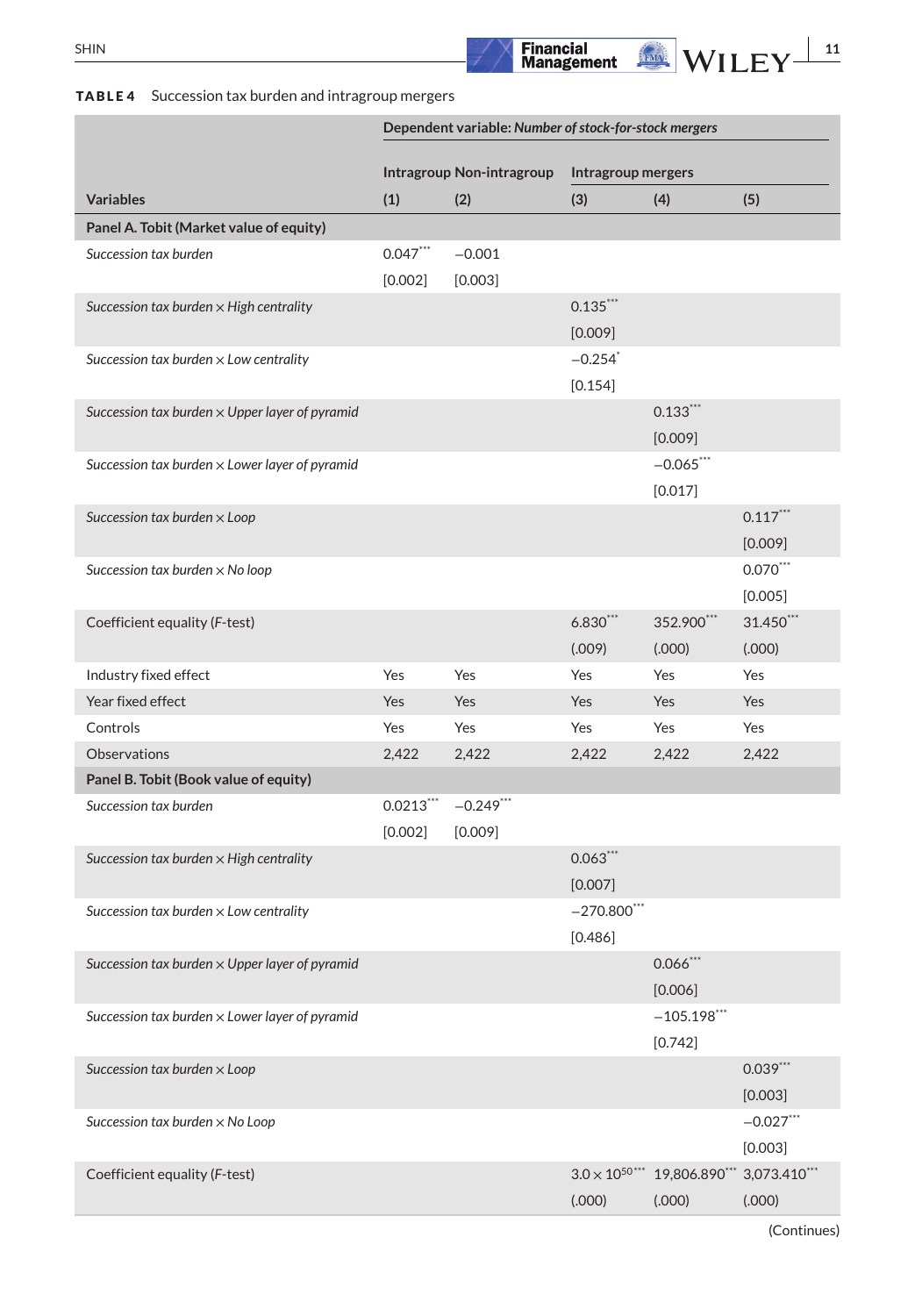## **TABLE 4** (Continued)

|                                       | Dependent variable: Number of stock-for-stock mergers |                           |                    |       |       |  |  |
|---------------------------------------|-------------------------------------------------------|---------------------------|--------------------|-------|-------|--|--|
|                                       |                                                       | Intragroup Non-intragroup | Intragroup mergers |       |       |  |  |
| <b>Variables</b>                      | (1)                                                   | (2)                       | (3)                | (4)   | (5)   |  |  |
| Panel B. Tobit (Book value of equity) |                                                       |                           |                    |       |       |  |  |
| Firm fixed effect                     | Yes                                                   | Yes                       | Yes                | Yes   | Yes   |  |  |
| Year fixed effect                     | Yes                                                   | Yes                       | <b>Yes</b>         | Yes   | Yes   |  |  |
| Controls                              | Yes                                                   | Yes                       | Yes                | Yes   | Yes   |  |  |
| <b>Observations</b>                   | 2,422                                                 | 2.422                     | 2,422              | 2,422 | 2,422 |  |  |

*Note*. Each column in this table reports the coefficients from a Tobit regression with heteroskedasticity-robust standard errors. In Panel A, *Succession tax burden* is based on the market value of equity. In Panel B, *Succession tax burden* is based on the book value of equity. Standard errors are clustered at the business group level and reported in square brackets under the coefficient estimates. Coefficient equality reports *F*-statistics for the coefficients of the decomposed variables, with *p*-values in parentheses. In Columns 3–5, all explanatory variables are standardized so that their point estimates represent the economic magnitude of their effects. Controls include *Log of total assets*(in millions of KRW), *Leverage ratio*, and *Number of group affiliates*. In Panel A, all estimates include industry (Standard Industrial Classification [SIC] two-digit code) and year indicator variables. In Panel B, all estimates include firm and year indicator variables. Variables are defined in Appendix A.

\*\*\*Significant at the 0.01 level.

\* Significant at the 0.10 level.

*burden* × *Loop* (0.117) is positive and significant at the 1% level, which is larger than *Succession tax burden* × *No loop* (0.070), also significant at the 1% level (*F*-statistic = 31.450). This result indicates that the ownership network of group affiliates determines which firms with heavy personal inheritance taxes initiate intragroup mergers.

One of the main concerns lies in the construction of a key independent variable, *Succession tax burden*, which is measured by multiplying the total equity value by the controlling shareholders' ownership and the succession tax rate. However, the total equity value can be affected by factors such as firm-specific characteristics and macroeconomic conditions, and thus varies over time. This fluctuation in the total equity value is likely to affect the frequency of intragroup mergers. For example, during the Asian financial crisis, firms' total equity value dropped significantly, which motivated controlling shareholders to pass their ownership to heirs via intragroup mergers. In this case, the increased frequency of intragroup mergers is mainly due to the change in the market value of equity during the crisis rather than to the change in inheritance tax rates. To minimize this concern, I repeat the analyses from Column 1 to 5 in Panel A of Table 4 by measuring *Succession tax burden* based on the book value of equity, which is unaffected by changes in market conditions. I report the results in Panel B. All estimates include firm and year indicator variables.<sup>24</sup> I find a similarly significant increase in intragroup mergers when measuring the succession tax burden based on the book value of equity.

Overall, the results in Table 4 reveal that a high inheritance tax burden leads to stock-for-stock intragroup mergers in pyramidal business groups. This implies that unusual surges in intragroup mergers are motivated by a desire to avoid the inheritance tax through an alternative succession mechanism.<sup>25</sup>

## **4.2 Effect of tax reform on intragroup mergers**

Is there a causal relation between high personal inheritance taxes and stock-for-stock intragroup mergers? To answer this question, I examine the 1999 tax reform in Korea. Factoring in this exogenous event that raised the inheritance

<sup>24</sup>I cannot include both industry and firm fixed effects in the regression because of collinearity. However, the results in Tables 4–6 are consistent with both firm and industry fixed effects.

 $^{25}$ The motivation behind intragroup mergers may simply be to cement the power of the new heir rather than to circumvent tax law. I test this by substituting the succession tax burden variable with ownership by the current chair's generation or ownership by the heirs. I find no significant correlation with intragroup mergers.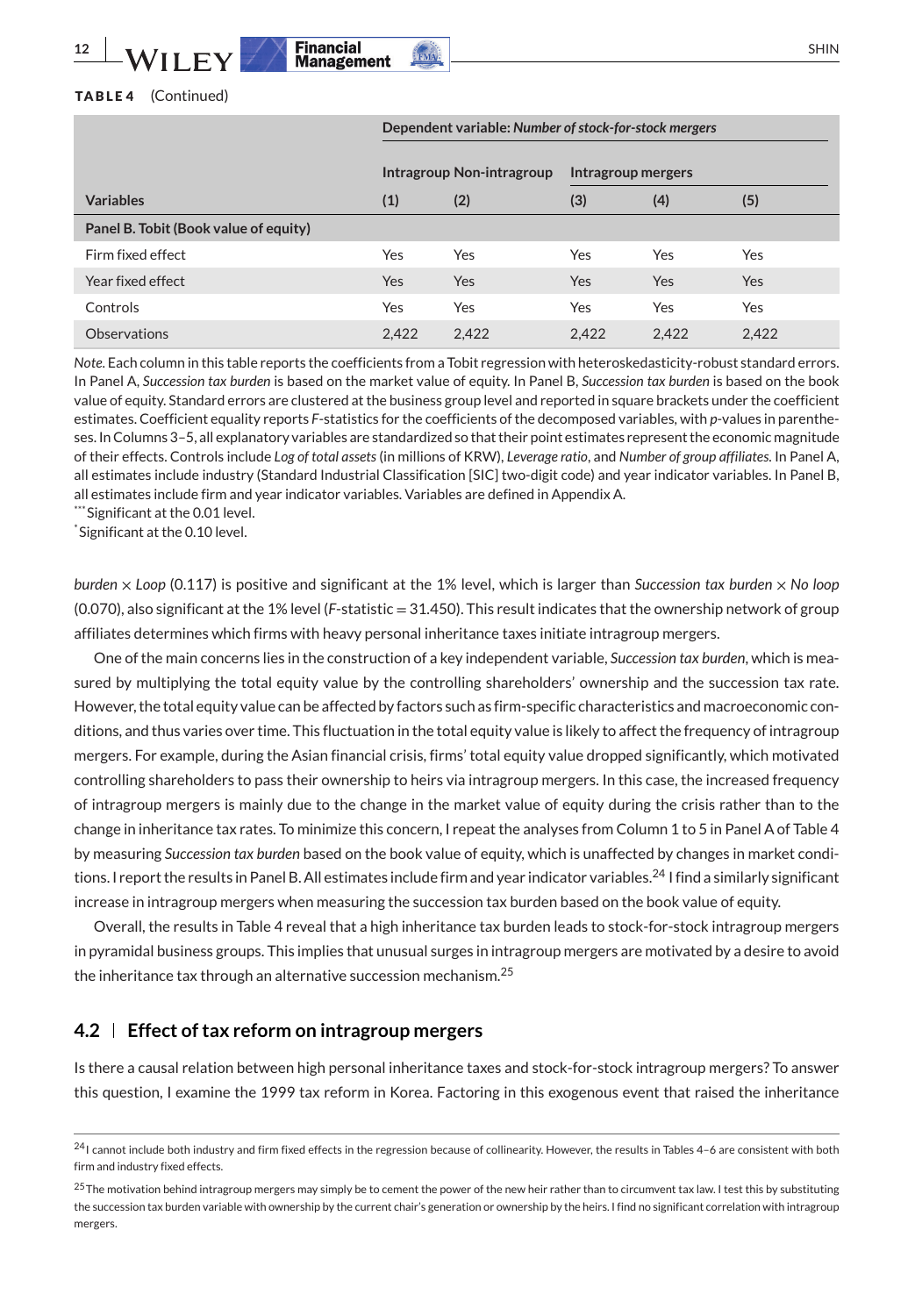

**FIGURE 2** Trends of stock-for-stock intragroup mergers [Color figure can be viewed at wileyonlinelibrary.com] *Note*. This figure summarizes chronological changes in the average number of stock-for-stock intragroup mergers around the 1999 inheritance tax reform in Korea. There is no notable difference between high- and low-tax-burden firms before 1999. Right after the tax reform, high-tax-burden firms suddenly engage in more stock-for-stock intragroup mergers, whereas low-tax-burden firms remain stable

tax by 25 percentage points, I use DiD to estimate the causal effect of the personal inheritance tax on the frequency of intragroup mergers. The pretax-reform period spans 1997–1999, and the posttax-reform period spans 2000–2004. The treatment group, high succession tax burden, is composed of firms whose succession burden is greater than that of the top 10% of directly owned chaebol firms during the pretax-reform period. I choose the top 10% as a treatment group because they always have the top tax burden. This ensures that the treatment group and control group do not switch during the sample period. These high-tax-burden firms are the most tax burdened firms over the sample period, regardless of the change in the tax rate, the equity value, the ownership fraction of the current chair's generation, or the timing of the intragroup merger announcement. Only the ownership difference determines the treatment and control groups. Thus, there is no selection bias. Figure 2 summarizes the changes in the average number of stock-forstock intragroup mergers around the 1999 inheritance tax reform. There is no notable difference between high- and low-tax-burden firms before the tax reform. However, right after the tax reform, high-tax-burden firms engage in more stock-for-stock intragroup mergers, whereas low-tax-burden firms remain at pretax-reform levels.

In Column 1 of Panel A in Table 5, I regress each firm's *Number of stock-for-stock intragroup mergers* on the interaction term *High succession tax burden* × *Post*. I find a positive point estimate of 1.162, significant at the 1% level. The coefficients imply that the difference in intragroup merger activities between high- and low-tax-burden firms is 2.3 times  $(2.3 = (1.162 + 0.915)/0.915)$  larger during the posttax-reform period. These are economically significant effects that suggest that high-tax-burden firms expand their boundaries via intragroup mergers during the posttax-reform period because the tax-saving benefits from increased boundaries cover the transaction costs.

In Columns 2–4 of Panel A in Table 5, I repeat the conditional analysis from Column 3 to 5 in Table 4. Using this additional layer of differences, I run a difference-in-differences and decompose (DiD-D) regression. The RHS variable,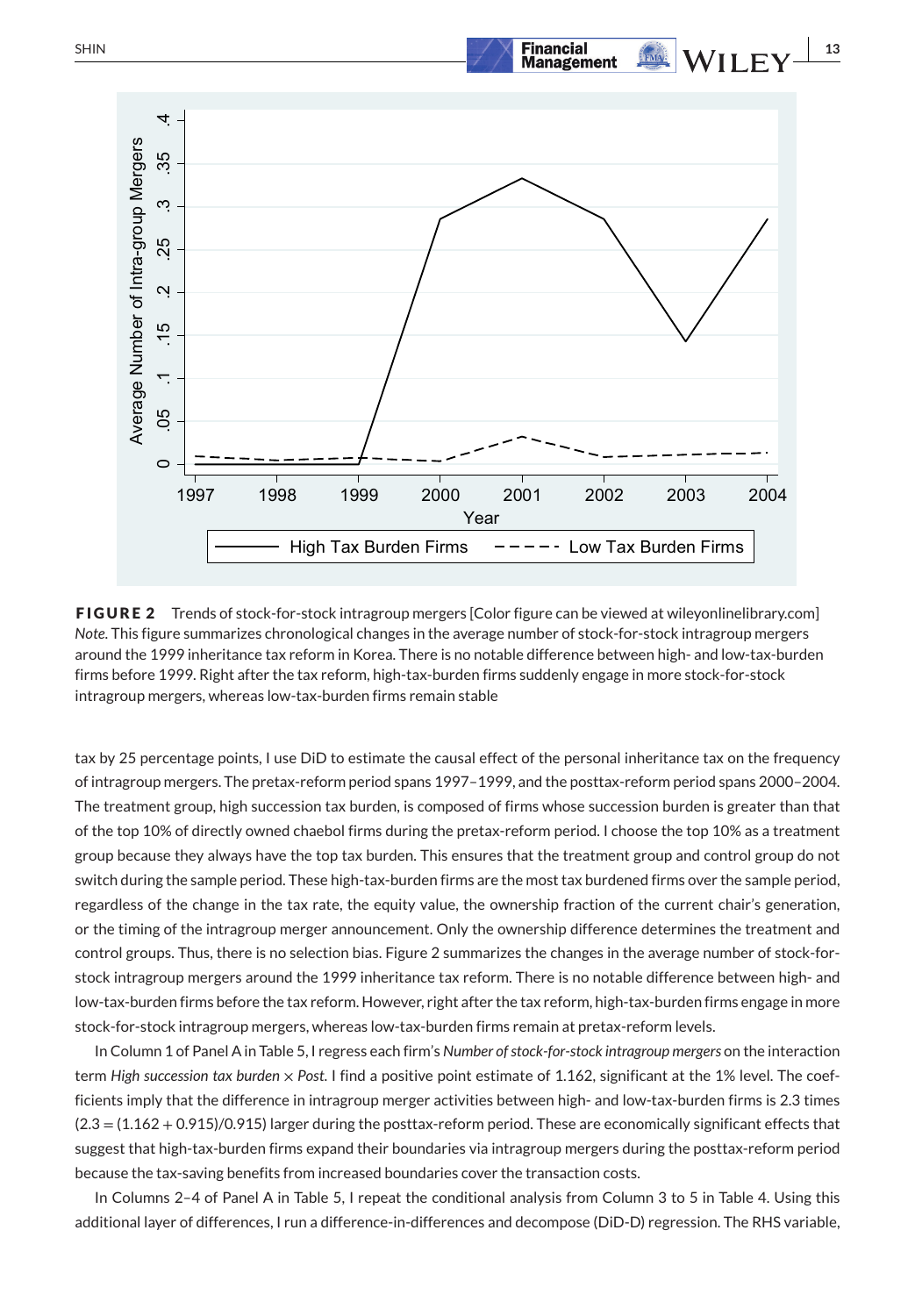



## **TABLE 5** Effect of tax reform on intragroup mergers

|                                                                          | Dependent variable: Number of stock-for-stock<br>intragroup mergers |             |             |             |  |  |
|--------------------------------------------------------------------------|---------------------------------------------------------------------|-------------|-------------|-------------|--|--|
| <b>Variables</b>                                                         | (1)                                                                 | (2)         | (3)         | (4)         |  |  |
| Panel A. Tobit (Market value of equity)                                  |                                                                     |             |             |             |  |  |
| High succession tax burden $\times$ Post                                 | $1.162***$                                                          |             |             |             |  |  |
|                                                                          | [0.130]                                                             |             |             |             |  |  |
| High succession tax burden $\times$ Post $\times$ High centrality        |                                                                     | $0.212***$  |             |             |  |  |
|                                                                          |                                                                     | [0.002]     |             |             |  |  |
| High succession tax burden $\times$ Post $\times$ Low centrality         |                                                                     | 0.043       |             |             |  |  |
|                                                                          |                                                                     | [0.024]     |             |             |  |  |
| High succession tax burden $\times$ Post $\times$ Upper layer of pyramid |                                                                     |             | $0.301***$  |             |  |  |
|                                                                          |                                                                     |             | [0.004]     |             |  |  |
| High succession tax burden $\times$ Post $\times$ Lower layer of pyramid |                                                                     |             | $-0.013$    |             |  |  |
|                                                                          |                                                                     |             | [0.025]     |             |  |  |
| High succession tax burden $\times$ Post $\times$ Loop                   |                                                                     |             |             | $0.115***$  |  |  |
|                                                                          |                                                                     |             |             | [0.017]     |  |  |
| High succession tax burden $\times$ Post $\times$ No loop                |                                                                     |             |             | $0.078***$  |  |  |
|                                                                          |                                                                     |             |             | [0.011]     |  |  |
| High succession tax burden                                               | $0.915***$                                                          | $0.149***$  | $0.153***$  | $0.146***$  |  |  |
|                                                                          | [0.124]                                                             | [0.024]     | [0.035]     | [0.031]     |  |  |
| Post                                                                     | $-1.868***$                                                         | $-0.798***$ | $-0.831***$ | $-0.851$    |  |  |
|                                                                          | [0.112]                                                             | [0.043]     | [0.043]     | [0.041]     |  |  |
| Coefficient equality (F-test)                                            |                                                                     | 50.730***   | 196.570***  | $10.550***$ |  |  |
|                                                                          |                                                                     | (000)       | (.000)      | (.000)      |  |  |
| Industry fixed effect                                                    | Yes                                                                 | Yes         | Yes         | Yes         |  |  |
| Year fixed effect                                                        | Yes                                                                 | Yes         | Yes         | Yes         |  |  |
| Controls                                                                 | Yes                                                                 | Yes         | Yes         | Yes         |  |  |
| Observations                                                             | 2,422                                                               | 2,422       | 2,422       | 2,422       |  |  |
| Panel B. Tobit (Book value of equity)                                    |                                                                     |             |             |             |  |  |
| High succession tax burden $\times$ Post                                 | $0.155***$                                                          |             |             |             |  |  |
|                                                                          | [0.014]                                                             |             |             |             |  |  |
| High succession tax burden $\times$ Post $\times$ High centrality        |                                                                     | $0.147$ *** |             |             |  |  |
|                                                                          |                                                                     | [0.006]     |             |             |  |  |
| High succession tax burden $\times$ Post $\times$ Low centrality         |                                                                     | $-0.010***$ |             |             |  |  |
|                                                                          |                                                                     | [0.003]     |             |             |  |  |
| High succession tax burden $\times$ Post $\times$ Upper layer of pyramid |                                                                     |             | $0.198***$  |             |  |  |
|                                                                          |                                                                     |             | [0.005]     |             |  |  |
| High succession tax burden $\times$ Post $\times$ Lower layer of pyramid |                                                                     |             | $-0.569$    |             |  |  |
|                                                                          |                                                                     |             | [0.500]     |             |  |  |
| High succession tax burden x Post x Loop                                 |                                                                     |             |             | $0.117***$  |  |  |
|                                                                          |                                                                     |             |             | [0.012]     |  |  |
|                                                                          |                                                                     |             |             | (Continued) |  |  |

(Continues)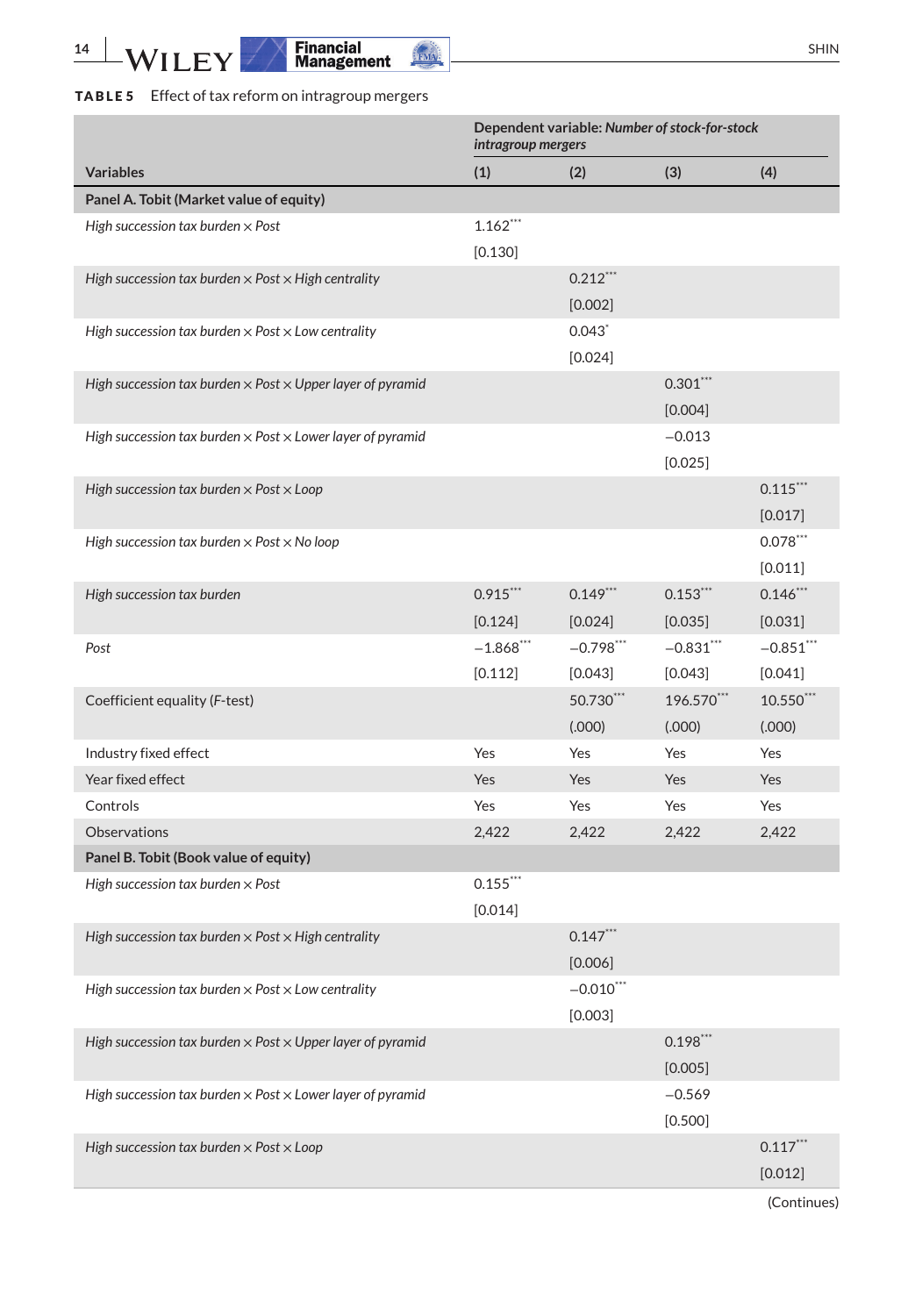## **TABLE 5** (Continued)

|                                                                          | Dependent variable: Number of stock-for-stock<br>intragroup mergers |                      |             |              |  |  |
|--------------------------------------------------------------------------|---------------------------------------------------------------------|----------------------|-------------|--------------|--|--|
| <b>Variables</b>                                                         | (1)                                                                 | (2)                  | (3)         | (4)          |  |  |
| Panel B. Tobit (Book value of equity)                                    |                                                                     |                      |             |              |  |  |
| High succession tax burden $\times$ Post $\times$ No loop                |                                                                     |                      |             | $-0.054$ *** |  |  |
|                                                                          |                                                                     |                      |             | [0.018]      |  |  |
| High succession tax burden                                               | 12.203***                                                           | $0.026***$           | $-0.201***$ | $0.204***$   |  |  |
|                                                                          | [0.016]                                                             | [0.005]              | [0.012]     | [0.038]      |  |  |
| Post                                                                     | $-0.787***$                                                         | $-0.496***$          | $-0.537***$ | $-0.880$ *** |  |  |
|                                                                          | [0.044]                                                             | [0.039]              | [0.038]     | [0.038]      |  |  |
| Coefficient equality (F-test)                                            |                                                                     | 4.600**              | 2.310       | 275.040***   |  |  |
|                                                                          |                                                                     | (.032)               | (.129)      | (0.000)      |  |  |
| Firm fixed effect                                                        | Yes                                                                 | Yes                  | Yes         | Yes          |  |  |
| Year fixed effect                                                        | Yes                                                                 | Yes                  | Yes         | Yes          |  |  |
| Controls                                                                 | Yes                                                                 | Yes                  | Yes         | Yes          |  |  |
| Observations                                                             | 2,422                                                               | 2,422                | 2,422       | 2,422        |  |  |
| Panel C. OLS                                                             |                                                                     |                      |             |              |  |  |
| High succession tax burden $\times$ Post                                 | $0.235***$                                                          |                      |             |              |  |  |
|                                                                          | [0.067]                                                             |                      |             |              |  |  |
| High succession tax burden $\times$ Post $\times$ High centrality        |                                                                     | $0.032***$           |             |              |  |  |
|                                                                          |                                                                     | [0.006]              |             |              |  |  |
| High succession tax burden $\times$ Post $\times$ Low centrality         |                                                                     | $0.013$ <sup>*</sup> |             |              |  |  |
|                                                                          |                                                                     | [0.007]              |             |              |  |  |
| High succession tax burden $\times$ Post $\times$ Upper layer of pyramid |                                                                     |                      | $0.034***$  |              |  |  |
|                                                                          |                                                                     |                      | [0.006]     |              |  |  |
| High succession tax burden $\times$ Post $\times$ Lower layer of pyramid |                                                                     |                      | 0.010       |              |  |  |
|                                                                          |                                                                     |                      | [0.007]     |              |  |  |
| High succession tax burden $\times$ Post $\times$ Loop                   |                                                                     |                      |             | $0.024$ ***  |  |  |
|                                                                          |                                                                     |                      |             | [0.007]      |  |  |
| High succession tax burden $\times$ Post $\times$ No loop                |                                                                     |                      |             | $0.015***$   |  |  |
|                                                                          |                                                                     |                      |             | [0.006]      |  |  |
| High succession tax burden                                               | 0.005                                                               | 0.001                | 0.001       | 0.001        |  |  |
|                                                                          | [0.051]                                                             | [0.008]              | [0.008]     | [0.008]      |  |  |
| Post                                                                     | $-0.022$                                                            | $-0.010$             | $-0.010$    | $-0.010$     |  |  |
|                                                                          | [0.028]                                                             | [0.013]              | [0.013]     | [0.013]      |  |  |
| Coefficient equality (F-test)                                            |                                                                     | $6.340***$           | 10.480***   | 1.120        |  |  |
|                                                                          |                                                                     | (.012)               | (.001)      | (.291)       |  |  |
| Industry fixed effect                                                    | Yes                                                                 | Yes                  | Yes         | Yes          |  |  |
| Year fixed effect                                                        | Yes                                                                 | Yes                  | Yes         | Yes          |  |  |
| Controls                                                                 | Yes                                                                 | Yes                  | Yes         | Yes          |  |  |

(Continues)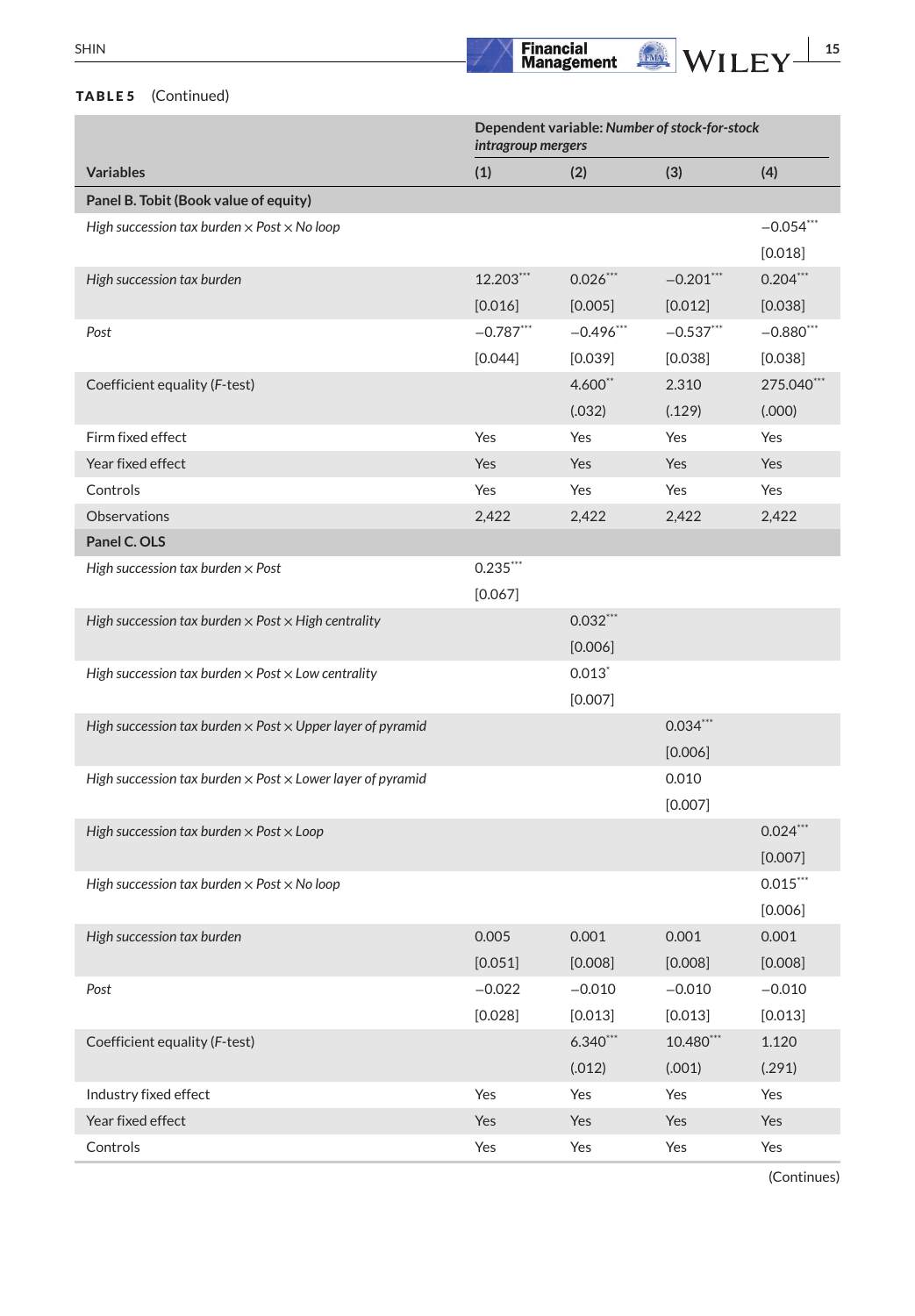## **TABLE 5** (Continued)

|                                       | Dependent variable: Number of stock-for-stock<br>intragroup mergers |       |       |       |  |  |  |
|---------------------------------------|---------------------------------------------------------------------|-------|-------|-------|--|--|--|
| <b>Variables</b>                      | (1)                                                                 | (2)   | (3)   | (4)   |  |  |  |
| Panel B. Tobit (Book value of equity) |                                                                     |       |       |       |  |  |  |
| <b>Observations</b>                   | 2.422                                                               | 2.422 | 2.422 | 2.422 |  |  |  |
| $R^2$                                 | .070<br>.075<br>.076<br>.070                                        |       |       |       |  |  |  |

*Note*. Each column in Panels A and B reports the coefficients from a Tobit regression. In Panel A, *Succession tax burden* is based on the market value of equity. In Panel B, *Succession tax burden* is based on the book value of equity. Each column in Panel C reports the coefficients from an ordinary least squares (OLS) regression. Standard errors are clustered at the business group level and reported in square brackets under the coefficient estimates. Coefficient equality reports *F*-statistics for the coefficients of the decomposed variables, with *p*-values in parentheses. In Columns 2–4, all explanatory variables are standardized so that their point estimates represent the economic magnitude of their effects. Controls include *Log of total assets* (in millions of KRW), *Leverage ratio*, and *Number of group affiliates*. All estimates in Panels A and C include industry (Standard Industrial Classification [SIC] two-digit code) and year indicator variables. All estimates in Panel B include firm and year indicator variables. Variables are defined in Appendix A.

 $^*$ Significant at the 0.01 level.

\*\*Significant at the 0.05 level.

\* Significant at the 0.10 level.

*High succession tax burden* × *Post*, is now split into two parts using the following dummy variables: (a) *High centrality* versus *Low centrality*, (b) *Upper layer of pyramid* versus *Lower layer of pyramid*, and (c) *Loop* versus *No loop*. All DiD-D tests for centrality, layer position, and loop confirm the earlier findings in Table 4. The DiD-D effect of *High succession tax burden* × *Post* × *High centrality* (0.212) is significant at the 1% level. The economic magnitude of intragroup mergers is almost five times as large in *High centrality* (4.9 = 0.212/0.043) as in *Low centrality* (*F*-statistic = 50.730). This result highlights the effects of a personal inheritance tax on stock-for-stock intragroup mergers in Korean chaebols.

To ease concerns raised by measuring the succession tax burden by market value of equity (which can be affected by changes in market conditions), I repeat the analyses from Column 1 to 4 in Panel A of Table 5 but measure *High succession tax burden* using the book value of equity. I report the results in Panel B. Other empirical specifications, including firm fixed effects, remain the same as in Panel B of Table 4. The results in Panel B of Table 5 are in line with those of Panel A. However, the nonlinear model does not capture the treatment effect when the interaction term is interpreted in a DiD model. In Panel C, I repeat the analyses from Column 1 to 4 in Panel A using a linear specification. The estimated marginal effects of the succession tax burden are smaller than those in Panel A because the probability that a firm will initiate an intragroup merger is much lower than 1. The findings in Panels B and C together confirm that the 1999 tax reform, which exogenously increased the inheritance tax burden, resulted in significant intragroup mergers. This effect is likely causal.

## **4.3 Private foundations and tax burden reduction**

To further identify causal evidence that a high inheritance tax burden leads to intragroup mergers in pyramidal business groups, I test whether a reduction in the tax burden decreases stock-for-stock intragroup mergers. The inheritance tax burden is reduced through indirect shareholding by industry foundations (Thomsen, 1999; Villalonga & Amit, 2009). As charitable entities, private foundations, which are often governed by heirs who serve as board members, are exempt from gift taxation. Thus, I expect that a firm owned by a private foundation has a reduced tax burden, resulting in decreased motivation for heirs to initiate intragroup mergers.

To examine the effects of private foundations, I employ DiDiD analysis. In Column 1 of Panel A in Table 6, I extend the DiD model of Table 5 by interacting the RHS variable, *High succession tax burden* × *Post*, with *Foundation*. *Foundation* is an indicator that equals 1 if a firm is owned by a private foundation, and 0 otherwise. The point estimate of the interaction term (−14.793) implies that the incentive to initiate an intragroup merger drops by a net 97.3%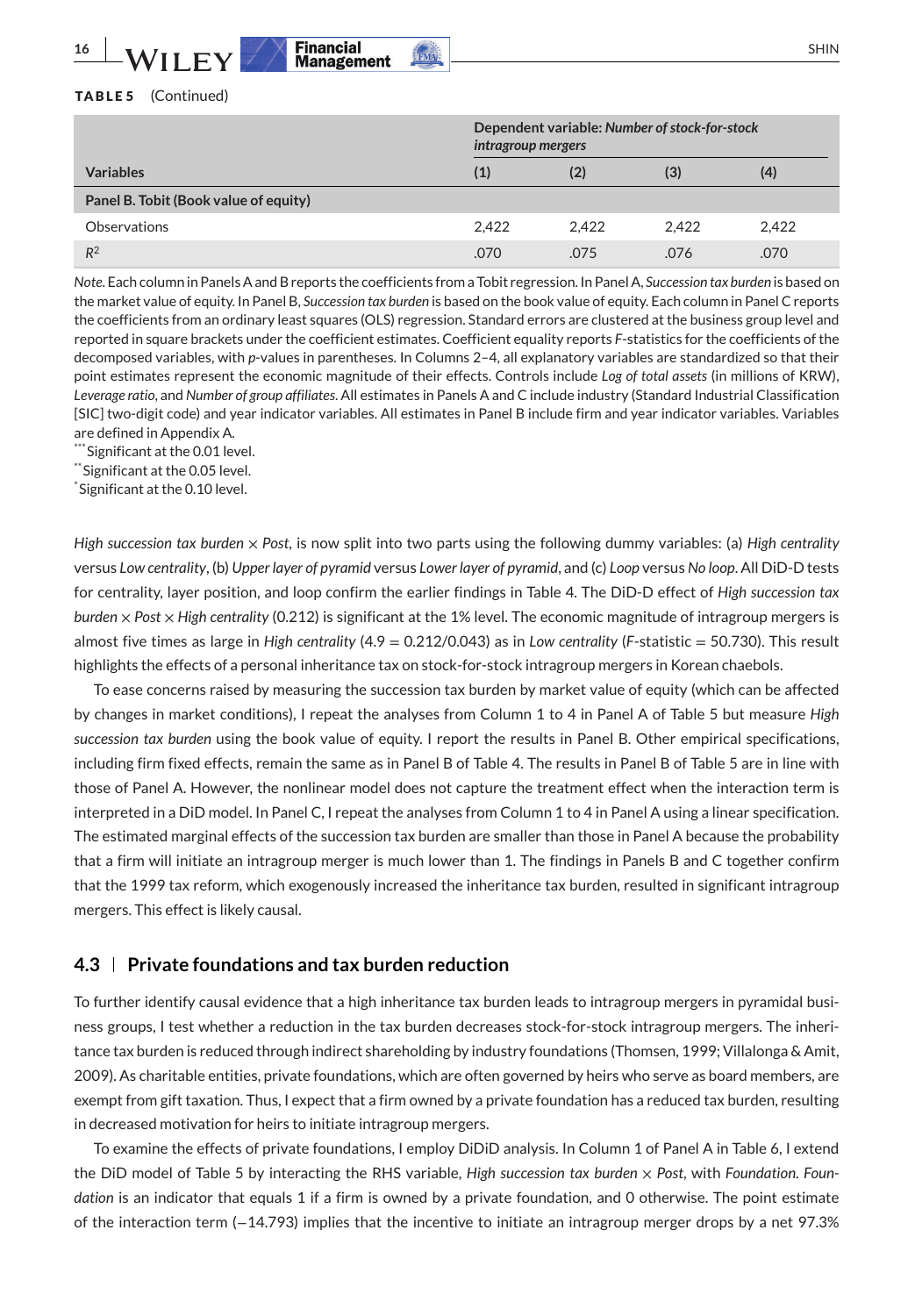

## **TABLE 6** Private foundations and tax burden reduction

|                                                                                              | Dependent variable: Number of stock-for-stock<br>intragroup mergers |              |              |                           |
|----------------------------------------------------------------------------------------------|---------------------------------------------------------------------|--------------|--------------|---------------------------|
| <b>Variables</b>                                                                             | (1)                                                                 | (2)          | (3)          | (4)                       |
| Panel A. Tobit (Market value of equity)                                                      |                                                                     |              |              |                           |
| High succession tax burden $\times$ Post                                                     | 15.206***                                                           | 1.936***     | 1.875***     | 1.890***                  |
|                                                                                              | [0.223]                                                             | [0.038]      | [0.038]      | [0.028]                   |
| High succession tax burden $\times$ Post $\times$ Foundation                                 | $-14.793***$                                                        |              |              |                           |
|                                                                                              | [0.264]                                                             |              |              |                           |
| High succession tax burden $\times$ Post $\times$ Foundation $\times$ High centrality        |                                                                     | $-1.442***$  |              |                           |
|                                                                                              |                                                                     | [0.037]      |              |                           |
| High succession tax burden $\times$ Post $\times$ Foundation $\times$ Low centrality         |                                                                     | $-0.643***$  |              |                           |
|                                                                                              |                                                                     | [0.004]      |              |                           |
| High succession tax burden $\times$ Post $\times$ Foundation $\times$ Upper layer of pyramid |                                                                     |              | $-1.363$ *** |                           |
|                                                                                              |                                                                     |              | [0.036]      |                           |
| High succession tax burden $\times$ Post $\times$ Foundation $\times$ Lower layer of pyramid |                                                                     |              | $-0.669***$  |                           |
|                                                                                              |                                                                     |              | [0.004]      |                           |
| High succession tax burden $\times$ Post $\times$ Foundation $\times$ Loop                   |                                                                     |              |              | $-1.309***$               |
|                                                                                              |                                                                     |              |              | [0.019]                   |
| High succession tax burden $\times$ Post $\times$ Foundation $\times$ No loop                |                                                                     |              |              | $-0.859***$               |
|                                                                                              |                                                                     |              |              | [0.012]                   |
| High succession tax burden $\times$ Foundation                                               | $13.235***$                                                         | 1.936***     | $1.857***$   | $1.873***$                |
|                                                                                              | [0.244]                                                             | [0.045]      | [0.045]      | $[0.033]$                 |
| $Post \times Foundation$                                                                     | 0.062                                                               | $0.021***$   | 0.020        | 0.017                     |
|                                                                                              | [0.116]                                                             | [0.041]      | [0.042]      | [0.026]                   |
| High succession tax burden                                                                   | $0.836***$                                                          | $0.304***$   | $0.299***$   | $0.229$ $\cdot\cdot\cdot$ |
|                                                                                              | [0.115]                                                             | [0.050]      | [0.050]      | [0.035]                   |
| Post                                                                                         | $-1.712***$                                                         | $-0.802$ *** | $-0.788$ *** | $-0.776***$               |
|                                                                                              | [0.120]                                                             | [0.050]      | [0.050]      | [0.051]                   |
| Foundation                                                                                   | $-12.423$                                                           | $-2.153***$  | $-2.075***$  | $-2.078***$               |
|                                                                                              | [0.221]                                                             | [0.050]      | [0.049]      | [0.038]                   |
| Coefficient equality (F-test)                                                                |                                                                     | 538.100***   | 425.660***   | 1,850.030***              |
|                                                                                              |                                                                     | (000)        | (.000)       | (000)                     |
| Industry fixed effect                                                                        | Yes                                                                 | Yes          | Yes          | Yes                       |
| Year fixed effect                                                                            | Yes                                                                 | Yes          | Yes          | Yes                       |
| Controls                                                                                     | No                                                                  | Yes          | Yes          | Yes                       |
| Observations                                                                                 | 2,422                                                               | 2,422        | 2,422        | 2,422                     |
| Panel B. Tobit (Book value of equity)                                                        |                                                                     |              | 1.565***     |                           |
| High succession tax burden $\times$ Post                                                     | 9.836***                                                            | 1.194***     |              | 1.248***                  |
| High succession tax burden $\times$ Post $\times$ Foundation                                 | [0.075]<br>$-8.803***$                                              | [0.010]      | [0.010]      | [0.008]                   |
|                                                                                              |                                                                     |              |              |                           |
|                                                                                              | [0.082]                                                             |              |              |                           |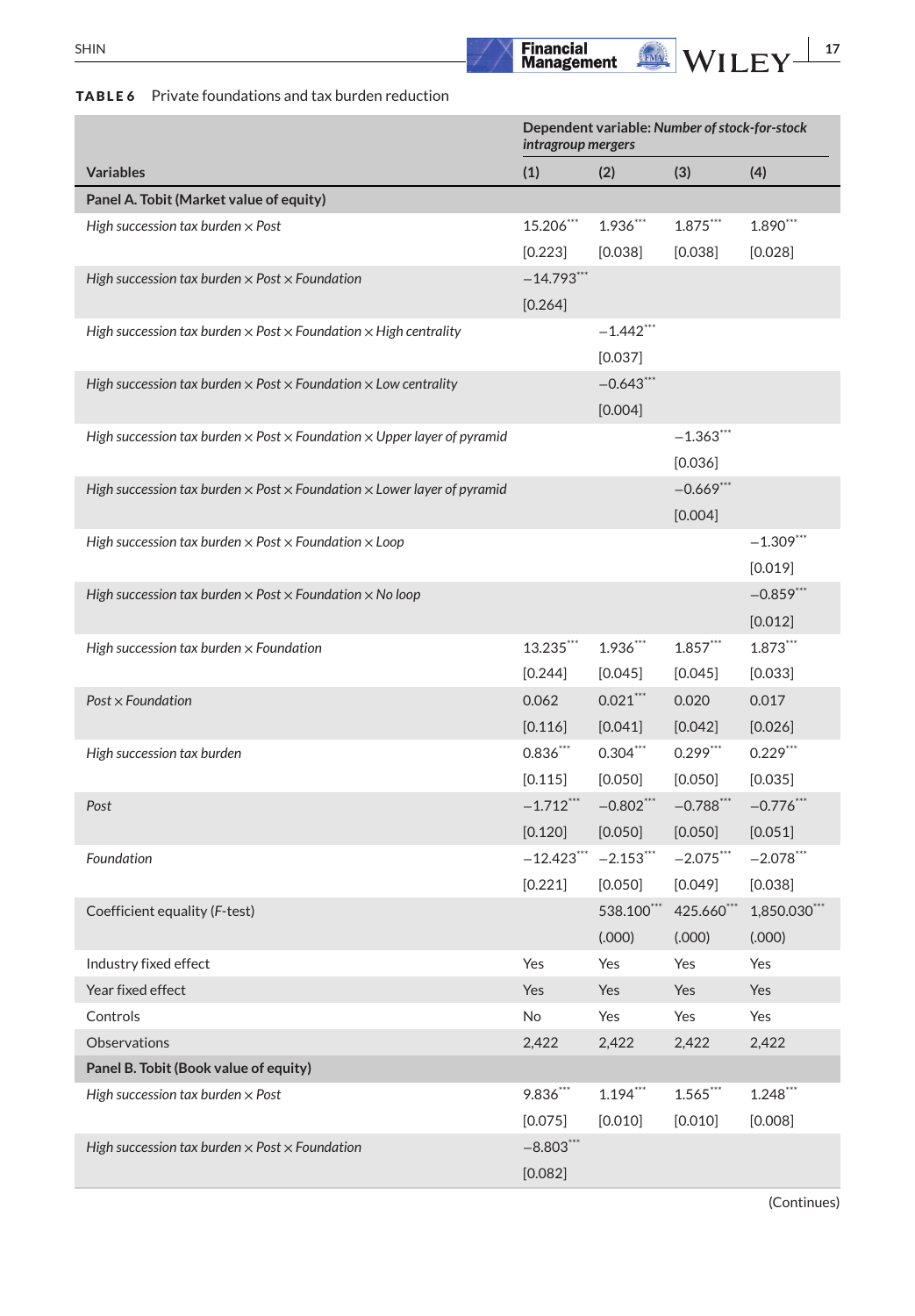# **18** WILEY **Management Constant Construct Constant Construct** SHIN



## **TABLE 6** (Continued)

|                                                                                              | intragroup mergers |              | Dependent variable: Number of stock-for-stock |              |
|----------------------------------------------------------------------------------------------|--------------------|--------------|-----------------------------------------------|--------------|
| <b>Variables</b>                                                                             | (1)                | (2)          | (3)                                           | (4)          |
| Panel B. Tobit (Book value of equity)                                                        |                    |              |                                               |              |
| High succession tax burden $\times$ Post $\times$ Foundation $\times$ High centrality        |                    | $-0.760$ *** |                                               |              |
|                                                                                              |                    | [0.008]      |                                               |              |
| High succession tax burden $\times$ Post $\times$ Foundation $\times$ Low centrality         |                    | $-0.792$     |                                               |              |
|                                                                                              |                    | [0.625]      |                                               |              |
| High succession tax burden $\times$ Post $\times$ Foundation $\times$ Upper layer of pyramid |                    |              | $-1.164$ ***                                  |              |
|                                                                                              |                    |              | [0.009]                                       |              |
| High succession tax burden $\times$ Post $\times$ Foundation $\times$ Lower layer of pyramid |                    |              | $-0.169***$                                   |              |
|                                                                                              |                    |              | [0.004]                                       |              |
| High succession tax burden $\times$ Post $\times$ Foundation $\times$ Loop                   |                    |              |                                               | $-0.584$ *** |
|                                                                                              |                    |              |                                               | [0.008]      |
| High succession tax burden $\times$ Post $\times$ Foundation $\times$ No loop                |                    |              |                                               | $-0.549***$  |
|                                                                                              |                    |              |                                               | [0.005]      |
| High succession tax burden $\times$ Foundation                                               | $-2.797***$        | $-0.337***$  | $0.130***$                                    | $-0.834***$  |
|                                                                                              | [0.074]            | [0.010]      | [0.008]                                       | [0.007]      |
| $Post \times Foundation$                                                                     | $-0.153***$        | $-0.041$ *** | $0.133***$                                    | $-0.041***$  |
|                                                                                              | [0.049]            | [0.020]      | [0.023]                                       | [0.020]      |
| High succession tax burden                                                                   | $1.511***$         | $0.471***$   | $0.068***$                                    | $0.663***$   |
|                                                                                              | [0.030]            | [0.011]      | [0.010]                                       | [0.011]      |
| Post                                                                                         | $-0.833***$        | $-0.387***$  | $-0.477***$                                   | $-0.502***$  |
|                                                                                              | [0.058]            | [0.051]      | [0.058]                                       | [0.050]      |
| Foundation                                                                                   | $1.003***$         | $0.091***$   | $0.003***$                                    | $0.311***$   |
|                                                                                              | $[0.073]$          | [0.012]      | $[0.009]$                                     | [0.009]      |
| Coefficient equality (F-test)                                                                |                    | 0.000        | 58,045.310***                                 | 13.280***    |
|                                                                                              |                    | (.959)       | (0.000)                                       | (000)        |
| Firm fixed effect                                                                            | Yes                | Yes          | Yes                                           | Yes          |
| Year fixed effect                                                                            | Yes                | Yes          | Yes                                           | Yes          |
| Controls                                                                                     | No                 | Yes          | Yes                                           | Yes          |
| <b>Observations</b>                                                                          | 2,422              | 2,422        | 2,422                                         | 2,422        |
| Panel C. OLS<br>High succession tax burden $\times$ Post                                     | $0.576***$         | $0.069***$   | $0.069***$                                    | $0.069***$   |
|                                                                                              | [0.122]            | [0.015]      | [0.015]                                       | [0.015]      |
| High succession tax burden $\times$ Post $\times$ Foundation                                 | $-0.544***$        |              |                                               |              |
|                                                                                              | [0.148]            |              |                                               |              |
| High succession tax burden $\times$ Post $\times$ Foundation $\times$ High centrality        |                    | $-0.047***$  |                                               |              |
|                                                                                              |                    | [0.014]      |                                               |              |
| High succession tax burden $\times$ Post $\times$ Foundation $\times$ Low centrality         |                    | $-0.030***$  |                                               |              |
|                                                                                              |                    | [0.009]      |                                               |              |
|                                                                                              |                    |              |                                               |              |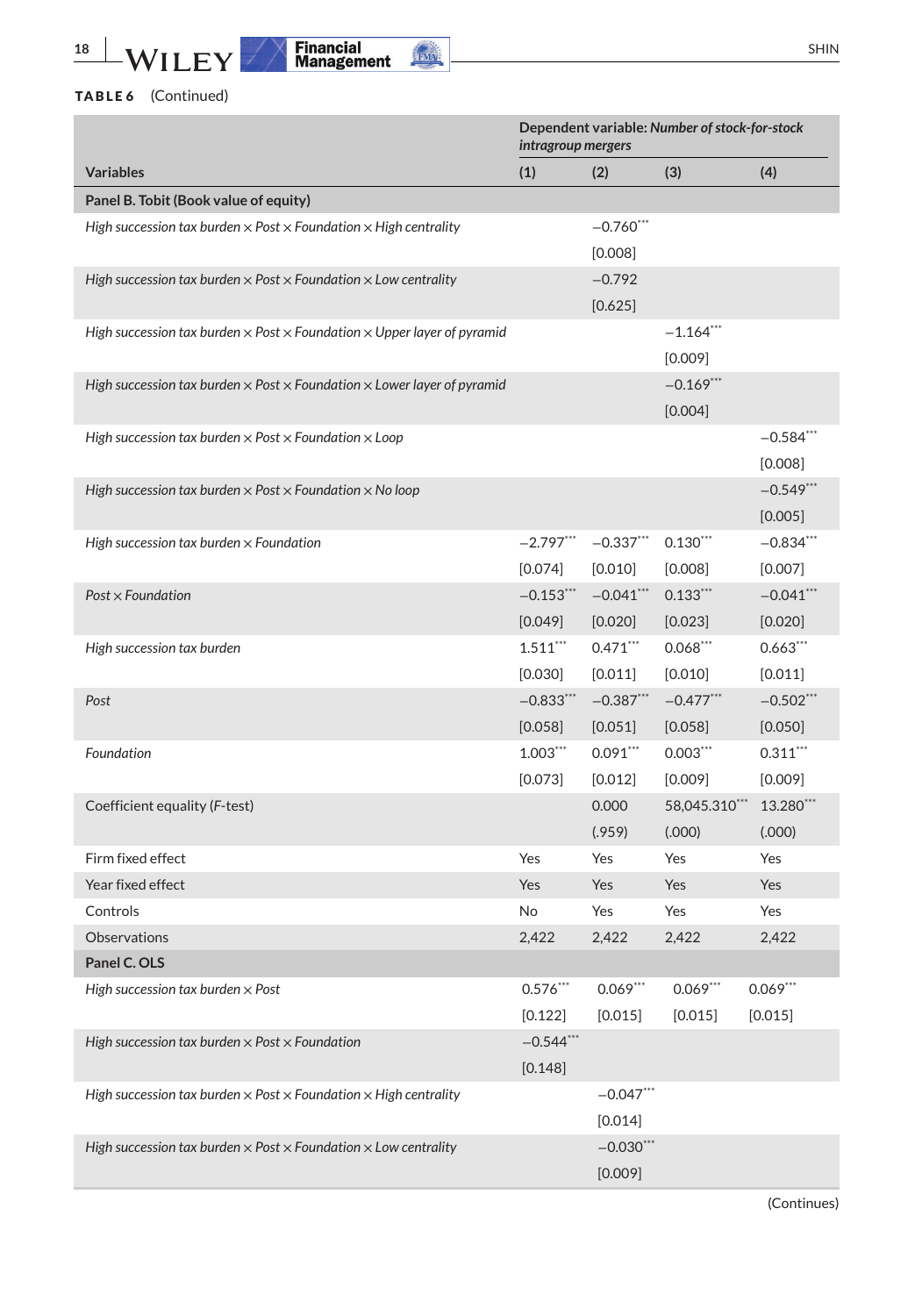## **TABLE 6** (Continued)

|                                                                                              | Dependent variable: Number of stock-for-stock<br>intragroup mergers |            |             |                       |
|----------------------------------------------------------------------------------------------|---------------------------------------------------------------------|------------|-------------|-----------------------|
| <b>Variables</b>                                                                             | (1)                                                                 | (2)        | (3)         | (4)                   |
| Panel C. OLS                                                                                 |                                                                     |            |             |                       |
| High succession tax burden $\times$ Post $\times$ Foundation $\times$ Upper layer of pyramid |                                                                     |            | $-0.045***$ |                       |
|                                                                                              |                                                                     |            | [0.013]     |                       |
| High succession tax burden $\times$ Post $\times$ Foundation $\times$ Lower layer of pyramid |                                                                     |            | $-0.033***$ |                       |
|                                                                                              |                                                                     |            | [0.009]     |                       |
| High succession tax burden $\times$ Post $\times$ Foundation $\times$ Loop                   |                                                                     |            |             | $-0.051$ ***          |
|                                                                                              |                                                                     |            |             | [0.013]               |
| High succession tax burden $\times$ Post $\times$ Foundation $\times$ No loop                |                                                                     |            |             | $-0.023$ <sup>*</sup> |
|                                                                                              |                                                                     |            |             | [0.009]               |
| High succession tax burden $\times$ Foundation                                               | 0.105                                                               | 0.014      | 0.014       | 0.014                 |
|                                                                                              | [0.111]                                                             | [0.015]    | [0.015]     | [0.015]               |
| $Post \times Foundation$                                                                     | $0.086***$                                                          | $0.024***$ | $0.024***$  | $0.024***$            |
|                                                                                              | [0.033]                                                             | [0.009]    | [0.009]     | [0.009]               |
| High succession tax burden                                                                   | 0.006                                                               | 0.002      | 0.002       | 0.002                 |
|                                                                                              | [0.027]                                                             | [0.009]    | [0.009]     | [0.009]               |
| Post                                                                                         | $-0.033$                                                            | $-0.015$   | $-0.015$    | $-0.015$              |
|                                                                                              | [0.029]                                                             | [0.013]    | [0.013]     | [0.013]               |
| Foundation                                                                                   | $-0.063$                                                            | $-0.010$   | $-0.010$    | $-0.010$              |
|                                                                                              | [0.092]                                                             | [0.015]    | [0.015]     | [0.015]               |
| Coefficient equality (F-test)                                                                |                                                                     | $3.500*$   | 1.800       | 11.140***             |
|                                                                                              |                                                                     | (.061)     | (.179)      | (.001)                |
| Industry fixed effect                                                                        | Yes                                                                 | Yes        | Yes         | Yes                   |
| Year fixed effect                                                                            | Yes                                                                 | Yes        | Yes         | Yes                   |
| Controls                                                                                     | <b>No</b>                                                           | Yes        | Yes         | Yes                   |
| Observations                                                                                 | 2,422                                                               | 2,422      | 2,422       | 2,422                 |
| $R^2$                                                                                        | .082                                                                | .082       | .082        | .083                  |

*Note*. Each column in Panels A and B reports the coefficients from a Tobit regression. In Panel A, *Succession tax burden* is based on the market value of equity. In Panel B, *Succession tax burden* is based on the book value of equity. Each column in Panel C reports the coefficients from an ordinary least squares (OLS) regression. Standard errors are clustered at the business group level and reported in square brackets under the coefficient estimates. Coefficient equality reports *F*-statistics for the coefficients of the decomposed variables, with *p*-values in parentheses. In Columns 2–4, all explanatory variables are standardized so that their point estimates represent the economic magnitude of their effects. Controls include *Log of total assets* (in millions of KRW), *Leverage ratio*, and *Number of group affiliates*. All estimates in Panels A and C include industry (Standard Industrial Classification [SIC] two-digit code) and year indicator variables. All estimates in Panel B include firm and year indicator variables. Variables are defined in Appendix A.

(0.973 = −14.793/15.206) when the firm is owned by a private foundation. The interaction effect is significant at the 1% level.

In Columns 2–4 of Panel A in Table 6, I repeat the same conditional analysis as in Columns 2–4 of Table 5. The RHS variable, *High succession tax burden* × *Post* × *Foundation*, is now split into two parts using the following dummy variables: (a) *High centrality* versus *Low centrality*, (B) *Upper layer of pyramid* versus *Lower layer of pyramid*, and (c) *Loop* versus *No loop*. All explanatory variables are standardized to have a mean of 0 and a standard deviation of 1 so that their point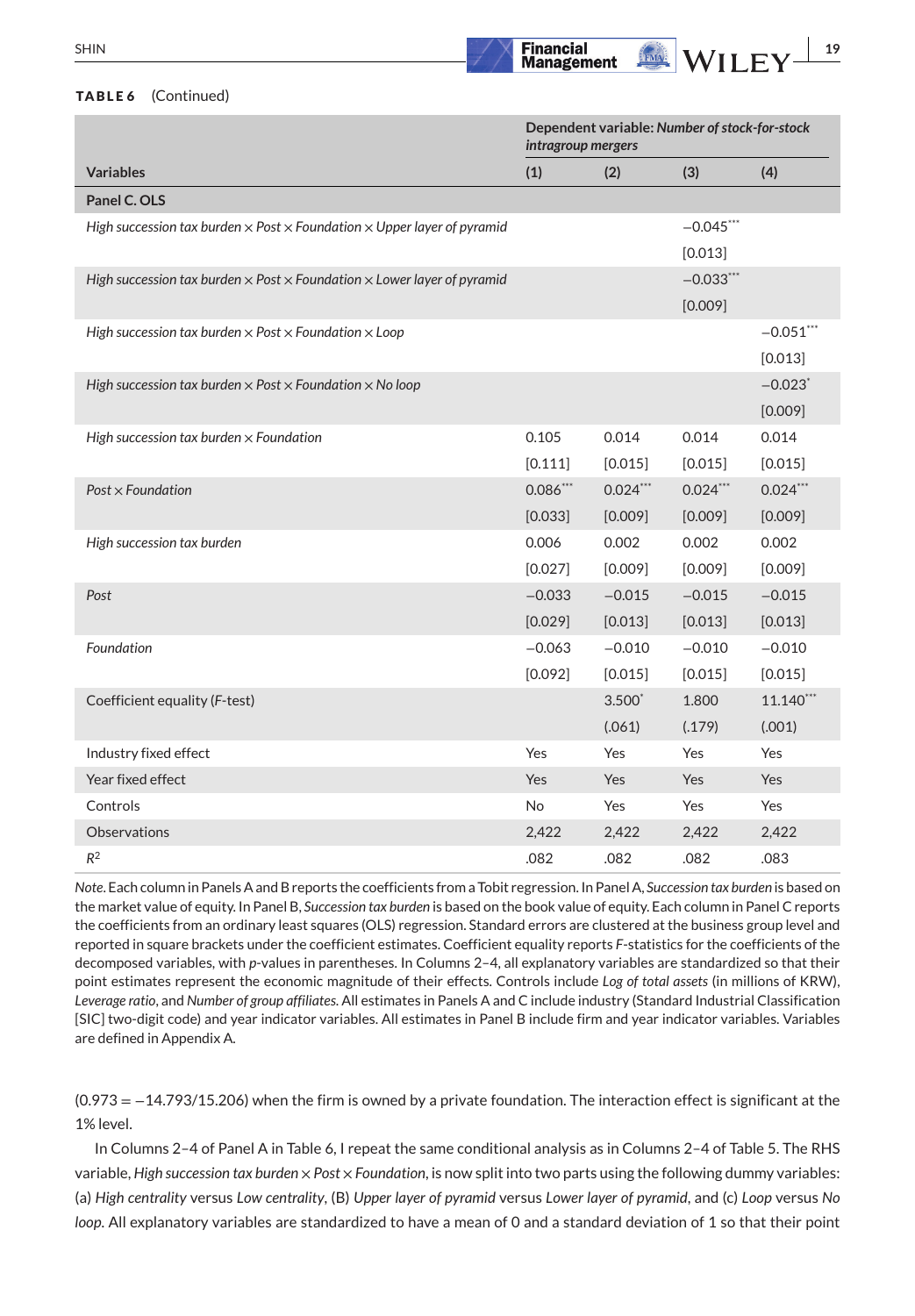estimates directly represent their economic significance. The results of tests for centrality, layer position, and loop confirm the findings in Tables 4 and 5. An intragroup merger is less likely to occur in central firms that are located in the upper layer of the pyramid in circular ownership chains if the marginal benefit of tax avoidance decreases. In Column 2 of Panel A in Table 6, the effect of *High succession tax burden* × *Post* × *Foundation* × *High centrality* (−1.442) is significant at the 1% level, and its economic magnitude is more than twice (2.2 = −1.4421/−0.643) as large as *High succession tax burden*  $\times$  *Post*  $\times$  *Foundation*  $\times$  *Low centrality* (*F*-statistic = 538.100).

In Panel B of Table 6, I repeat the analyses from Column 1 to 4 in Panel A by measuring *High succession tax burden* based on the book value of equity. Other empirical specifications, including firm fixed effects, are the same as in Panel B of Tables 4 and 5. In Panel B of Table 6, the results support the causal evidence that a reduced tax burden via a private foundation decreases intragroup mergers. However, the Tobit model does not capture the treatment effect when we interpret the interaction term in a DiDiD model. In Panel C, I repeat the analyses from Column 1 to 4 in Panel A using an ordinary least squares (OLS) model, and I find results similar to those in Panels A and B. The causal evidence from Tables 5 and 6 highlights that intragroup mergers are primarily intended to avoid inheritance taxes during ownership succession.

## **4.4 Target firms**

In Table 7, I identify the characteristics of target firms in stock-for-stock intragroup mergers.<sup>26</sup> Heirs in the chair  $+1$ generation initially cash out corporate resources from their private firms (the targets of intragroup mergers) in which they already have high ownership stakes. They can take advantage of this pecuniary benefit because they have substantial managerial discretion over the dividend policy of the target private firm. Thus, they prefer short-term wealth gains over long-term investment commitments. Eventually, to maximize control, heirs in the chair + 1 generation reallocate their funds to accumulate stakes in other strategically important firms within the business group. This behavior, however, is not necessarily expected for male relatives in the current chair's generation who have already accumulated shares in those key firms.

Panel A of Table 7 provides results of the analysis of private target firms. The ownership stake and managerial discretion over dividend policy are measured by the fraction of ownership held by members of the current chair  $+1$  generation  $(C + 1)$  or the current chair's generation  $(C)$  (Columns 1 and 2) and the voting rights (Column 3) of a controlling family. Short-term wealth gains are estimated by the dividend payout ratio (Column 4). I use the long-term research and development (R&D) ratio (Column 5) as a proxy for long-term investment commitments. I create an indicator for target private firms and test whether heirs pursue short-term pecuniary benefits in those private firms. Based on an OLS regression, other empirical specifications are the same as in the previous regression analyses.

Columns 1 and 3 of Panel A in Table 7 show that target private firms have a positive correlation with the family ownership fraction in the current chair + 1 generation (9.749) and voting rights (8.853), and those estimates are significant at the 5% level. However, in Column 2, I find a negative, insignificant point estimate (−6.503) for the ownership fraction in the current chair's generation. In Columns 4 and 5, target private firms have a positive point estimate (7.034) with the dividend payout ratio but a negative point estimate (−12.080) with the long-term R&D ratio. Those estimates are statistically significant at the 10% and 1% levels, respectively. This result implies that in target private firms where the current chair + 1 generation's ownership (on average 9.7% higher than the other chaebol firms) and voting rights (on average 8.9% higher than the other firms) are highly concentrated, dividends are 7.0% higher than the dividends of other chaebol firms. Heirs also avoid long-term investment commitments when an intragroup merger is anticipated.

However, the results for private target firms might not necessarily be echoed in public target firms, where there is relatively strong governance and protection for minority shareholders. In Panel B of Table 7, I conduct a falsification test for verification by investigating public target firms. I do not find results similar to those in Panel A. Together, the

<sup>&</sup>lt;sup>26</sup> Among the 42 target firms of stock-for-stock intragroup mergers, 24 are private and 18 are public.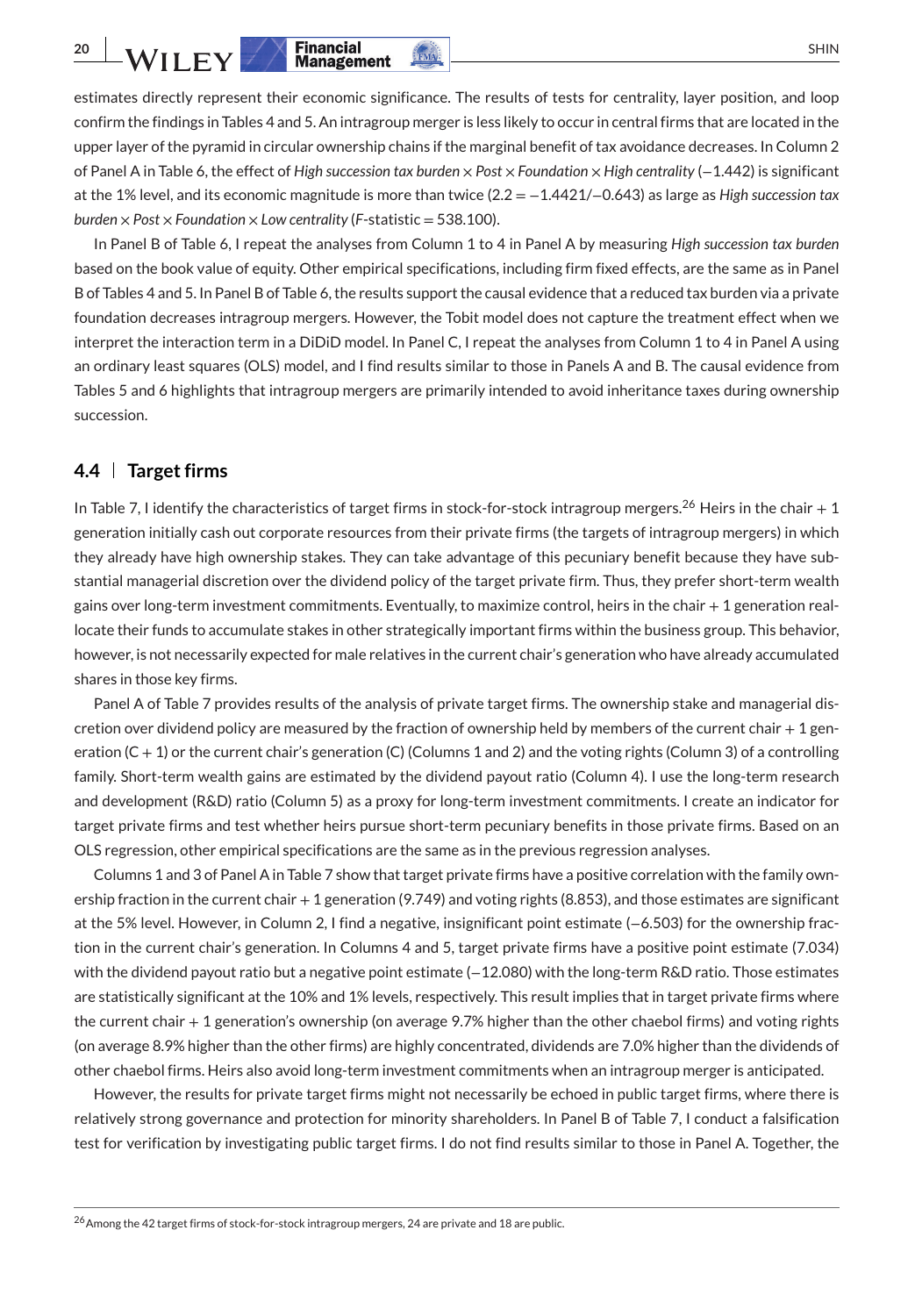

|                         | Dependent variable                                                                                |                                                                                       |                                |                               |                                             |  |  |  |
|-------------------------|---------------------------------------------------------------------------------------------------|---------------------------------------------------------------------------------------|--------------------------------|-------------------------------|---------------------------------------------|--|--|--|
|                         | <b>Total fraction of</b><br>ownership held by<br>current chair $+1$<br>generation ( $\times$ 100) | <b>Total fraction of</b><br>ownership held by<br>current chair<br>generation $(x100)$ | <b>Voting rights</b><br>(x100) | <b>Payout ratio</b><br>(x100) | Long-term<br><b>R&amp;D</b> ratio<br>(x100) |  |  |  |
| <b>Variables</b>        | (1)                                                                                               | (2)                                                                                   | (3)                            | (4)                           | (5)                                         |  |  |  |
| Panel A. Private target |                                                                                                   |                                                                                       |                                |                               |                                             |  |  |  |
| Private target firm     | 9.749**                                                                                           | $-6.503$                                                                              | 8.853**                        | $7.034*$                      | $-12.080***$                                |  |  |  |
|                         | [4.261]                                                                                           | [7.138]                                                                               | [3.723]                        | [3.961]                       | [2.666]                                     |  |  |  |
| Industry fixed effect   | Yes                                                                                               | Yes                                                                                   | Yes                            | Yes                           | <b>Yes</b>                                  |  |  |  |
| Year fixed effect       | Yes                                                                                               | Yes                                                                                   | Yes                            | Yes                           | Yes                                         |  |  |  |
| Controls                | Yes                                                                                               | Yes                                                                                   | Yes                            | Yes                           | Yes                                         |  |  |  |
| Observations            | 2,422                                                                                             | 2,422                                                                                 | 2,422                          | 2,422                         | 2,422                                       |  |  |  |
| $R^2$                   | 0.066                                                                                             | 0.185                                                                                 | 0.357                          | 0.008                         | 0.149                                       |  |  |  |
| Panel B. Public target  |                                                                                                   |                                                                                       |                                |                               |                                             |  |  |  |
| Public target firm      | $-1.034$                                                                                          | 18.210                                                                                | $-15.169$ ***                  | 10.831                        | 23.833                                      |  |  |  |
|                         | [0.630]                                                                                           | [15.587]                                                                              | [2.547]                        | [14.945]                      | [11.623]                                    |  |  |  |
| Industry fixed effect   | Yes                                                                                               | Yes                                                                                   | Yes                            | Yes                           | Yes                                         |  |  |  |
| Year fixed effect       | Yes                                                                                               | Yes                                                                                   | Yes                            | Yes                           | Yes                                         |  |  |  |
| Controls                | Yes                                                                                               | Yes                                                                                   | Yes                            | Yes                           | <b>Yes</b>                                  |  |  |  |
| Observations            | 2,422                                                                                             | 2,422                                                                                 | 2,422                          | 2,422                         | 2,422                                       |  |  |  |
| $R^2$                   | .032                                                                                              | .188                                                                                  | .358                           | .008                          | .153                                        |  |  |  |

*Note*. Each column reports coefficients from an ordinary least squares (OLS) regression with heteroskedasticity-robust standard errors. Standard errors are clustered at the business group level. The standard errors are reported in square brackets under the coefficient estimates. *Private target firm* is an indicator that equals 1 if the target firm in a stock-for-stock intragroup merger is not listed on the KOSPI or KOSDAQ exchange, and 0 otherwise. *Public target firm* is an indicator that equals 1 if the target firm in a stock-for-stock intragroup merger is listed on the KOSPI or KOSDAQ exchange, and 0 otherwise. Among the 42 target firms in stock-for-stock intragroup mergers, 24 are private firms and 18 are public firms. Controls include *Log of total assets*(in millions of KRW), *Leverage ratio*, and *Number of group affiliates*. All estimates include industry (Standard Industrial Classification [SIC] two-digit code) and year indicator variables.

\*\*\*Significant at the 0.01 level.

\*\*Significant at the 0.05 level.

\* Significant at the 0.10 level.

results in Table 7 and previous tables show that intragroup mergers help heirs consolidate control by reallocating their ownership to central firms from private target firms.

## **4.5 Returns on intragroup merger announcements**

Finally, I provide evidence of tunneling by examining the stock market's response to stock-for-stock intragroup merger announcements during the sample period. If an intragroup merger is intended only to meet the controlling family's need to increase heirs' ownership stake without paying the inheritance tax, the acquiring firm's investors will grow frustrated with the negative synergy gains and consequent losses from the merger. Minority shareholders will exit their stocks upon the announcement of a tax-motivated intragroup merger with no synergy value and sustained losses, whereas the controlling family reaps the profits.

The merger data I use to test the financial market's response to an intragroup merger are based on the announcement of the first merger that occurs in a firm in a given year. The event date is the day a firm initially announces an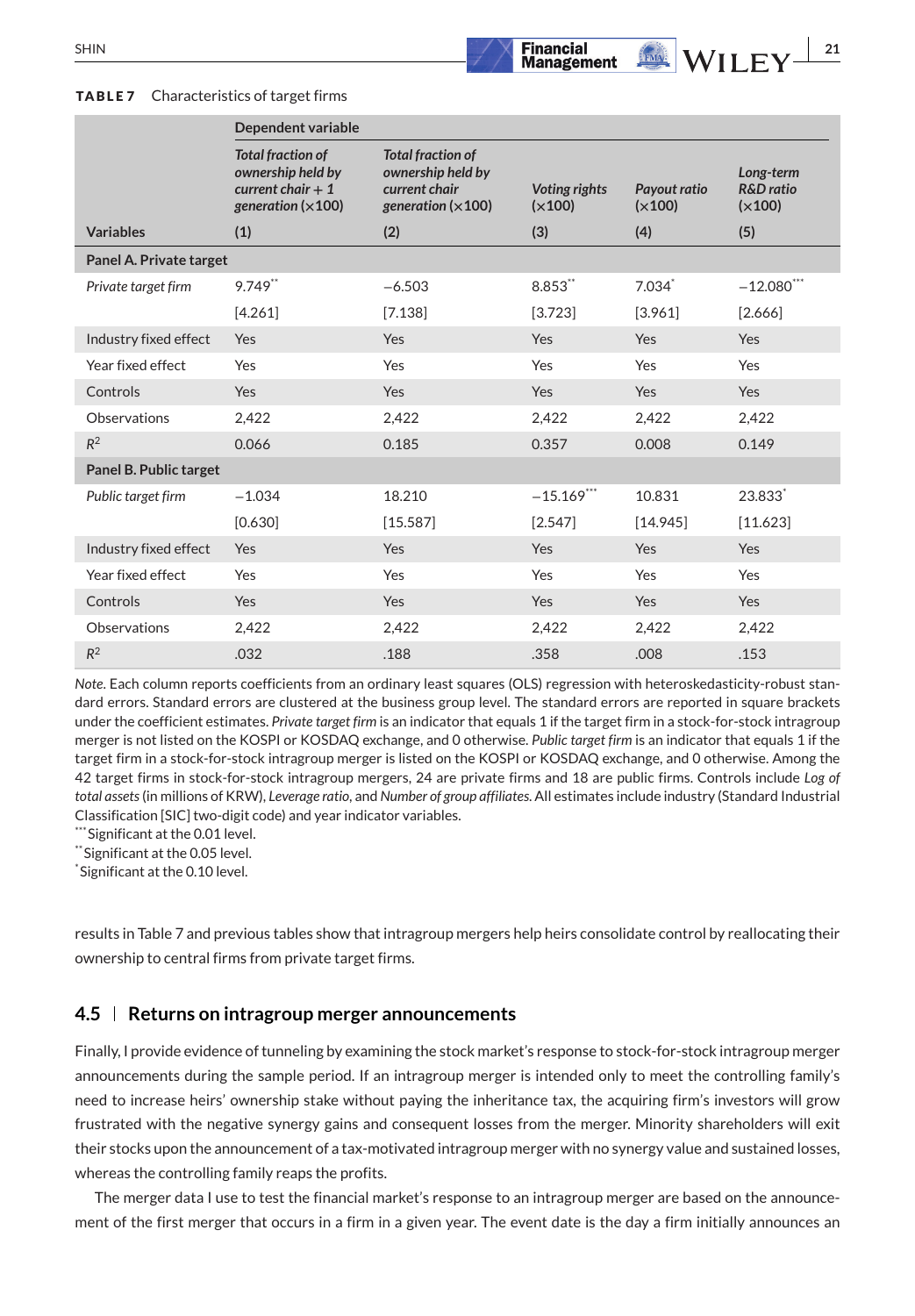intragroup merger. For each event, I calculate the CAR over the 250-trading-day window using a market model. First, I regress returns on market returns to obtain estimates of the alpha and beta. Then, I identify the abnormal returns by subtracting alpha plus beta times the market return from daily stock returns. Panel A of Table 8 reports the results of the univariate analysis, providing median merger event CARs for various subsamples. In parentheses, I report the *p*-values for a signed-rank test for the medians of the full sample and of the postcrisis subsample. Thus, in the postcrisis subsample, I exclude 1997–1998 to avoid the recession triggered by the Asian financial crisis.

In Column 4 of Table 8 for the postcrisis subsample, *CAR[0, 1]* reports the mean CAR for the event day and the following day. The point estimates of *Stock-for-stock intragroup merger* and*Non-intragroup merger* are−1.746 and−1.182 and are significant at the 5% and 10% levels, respectively. This result indicates that in response to the announcement of a stock-for-stock intragroup merger, the 2-day CAR, *CAR[0, 1]*, drops 32.3% more than it does in response to the announcement of a non-intragroup merger. The difference test reports that the difference in *CAR[0, 1]* between *Stockfor-stock intragroup merger* and *Non-intragroup merger*is −0.564, which is significant at the 10% level. Overall, the results suggest that minority shareholder losses are significant in tax-motivated intragroup mergers. The 4-day CAR,*CAR[0, 3]*, drops 52.8% more than the average for total mergers, and this trend weakens afterward. Results for the full sample are similar to the postcrisis sample, but negative and significant results are found only for stock-for-stock intragroup mergers.

Panel B of Table 8 reports the results of a multivariate analysis of 41 firm-year observations in which stock-forstock intragroup mergers are initiated. To further test whether CARs are more negative for mergers aimed at reducing inheritance taxes, I create an indicator,*High chairman age*, which equals 1 if the age of a controlling shareholder is higher than average for all chaebol groups, and 0 otherwise. Based on an OLS regression, other empirical specifications are the same as in the previous regression analyses. In Columns 1–3, I find that high chairman age has a negative correlation with the variables *CAR[0, 1]*, *CAR[0, 2]*, and *CAR[0, 3]* (−3.147, −3.550, and −4.693, respectively), significant at the 1% level. These results indicate that in response to the announcement of a stock-for-stock intragroup merger, the 2-day CAR of firms with high chairman age drops on average 3.15% points more than that of firms with low chairman age. This result is economically significant considering the 2-day event window. However, certain unobservable unique firm characteristics may be correlated with firm value, that is, CARs. In Columns 4–6, I repeat the analyses from Column 1 to 3 by including the firm fixed effect. I find similar significant results.

The results in Table 8 show that minority shareholders sustain losses from intragroup mergers with few operational synergies, particularly when the controlling family aims to avoid inheritance tax through these mergers. Overall, these findings offer new evidence for the tunneling hypothesis.

## **4.6 Robustness test: Alternative period**

One important concern is the implication of the Asian financial crisis, which led to a sudden shrinkage in Korea's capital market<sup>27</sup> and postcrisis restructuring. The KOSPI Index, after dropping to one third of its precrisis level, was still recovering until early 1999, when the average personal inheritance tax burden was reduced. If a chaebol heir suddenly inherited the ownership of a business group during the Asian financial crisis, at a time when the inheritance tax burden was reduced, an intragroup merger was less likely to occur. Also, during the Asian financial crisis, the market responses of individual firms to this macroeconomic shock may have varied greatly. To alleviate this concern, in Columns 1–3 of Table 9, I rerun my baseline analyses from the first columns of Tables 4 and 5, and 6, excluding 1997–1998, the period of the Asian financial crisis. As shown in Table 9, the results are similar to those of the baseline regression, indicating that a sudden shrinkage in market value did not lead to a pattern of decreasing intragroup mergers during the pretax-reform period.

<sup>27</sup>KOSPI Index: 651.22 (1996.12), 376.31(1997.12), 280.00 (1998.6), 562.45 (1998.12), and 1,028.07 (1999.12).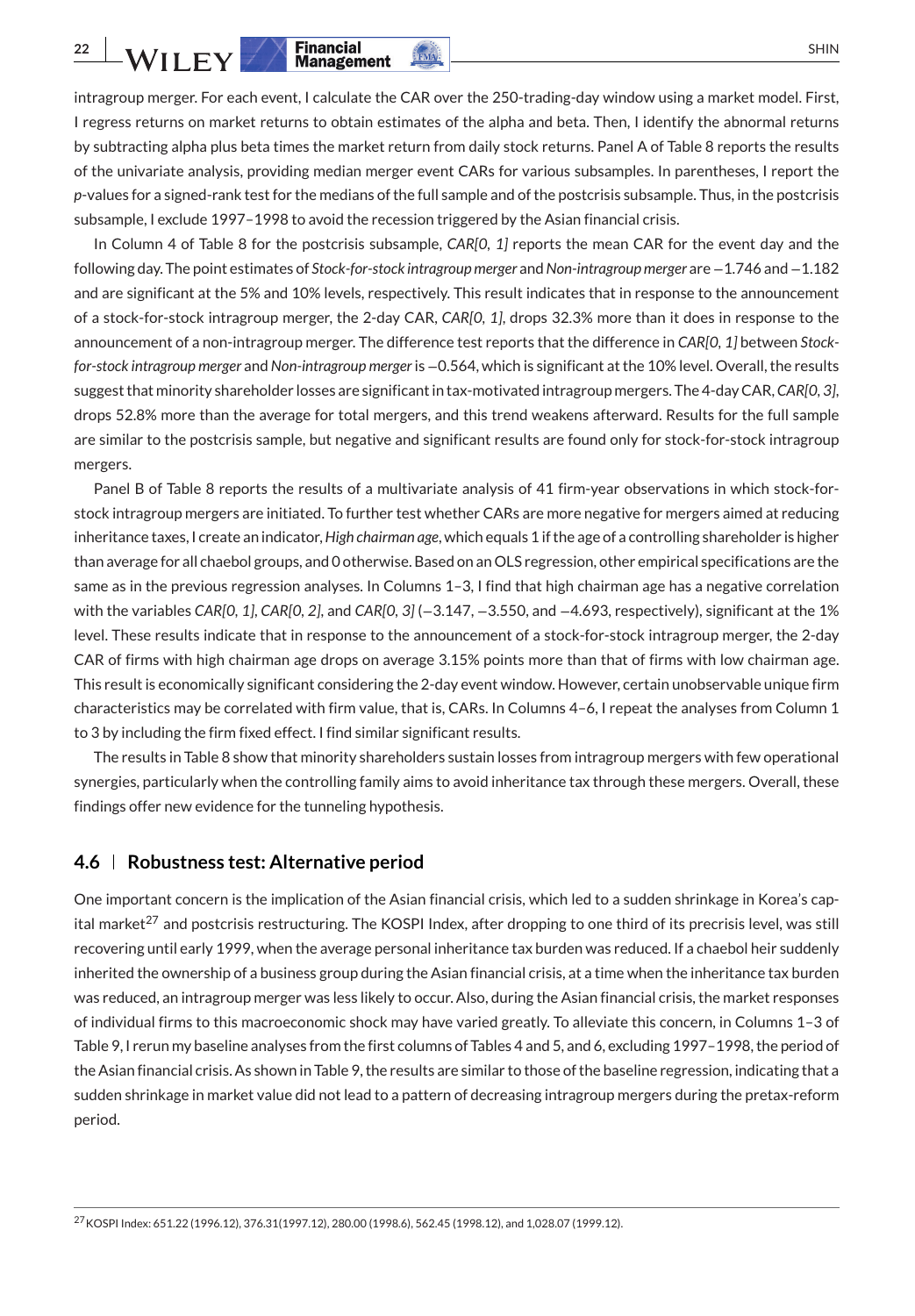**TABLE 8** Intragroup merger announcement returns

|                                        | Dependent variable |                                        |                       |                        |                        |                        |
|----------------------------------------|--------------------|----------------------------------------|-----------------------|------------------------|------------------------|------------------------|
|                                        |                    |                                        |                       |                        |                        |                        |
|                                        |                    | CAR[-3,0] CAR[-2,0] CAR[-1,0] CAR[0,1] |                       |                        | CAR[0, 2]              | CAR[0, 3]              |
| <b>Variables</b>                       | (1)                | (2)                                    | (3)                   | (4)                    | (5)                    | (6)                    |
| Panel A. Univariate analysis           |                    |                                        |                       |                        |                        |                        |
| Full sample                            |                    |                                        |                       |                        |                        |                        |
| Stock-for-stock intragroup mergers (A) | 0.898              | $-0.152$                               | 0.736                 | $-1.398$               | $-1.893**$             | $-3.012$ <sup>**</sup> |
|                                        | (.380)             | (.926)                                 | (.525)                | (.121)                 | (.025)                 | (.019)                 |
| Non-intragroup mergers (B)             | $-0.575$           | $-0.128$                               | 0.063                 | $-0.399$               | $-0.783$               | $-0.927$               |
|                                        | (.743)             | (.495)                                 | (.786)                | (.523)                 | (.472)                 | (.578)                 |
| <b>Total mergers</b>                   | $-0.183$           | $-0.091$                               | 0.406                 | $-0.394$               | $-0.796$               | $-1.066$               |
|                                        | (.838)             | (.813)                                 | (.596)                | (.587)                 | (.140)                 | (.122)                 |
| Difference (A-B)                       | 1.473              | $-0.024$                               | 0.673                 | $-0.999$               | $-1.109$               | $-2.085$ <sup>*</sup>  |
|                                        | (.322)             | (.511)                                 | (.618)                | (.290)                 | (.259)                 | (.073)                 |
| Post Asian crisis                      |                    |                                        |                       |                        |                        |                        |
| Stock-for-stock intragroup mergers (A) | 0.682              | $-0.426$                               | $-0.602$              | $-1.746$ <sup>**</sup> | $-1.539$ <sup>**</sup> | $-2.796$ <sup>**</sup> |
|                                        | (.740)             | (.478)                                 | (.391)                | (.011)                 | (.025)                 | (.017)                 |
| Non-intragroup mergers (B)             | $-0.519$           | $-0.334$                               | $-0.199$ <sup>*</sup> | $-1.182$ <sup>*</sup>  | $-0.999$               | $-1.457$               |
|                                        | (.288)             | (.160)                                 | (.053)                | (.069)                 | (.186)                 | (.127)                 |
| <b>Total mergers</b>                   | $-0.271$           | $-0.238$                               | $-0.001$              | $-1.334$ <sup>**</sup> | $-1.202$ $*$           | $-1.830***$            |
|                                        | (.413)             | (.185)                                 | (.106)                | (.011)                 | (.025)                 | (.006)                 |
| Difference (A-B)                       | 1.201              | $-0.092$                               | $-0.403$              | $-0.564$ <sup>*</sup>  | $-0.540$               | $-1.339$               |
|                                        | (.542)             | (.652)                                 | (.772)                | (.068)                 | (.315)                 | (.167)                 |
| Panel B. Multivariate analysis         |                    |                                        |                       |                        |                        |                        |
| High chairman age (indicator)          | $-3.147***$        | $-3.550$ ***                           | $-4.693***$           | $-0.036$               | $-5.437$ <sup>**</sup> | $-5.155$ <sup>*</sup>  |
|                                        | [1.180]            | [1.316]                                | [1.706]               | [2.553]                | [2.496]                | [2.999]                |
| Industry fixed effect                  | Yes                | Yes                                    | Yes                   | <b>No</b>              | <b>No</b>              | <b>No</b>              |
| Firm fixed effect                      | No                 | No                                     | <b>No</b>             | Yes                    | Yes                    | Yes                    |
| Year fixed effect                      | Yes                | Yes                                    | Yes                   | Yes                    | Yes                    | Yes                    |
| Controls                               | Yes                | Yes                                    | Yes                   | Yes                    | Yes                    | Yes                    |
| <b>Observations</b>                    | 41                 | 41                                     | 41                    | 41                     | 41                     | 41                     |
| $R^2$                                  | .492               | .502                                   | .463                  | .667                   | .749                   | .757                   |

*Note*. Each column reports the median of merger event cumulative abnormal returns (CARs) expressed in percentage terms for given subsamples. Panel A reports the results of univariate analysis. In Panel A, *p*-values for a simple signed-rank test (against a null hypothesis of zero median) are reported in parentheses under the coefficient estimates for stock-for-stock intragroup mergers, non-intragroup mergers, and total mergers. Difference reports the difference in CARs between coefficients of stock-for-stock intragroup mergers and non-intragroup mergers, with *p*-values in parentheses. Panel B reports the results of multivariate analysis. In Panel B, the sample consists of 41 firm-year observations that initiated the stock-for-stock intragroup mergers. Each column reports coefficients from an ordinary least squares (OLS) regression with heteroskedasticity-robust standard errors. Standard errors are clustered at the business group level. The standard errors are reported in square brackets under the coefficient estimates. Controls include *Log of total assets*(in millions of KRW), *Leverage ratio*, and *Number of group affiliates*. All estimates in Columns 1–3 of Panel B include industry (Standard Industrial Classification [SIC] two-digit code) and year indicator variables. All estimates in Columns 4–6 of Panel B include firm and year indicator variables. In Panels A and B, for each event the CAR is calculated over the trading window using a market model. First, returns are regressed on market returns to obtain estimates for the alpha and beta. Then, abnormal returns are obtained by subtracting alpha plus beta times market return from daily stock returns. Event date is the day a firm initially announces the intragroup merger. I include only the first announcement if a firm has multiple intragroup mergers in a given year. For example, the dependent variable *CAR[0, 1]* reports CAR information for the event day and following day.

\*\*\* Significant at the 0.01 level.

\*\*Significant at the 0.05 level.

\*Significant at the 0.10 level.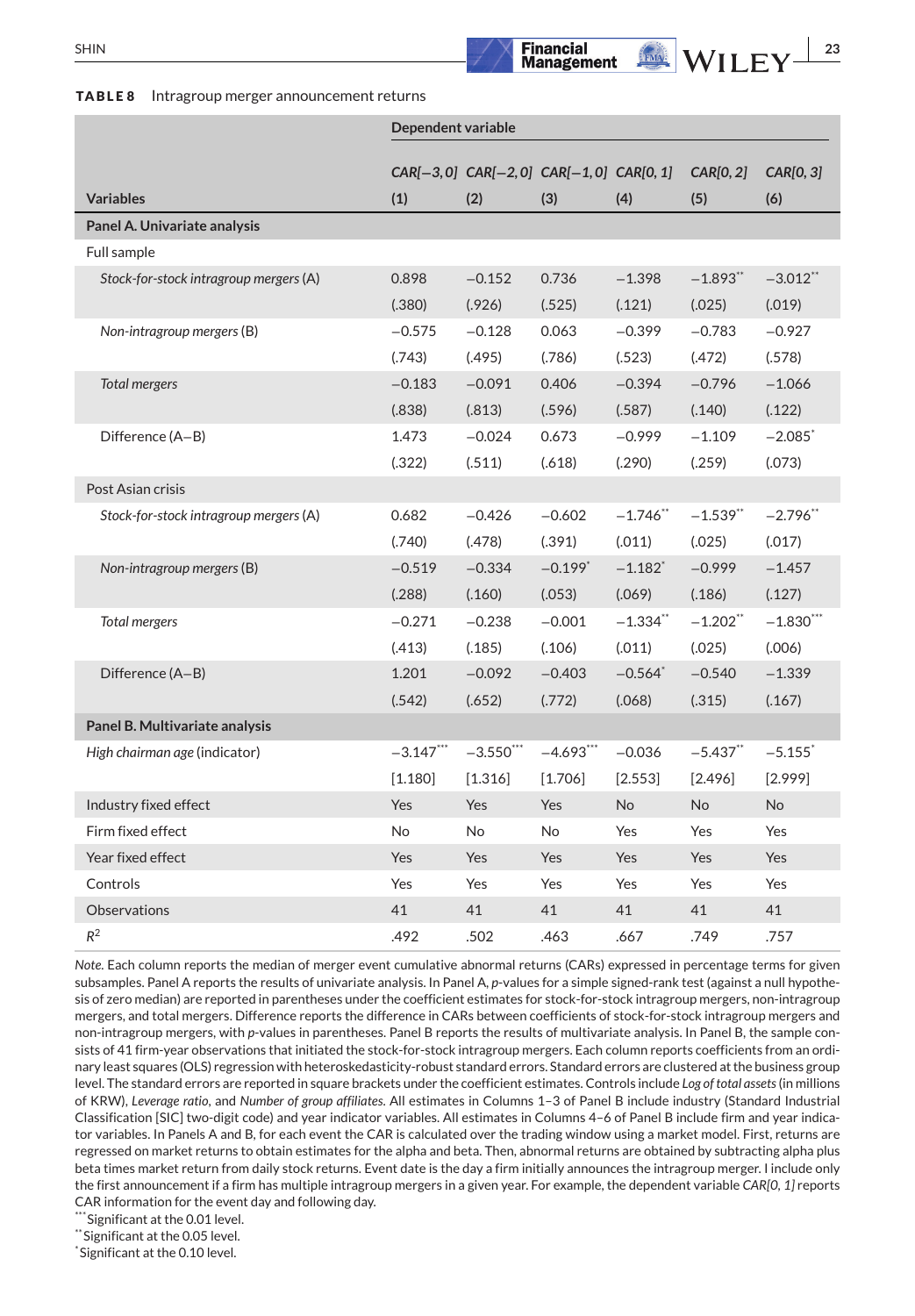

|                                                                                  |             | Dependent variable: Number of stock-for-stock<br>intragroup mergers |              |              |                             |                         |  |
|----------------------------------------------------------------------------------|-------------|---------------------------------------------------------------------|--------------|--------------|-----------------------------|-------------------------|--|
|                                                                                  |             | Market shrinkage                                                    |              |              | <b>Restructuring effect</b> |                         |  |
| <b>Variables</b>                                                                 |             | (1)                                                                 | (2)          | (3)          | (4)                         | (5)                     |  |
| Panel A. Alternative periods                                                     |             |                                                                     |              |              |                             |                         |  |
| Succession tax burden                                                            |             | $0.443***$                                                          |              |              |                             |                         |  |
|                                                                                  |             | [0.002]                                                             |              |              |                             |                         |  |
| High succession tax burden $\times$ Post                                         |             |                                                                     | $0.529$ ***  | 14.550***    |                             | $2.144$ ***             |  |
|                                                                                  |             |                                                                     | [0.115]      | [0.255]      |                             | [0.052]                 |  |
| High succession tax burden $\times$ Post $\times$ Foundation                     |             |                                                                     |              | $-14.467***$ |                             |                         |  |
|                                                                                  |             |                                                                     |              | [0.213]      |                             |                         |  |
| High succession tax burden $\times$ Post $\times$ Early post                     |             |                                                                     |              |              | $0.235***$                  |                         |  |
|                                                                                  |             |                                                                     |              |              | [0.014]                     |                         |  |
| High succession tax burden $\times$ Post $\times$ Late Post                      |             |                                                                     |              |              | $0.310***$                  |                         |  |
|                                                                                  |             |                                                                     |              |              | [0.037]                     |                         |  |
| High succession tax burden $\times$ Post $\times$ Foundation $\times$ Early post |             |                                                                     |              |              |                             | $-1.909***$             |  |
|                                                                                  |             |                                                                     |              |              |                             | [0.018]                 |  |
| High succession tax burden $\times$ Post $\times$ Foundation $\times$ Late post  |             |                                                                     |              |              |                             | $-2.326$ ***            |  |
|                                                                                  |             |                                                                     |              |              |                             | $[0.045]$               |  |
| High succession tax burden $\times$ Foundation                                   |             |                                                                     |              | 13.049***    |                             | $3.754***$              |  |
|                                                                                  |             |                                                                     |              | [0.279]      |                             | [0.065]                 |  |
| $Post \times Foundation$                                                         |             |                                                                     |              | $-0.309***$  |                             | 3.868***                |  |
|                                                                                  |             |                                                                     |              | [0.118]      |                             | [0.116]                 |  |
| High succession tax burden                                                       |             |                                                                     | $-1.817$ *** | $1.130***$   | $-1.882***$                 | $-4.561$ ***            |  |
|                                                                                  |             |                                                                     | [0.113]      | [0.125]      | $[0.065]$                   | [0.147]                 |  |
| Post                                                                             |             |                                                                     | 1.398        | $-1.513***$  | 0.016                       | $-2.201$ <sup>***</sup> |  |
|                                                                                  |             |                                                                     | [0.181]      | [0.120]      | $[0.052]$                   | [0.058]                 |  |
| Foundation                                                                       |             |                                                                     |              | $-11.847***$ |                             | $-2.257***$             |  |
|                                                                                  |             |                                                                     |              | [0.242]      |                             | [0.067]                 |  |
| Coefficient equality (F-test)                                                    |             |                                                                     |              |              | 8.090***                    | 216.790***              |  |
|                                                                                  |             |                                                                     |              |              | (.005)                      | (000)                   |  |
| Industry fixed effect                                                            |             | Yes                                                                 | Yes          | Yes          | Yes                         | Yes                     |  |
| Year fixed effect                                                                |             | Yes                                                                 | Yes          | Yes          | Yes                         | Yes                     |  |
| Controls                                                                         |             | Yes                                                                 | Yes          | Yes          | Yes                         | Yes                     |  |
| Observations                                                                     |             | 2,089                                                               | 2,089        | 2,089        | 2,338                       | 2,338                   |  |
| Panel B. Robustness check                                                        |             |                                                                     |              |              |                             |                         |  |
| Succession tax burden                                                            | $0.035$ *** |                                                                     |              | $0.037***$   |                             |                         |  |
|                                                                                  | [0.002]     |                                                                     |              | [0.003]      |                             |                         |  |
| High succession tax burden $\times$ Post                                         |             | $0.982***$                                                          | 15.180***    |              | $1.219***$                  | 15.479***               |  |
|                                                                                  |             | [0.127]                                                             | [0.209]      |              | [0.124]                     | [0.231]                 |  |

(Continues)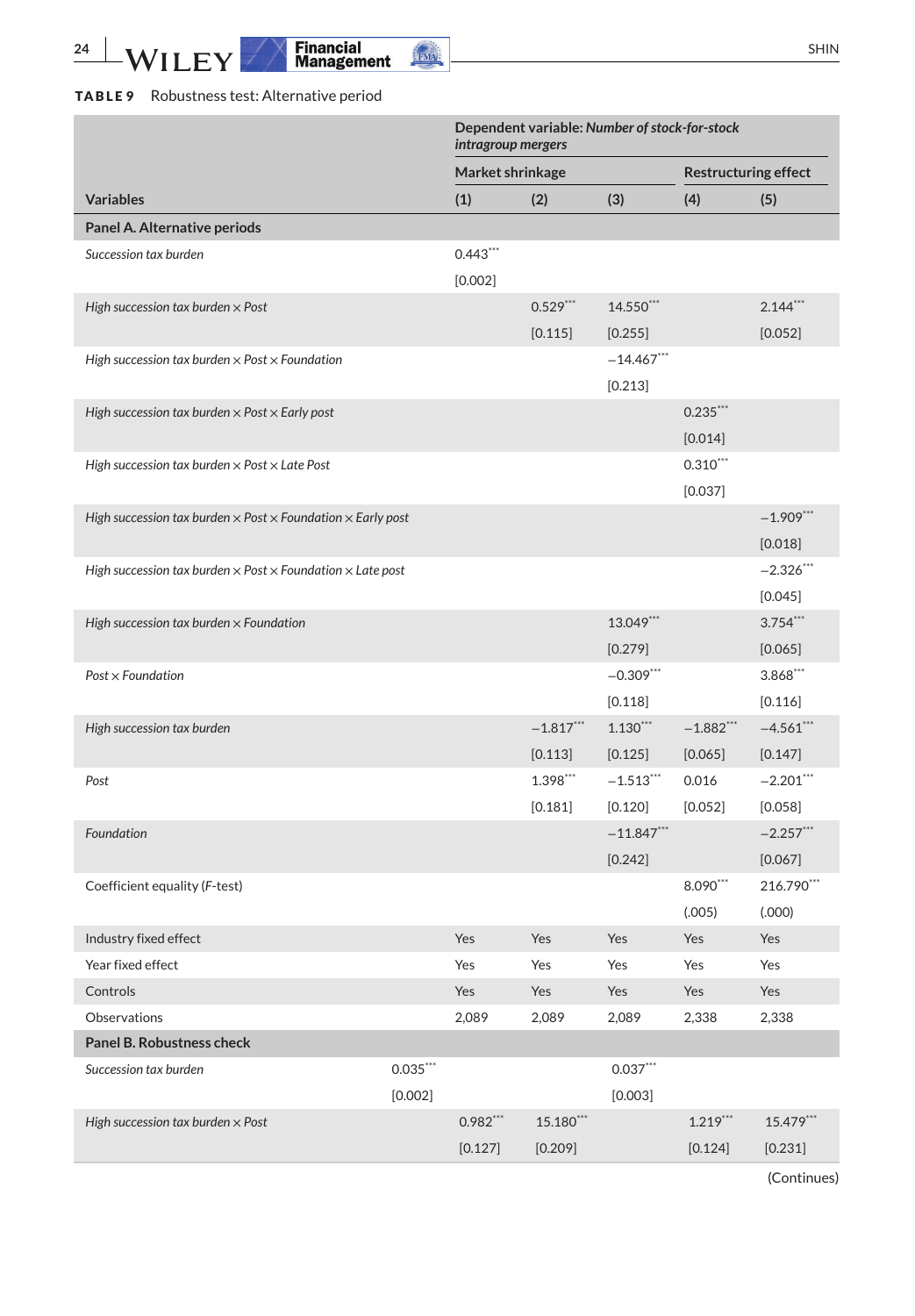## **TABLE 9** (Continued)

|                                                              | Dependent variable: Number of stock-for-stock<br>intragroup mergers |            |              |                             |                       |                          |
|--------------------------------------------------------------|---------------------------------------------------------------------|------------|--------------|-----------------------------|-----------------------|--------------------------|
|                                                              | Market shrinkage                                                    |            |              | <b>Restructuring effect</b> |                       |                          |
| <b>Variables</b>                                             | (1)                                                                 | (2)        | (3)          | (4)                         | (5)                   |                          |
| Panel B. Robustness check                                    |                                                                     |            |              |                             |                       |                          |
| High succession tax burden $\times$ Post $\times$ Foundation |                                                                     |            | $-15.095***$ |                             |                       | $-14.994$ <sup>***</sup> |
|                                                              |                                                                     |            | [0.239]      |                             |                       | [0.254]                  |
| High succession tax burden $\times$ Foundation               |                                                                     |            | $13.251***$  |                             |                       | 14.639***                |
|                                                              |                                                                     |            | [0.218]      |                             |                       | [0.241]                  |
| $Post \times Foundation$                                     |                                                                     |            | $0.288***$   |                             |                       | 0.167                    |
|                                                              |                                                                     |            | [0.119]      |                             |                       | [0.107]                  |
| High succession tax burden                                   |                                                                     |            | $0.837***$   |                             |                       | $-0.340***$              |
|                                                              |                                                                     |            | [0.117]      |                             |                       | [0.115]                  |
| Post                                                         |                                                                     | $0.499***$ | $0.451***$   |                             | $-0.929***$           | $-1.036$ ***             |
|                                                              |                                                                     | [0.116]    | [0.125]      |                             | [0.100]               | [0.108]                  |
| Foundation                                                   |                                                                     | $1.208***$ | $-12.159***$ |                             | $0.333$ <sup>**</sup> | $-13.663***$             |
|                                                              |                                                                     | [0.153]    | [0.204]      |                             | [0.162]               | [0.230]                  |
| Industry fixed effect                                        | Yes                                                                 | Yes        | Yes          | Yes                         | Yes                   | Yes                      |
| Year fixed effect                                            | <b>No</b>                                                           | <b>No</b>  | <b>No</b>    | Yes                         | Yes                   | Yes                      |
| <b>KOSPI Index</b>                                           | Yes                                                                 | Yes        | Yes          | <b>No</b>                   | No                    | <b>No</b>                |
| Controls                                                     | Yes                                                                 | Yes        | Yes          | Yes                         | Yes                   | Yes                      |
| Additional control                                           | <b>No</b>                                                           | <b>No</b>  | <b>No</b>    | Yes                         | Yes                   | Yes                      |
| Observations                                                 | 2,422                                                               | 2,422      | 2,422        | 1,667                       | 1,667                 | 1,667                    |

*Note*. In Columns 1–3 of Panel A, I exclude 1997–1998 to avoid the effects of sudden market shrinkage during the Asian financial crisis. In Columns 4 and 5, I exclude all mergers initiated by firms that are not owned by the current chair generation to test the postcrisis restructuring effect. In Columns 1–3 of Panel B, I replace year fixed effect with annual average KOSPI Index. In Columns 4–6 of Panel B, regressions include additional controls: controlling shareholder's cash-flow rights, voting rights, Tobin's *q*, return on assets, and private target indicator. Each column in Panels A and B reports the coefficients from a Tobit regression. Errors are clustered at the business group level and reported in square brackets under the coefficient estimates. Controls include *Log of total assets*(in millions of KRW), *Leverage ratio*, and*Number of group affiliates*. All estimates include industry (Standard Industrial Classification [SIC] two-digit code) and year indicator variables. Variables are defined in Appendix A.  $\mathop{\mathsf{Significant}}$  at the 0.01 level.

\*\*Significant at the 0.05 level.

Another important concern is the postcrisis restructuring effect. Because the postcrisis period (1999-2001),<sup>28</sup> when restructuring efforts were active, overlapped with the posttax-reform period (2000–2004), these confounding factors may have affected my results. If the rise in intragroup mergers during the posttax-reform period is mainly driven by business group restructuring, the restructuring effect should be stronger in the early posttax-reform period (2000– 2001) than in the later period (2002–2004). To distinguish between the effect of business restructuring and the inheritance tax burden on intragroup mergers, in Columns 4 and 5 of Table 9, I split the *Post* dummy into two parts: *Early post* (2000–2001) versus *Late post* (2002–2004). All explanatory variables are standardized to have a mean of 0 and a standard deviation of 1, so that their point estimates directly represent their economic significance. In Column 4 of Panel A, the effect of *High inheritance tax burden* × *Post* × *Late post* (0.310) is significant at the 1% level, and its economic

<sup>28</sup>After the first repayment of the IMF SRF in December 1998, the Korean government led restructuring efforts to meet the requirements imposed by the IMF. The IMF-supported financial program was terminated in August 2001.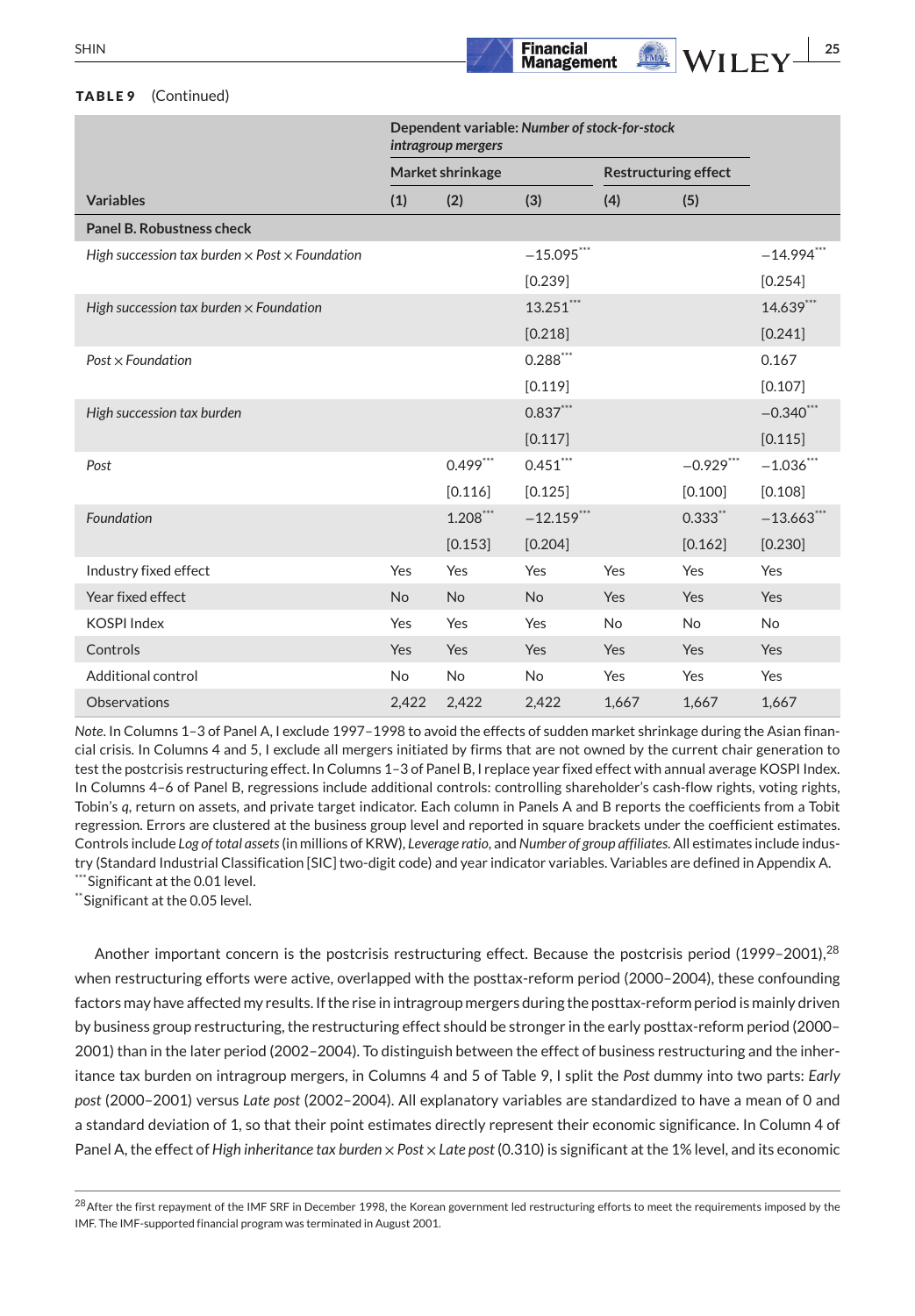magnitude is significantly larger than *High inheritance tax burden* × *Post* × *Early post* (*F*-statistic = 8.090). Column 5 shows a result similar to the DiDiD estimations. The results are robust to potential confounding factors, suggesting that the postcrisis restructuring efforts were not focused on mergers among group affiliates.

In Panel B of Table 9, I conduct an additional robustness check. To further isolate the succession tax effect from the financial-crisis-induced effect, in Columns 1–3, I replace year fixed effects with the annual average KOSPI Index. To alleviate the omitted variable bias concern, in Columns 4–6, the regression includes additional controls: firm ownership structure (controlling shareholders' cash-flow rights and voting rights), growth opportunities (Tobin's *q*), performance (return on assets), and merger-specific characteristics (private target indicator). All results are consistent with the baseline results.

## **5 CONCLUSION**

Transfer of control is an important issue in any organization. In this article, I identify a novel way family firms transfer control to heirs. Specifically, I find that they use intragroup mergers to transfer control while avoiding inheritance taxes. Thus, intragroup mergers reshape firm boundaries: high-tax-burden firms initiate intragroup mergers after the tax reform in Korea because the tax-saving benefits from increased boundaries exceed relevant transaction costs. The major costs of undergoing intragroup mergers are the negative market response to tax-motivated intragroup mergers and the resulting distortions in ownership structure among group affiliates.

Although the heirs of controlling families benefit from personal tax savings, minority shareholders suffer losses from these tax-motivated intragroup mergers, which create few operating synergies. The literature shows that controlling families in business groups use both investment and financing decisions to siphon resources out of member firms for their private benefit (Bae et al., 2002; Baek, Kang, & Lee, 2006; Bertrand et al., 2002). My findings suggest that intragroup mergers are an additional way family owners avoid heavy inheritance taxes, supporting the tunneling view of business groups.

My work raises important questions about the best tax policies for reducing the costs of tax-minimizing succession vehicles. Because the shock from a personal inheritance tax distorts the ownership structure among affiliates, business groups with distorted ownership may be more vulnerable to business and operational risks. Identifying the costs of distortions that result from a personal tax shock on the ownership structure of family firms is an important area for future research.

## **ACKNOWLEDGMENTS**

I am deeply grateful for the Best Paper Award at the Asian Finance Association Conference and the Best Dissertation Award at the Conference on Asia-Pacific Financial Markets. I thank all participants for their comments at the Financial Management Association Conference, Midwest Finance Association Conference, Southern Finance Association Conference, National Tax Association Conference, IFABS Oxford Conference, Asian Finance Association Conference, Conference on Asia-Pacific Financial Markets, Conference on Empirical Legal Studies, and seminars at Michigan State University, University of Cincinnati, University of Sydney, and California State University, Long Beach. This paper was previously circulated as "Transfer of Control and Ownership Structure in Family Firms."

## **REFERENCES**

Almeida, H., Park, S. Y., Subrahmanyam, M. G., & Wolfenzon, D. (2012). The structure and formation of business groups: Evidence from Korean chaebols. *Journal of Financial Economics*, *99*, 447–475.

Almeida, H., & Wolfenzon, D. (2006a). A theory of pyramidal ownership and family business groups. *Journal of Finance*, *61*, 2637–2680.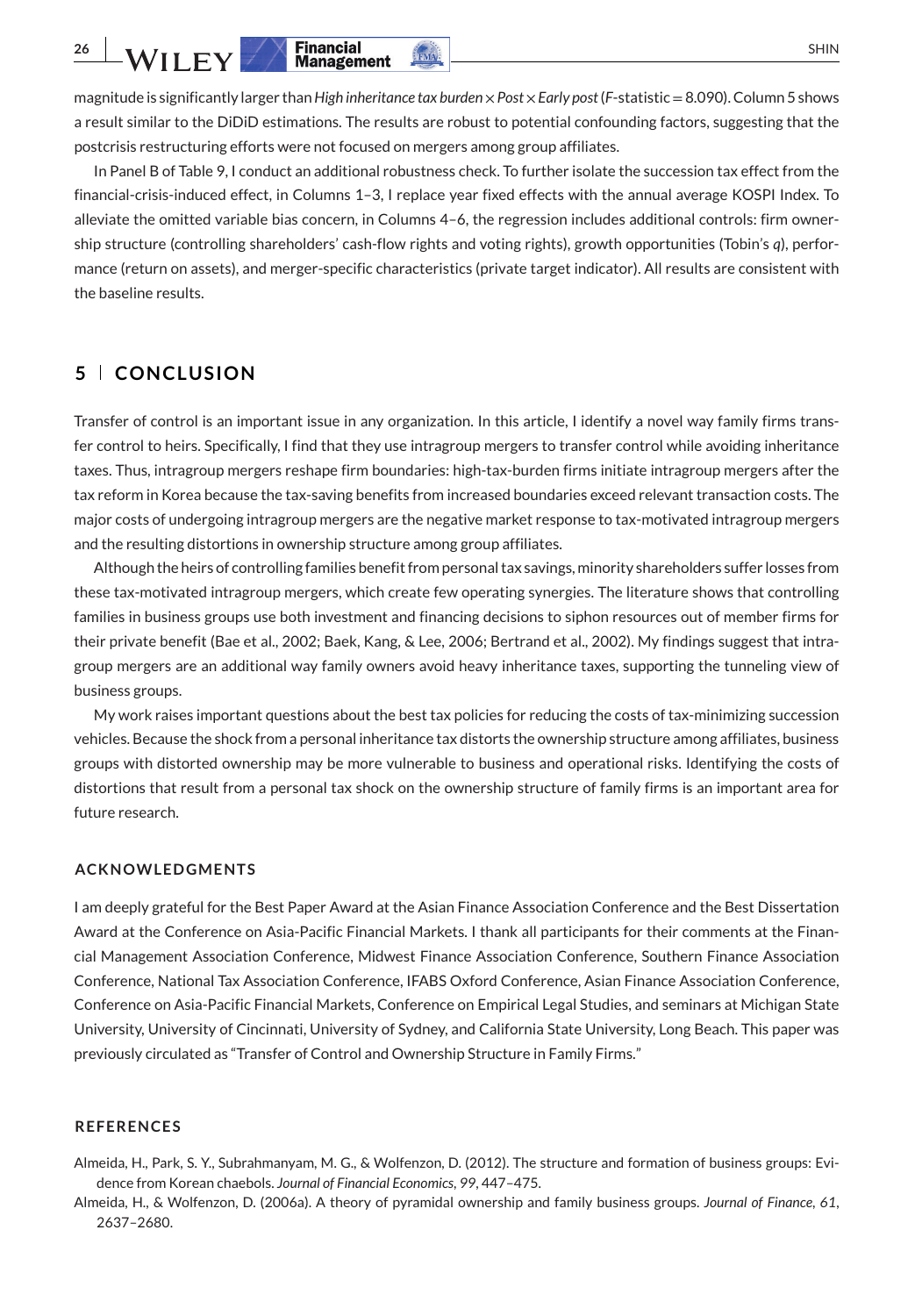

Auerbach, A. J. (1979). The optimal taxation of heterogeneous capital. *Quarterly Journal of Economics*, *93*, 589–612.

- Bae, K.-H., Kang, J.-K., & Kim, J.-M. (2002). Tunneling or value added? Evidence from mergers by Korean business groups. *Journal of Finance*, *57*, 2695–2740.
- Baek, J.-S., Kang, J.-K., & Lee, I. (2006). Business groups and tunneling: Evidence from private securities offerings by Korean chaebols. *Journal of Finance*, *61*, 2415–2449.
- Bennedsen, M., Nielsen, K. M., Pérez-González, F., & Wolfenzon, D. (2007). Inside the family firm: The role of families in succession decisions and performance. *Quarterly Journal of Economics*, *12*, 647–691.
- Bertrand, M., Mehta, P., & Mullainathan, S. (2002). Ferreting out tunneling: An application to Indian business groups. *Quarterly Journal of Economics*, *117*, 121–148.
- Bradford, D. F. (1981). The incidence and allocation effects of a tax on corporate distributions. *Journal of Public Economics*, *15*,  $1 - 22$ .
- Bunkanwanicha, P., Fan, J. P. H., & Wiwattanakantang, Y. (2013). The value of marriage to family firms. *Journal of Financial and Quantitative Analysis*, *48*, 611–636.
- Chang, S. J. (2003). Ownership structure, expropriation, and performance of group-affiliated companies in Korea. *Academy of Management Journal*, *46*, 238–253.
- Cheung, Y. L., Rau, P. R., & Stouraitis, A. (2006). Tunneling, propping, and expropriation: Evidence from connected party transactions in Hong Kong. *Journal of Financial Economics*, *82*, 343–386.
- Desai, M. A., Foley, C. F., & Hines, J. R. (2004). A multinational perspective on capital structure choice and internal capital markets. *Journal of Finance*, *59*, 2451–2487.
- Desai, M. A., & Hines, J. R. (1999). 'Basket cases': Tax incentives and international joint venture participation by American multinational firms. *Journal of Public Economics*, *71*, 379–402.

Ellul, A., Pagano, M., & Panunzi, F. (2010). Inheritance law and investment in family firms. *American Economic Review*, *100*, 1–39.

Jian, M., & Wong, T. J. (2010). Propping through related party transactions. *Review of Accounting Studies*, *15*, 70–105.

Jiang, G., Lee, C. M., & Yue, H. (2010). Tunneling through intercorporate loans: The China experience. *Journal of Financial Economics*, *98*, 1–20.

Johnson, S., La Porta, R., Lopez-de-Silanes, F., & Shleifer, A. (2000). Tunneling. *American Economic Review*, *90*, 22–27.

King, M. A. (1974). Taxation and the cost of capital. *Review of Economic Studies*, *41*, 21–35.

- Mehrotra, V., Morck, R., Shim, J., & Wiwattanakantang, Y. (2013). Adoptive expectations: Rising sons in Japanese family firms. *Journal of Financial Economics*, *108*, 840–854.
- Miller, M. H. (1988). The Modigliani-Miller propositions after thirty years. *Journal of Economic Perspectives*, *2*, 99–120.
- Modigliani, F., & Miller, M. H. (1958). The cost of capital, corporation finance and the theory of investment. *American Economic Review*, *48*, 261–297.
- Modigliani, F., & Miller, M. H. (1963). Corporate income taxes and the cost of capital: A correction. *American Economic Review*, *53*, 433–443.
- Pérez-González, F. (2006). Inherited control and firm performance. *American Economic Review*, *96*, 1559–1588.
- Thomsen, S. (1999). Corporate ownership by industrial foundations. *European Journal of Law and Economics*, *7*, 117–137.
- Tsoutsoura, M. (2015). The effect of succession taxes on family firm investment: Evidence from a natural experiment. *Journal of Finance*, *70*, 649–688.

Villalonga, B., & Amit, R. (2009). How are U.S. family firms controlled? *Review of Financial Studies*, *22*, 3047–3091.

**How to cite this article:** Shin H. Avoiding inheritance taxes in family firms. *Financial Management*. 2020;1–32. <https://doi.org/10.1111/fima.12308>

#### **APPEND IX A: VAR IABLE DEF IN IT IONS**

#### **Variables related to succession taxes**

*Succession tax burden:* Maximum expected tax payment if the ownership of the current chair's generation is inherited by the next generation in a corresponding year, calculated as *Ownership fraction of current chair generation*  $\times$  *Total equity value* × *Tax rate* (in 10 billion KRW).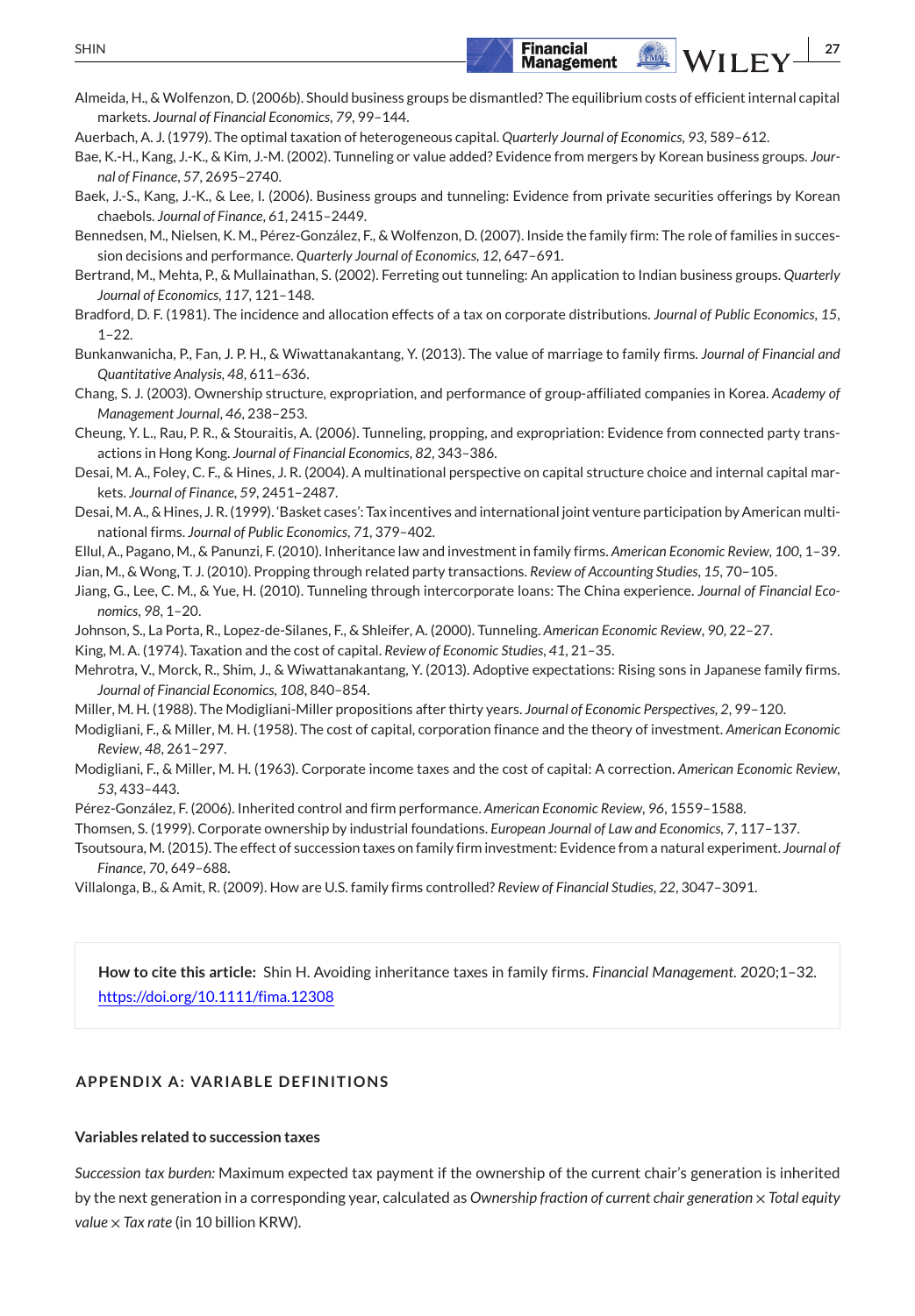*Total equity value:* Market value for public companies and Max [[(total asset−total debt) × 2+[{(NIt−3) × 1+(NIt−2) × 2 + (NIt−1) × 3}/6]/10%]/5] or total asset for private companies, following Articles 63-1 and 63-2 of the Inheritance Tax and Gift Tax Act.

*Tax rate:* Sum of the inheritance tax rate and business premium tax rate imposed on the largest shareholders. The inheritance tax law in Korea imposes higher taxes for shares with management rights.

*Pre:* Year dummy that equals 1 before the tax reform (1997–1999), and 0 otherwise.

*Post:* Year dummy that equals 1 after the tax reform (2000–2004), and 0 otherwise.

*Early post:* Year dummy that equals 1 for the first 2 years after the tax reform (2000–2001), and 0 otherwise.

*Late post:* Year dummy that has a value of 1 for the 3 years following the early postperiod (2002-2004), and 0 otherwise.

*Foundation:* Indicator that equals 1 if a firm is owned by a private foundation, and 0 otherwise.

#### **Firm characteristics variables**

*Number of stock-for-stock intragroup mergers:* Total number of mergers and acquisitions between two affiliates in a business group in a given year after excluding cash mergers.

*Stock-for-stock intragroup merger transactions:* Total amount of M&A transactions in millions of USD between two affiliates in a business group in a given year after excluding cash mergers.

*Number of total mergers:* Total number of M&A transactions in a given year.

*Total merger transactions:* Total amount of M&A transactions in millions of USD in a given year.

*Log of total assets:* Logarithm of total assets of each firm in millions of KRW.

*Log of sales:* Logarithm of total sales of each firm in millions of KRW.

*Leverage ratio:* Debt ratio, calculated as total debt divided by total equity.

*ROA:* Ratio of earnings before interest and tax (EBIT) divided by total assets.

*Payout ratio:* Ratio of a firm's net dividends paid divided by its net income.

*Long-term R&D ratio:* Ratio of a firm's long-term R&D investment divided by its total R&D investment. Long-term R&D expenses include only long-term R&D investments, which are regarded as assets on the balance sheet, and exclude short-term R&D investments, which are regarded as expenses on the balance sheet.

*Public firm:* Indicator variable that equals 1 if a firm is listed on the KOSPI or KOSDAQ exchange, and 0 otherwise. *Firm age:* Age of each firm in a business group in the corresponding year.

*Number of group affiliates:* Total number of firms that are controlled by a controlling owner within a business group.

#### **Ownership structure variables**

*Centrality:* Average percentage difference in the control rights of the controlling family across all group member firms other than the firm itself, after excluding a specific firm *i* from the group. The key strategic member companies that the controlling family uses to set up and control new firms in a business group have a high value of centrality because they are connected to many other member firms in the ownership network. See Almeida et al. (2012) for more details on ownership metrics.

*High centrality:* Indicator that equals 1 if a firm's centrality is greater than the average of all chaebol firms, and 0 otherwise.

*Low centrality:* Indicator that equals 1 if a firm's centrality is lower than the average of all chaebol firms, and 0 otherwise.

*Position:* Distance between the controlling family and a firm in the group. A value of 1 indicates that the firm is directly controlled by the founding family. In a simple pyramid structure with two firms, firm *i* in the upper layer (Chain 1) has a position value of 1, and firm *j* in the lower layer (Chain 2) has a position value of 2. In this case, the position of firm *i* can be measured by the weighted average of Chains 1 and 2, whose importance is weighted by the cash flow the family receives: the direct cash flow from firm *i* and the indirect cash flow from firm *j* through Chain 2. The group firms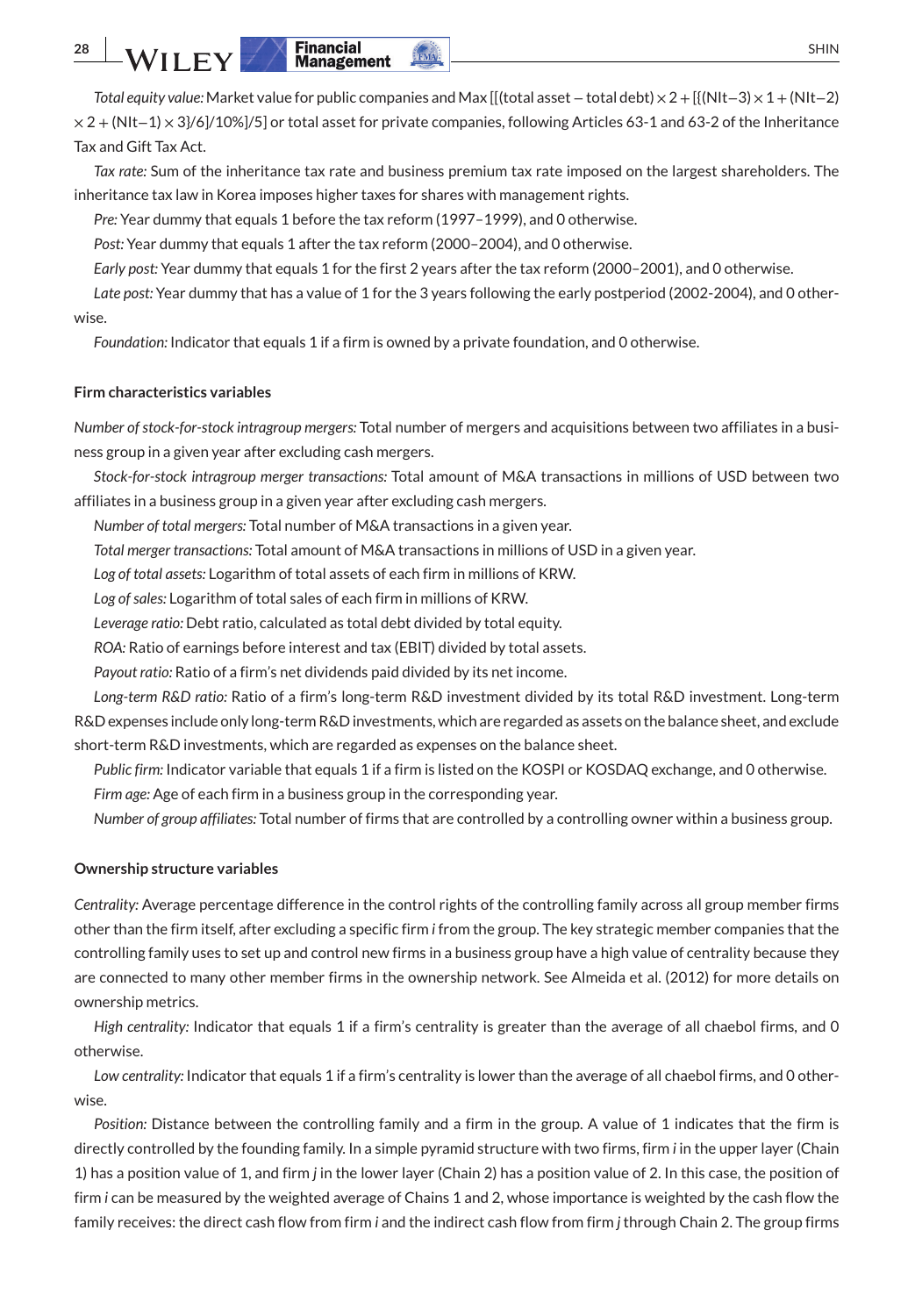*Upper layer of pyramid:* Indicator that equals 1 if a firm's position is less than the average of all chaebol firms, and 0 otherwise.

*Lower layer of pyramid:* Indicator that equals 1 if a firm's position is greater than or equal to the average of all chaebol firms, and 0 otherwise.

*Loop:* Indicator that equals 1 if a firm is in a circular ownership chain, and 0 otherwise.

*No loop:* Indicator that equals 1 if a firm is not in a circular ownership chain, and 0 otherwise.

*Cash-flow rights:* Sum of direct and indirect equity ownership held by the founding family after excluding treasury stocks and cross-shareholdings.

*Voting rights:* Ratio of the maximum number of stocks that the founding family can use for voting divided by the total number of stocks outstanding. This includes direct and indirect voting shares held by the founding family, subsidiaries, senior managers in special relationships, and nonprofit organizations.

*Discrepancy:* Difference between cash-flow rights and voting rights.

#### **Family involvement variables**

#### (Current chair's generation)

*Total number of members with ownership:* Sum of the number of male, female, married male, and married female members with ownership of the group firms.

*Number of male* [*female, married male, married female*] *family members with ownership:* Total number of male [female, married male, married female] family members in the current chair's generation with ownership in at least one of the group firms.

*Total fraction of ownership held by current chair generation:* Ratio of the portion of ownership held by male, female, married male, and married female family members in the current chair and his/her siblings' generation divided by the entire portion of ownership held by family members.

*Fraction of family ownership held by male* [*female, married male, married female*] *family members:*Ratio of ownership held by male [female, married male, married female] family members in the current chair's generation divided by the entire ownership held by family members.

#### (Current chair + 1 generation)

*Total number of members with ownership:* Sum of the number of sons, daughters, sons-in-law, and daughters-in-law with ownership of the group firms.

*Number of sons*[*daughters, sons-in-law, daughters-in-law*] *with ownership:* Total number of sons [daughters, sons-in-law, daughters-in-law] of the current chair and the chair's siblings with ownership in at least one of the group's firms.

*Total fraction of ownership held by current chair* + *1 generation:* Ratio of the portion of ownership held by sons, daughters, sons-in-law, and daughters-in-law of the current chair and his/her siblings divided by the entire portion of ownership held by family members.

*Fraction of family ownership held by sons* [*daughters, sons-in-law, daughters-in-law*]: Ratio of ownership held by sons [daughters, sons-in-law, daughters-in-law] of the current chair and the chair's siblings divided by the entire ownership held by family members.

*High chairman age:* Indicator that equals 1 if the age of a controlling shareholder of a business group is higher than the average age of all the chaebol groups, and 0 otherwise.

## **APPENDIX B: MERGER BETWEEN CHEIL INDUSTRIES AND SAMSUNG C&T**

Figure B1 shows how the intragroup merger of two Samsung affiliates, Cheil Industries and Samsung C&T, increases Jay Y. Lee's control over Samsung Electronics, the conglomerate's flagship unit, through indirect stake holdings without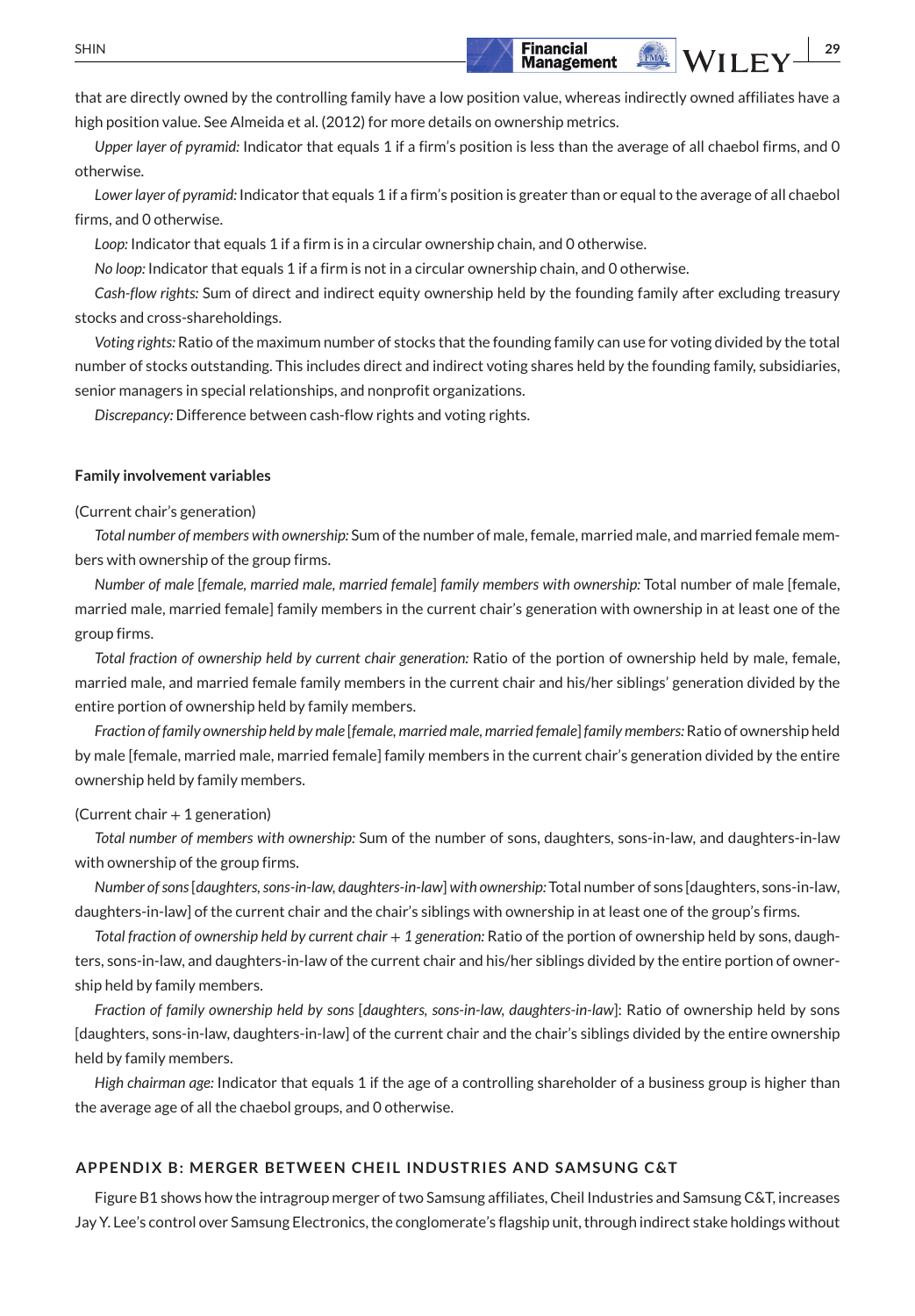**30** SHIN SHIN



**FIGURE B1** Merger between Cheil Industries and Samsung C&T [Color figure can be viewed at wileyonlinelibrary.com]

*Note*. This figure shows how the intragroup merger of two Samsung affiliates, Cheil Industries and Samsung C&T, increases Jay Y. Lee's control over Samsung Electronics, the conglomerate's flagship unit, through indirect stake holdings without Lee ever paying inheritance tax. The solid lines represent the premerger ownership flow, and the dotted lines represent the postmerger ownership flow. The dotted box represents the new firm created from the intragroup merger. This figure originates from the *Wall Street Journal* (May 26, 2015)

Lee ever paying inheritance tax. The solid lines represent the premerger ownership flow, and the dotted lines represent the postmerger ownership flow. The dotted box represents the new firm created from the intragroup merger. This figure originates from the *Wall Street Journal*. 29

An anecdote describing an intragroup merger within the Samsung Group illustrates how intragroup mergers are used as a tax-minimizing succession mechanism. The Lee family merged Samsung's de facto holding company, Cheil Industries, the textile firm, with Samsung C&T, the group's construction and trading firm, creating a new company with annual revenue of 31 billion USD. Before the merger, the heir apparent, Lee, controlled Samsung Electronics, the group's crown jewel, mainly through Cheil Industries, in which he held a 23.2% stake.<sup>30</sup> Cheil Industries was instrumental to the Lee family's control over 70 Samsung affiliates in the group's unique circular shareholding structure. Among Cheil Industries' most valuable holdings was Samsung Life, which had a 7.2% stake in Samsung Electronics. Cheil Industries held a 19.3% stake in Samsung Life. After the intragroup merger, Lee became the largest shareholder in the newly created company, with a 16.5% stake. This merger allowed Lee to achieve an additional channel of control, albeit indirectly, over Samsung Electronics without paying an inordinate amount in inheritance tax, as Samsung C&T has a 4.1% stake in the company. Instead of an intragroup merger, if Lee had tried to inherit his father's ownership stake in Samsung Electronics directly, he would have had to pay 2.8 billion USD (=\$165 billion USD [market value of Samsung Electronics at the end of 2014]  $\times$  3.4% [Lee's share]  $\times$  50% [inheritance tax rate]) in inheritance tax.

<sup>29</sup>Min-Jeong Lee and Jonathan Cheng, "Samsung Heir Apparent Jay Y Consolidates Power with Merger," *Wall Street Journal* (May 26, 2015), [https://](https://www.wsj.com/articles/samsung-heir-apparent-consolidates-power-with-merger-of-two-major-firms-1432603589) [www.wsj.com/articles/samsung-heir-apparent-consolidates-power-with-merger-of-two-major-firms-1432603589.](https://www.wsj.com/articles/samsung-heir-apparent-consolidates-power-with-merger-of-two-major-firms-1432603589)

<sup>30</sup> Jay Y. Lee and Kun-Hee Lee directly owned shares of Samsung Electronics at 0.57% and 3.38%, respectively, before the merger between Cheil Industries and Samsung C&T.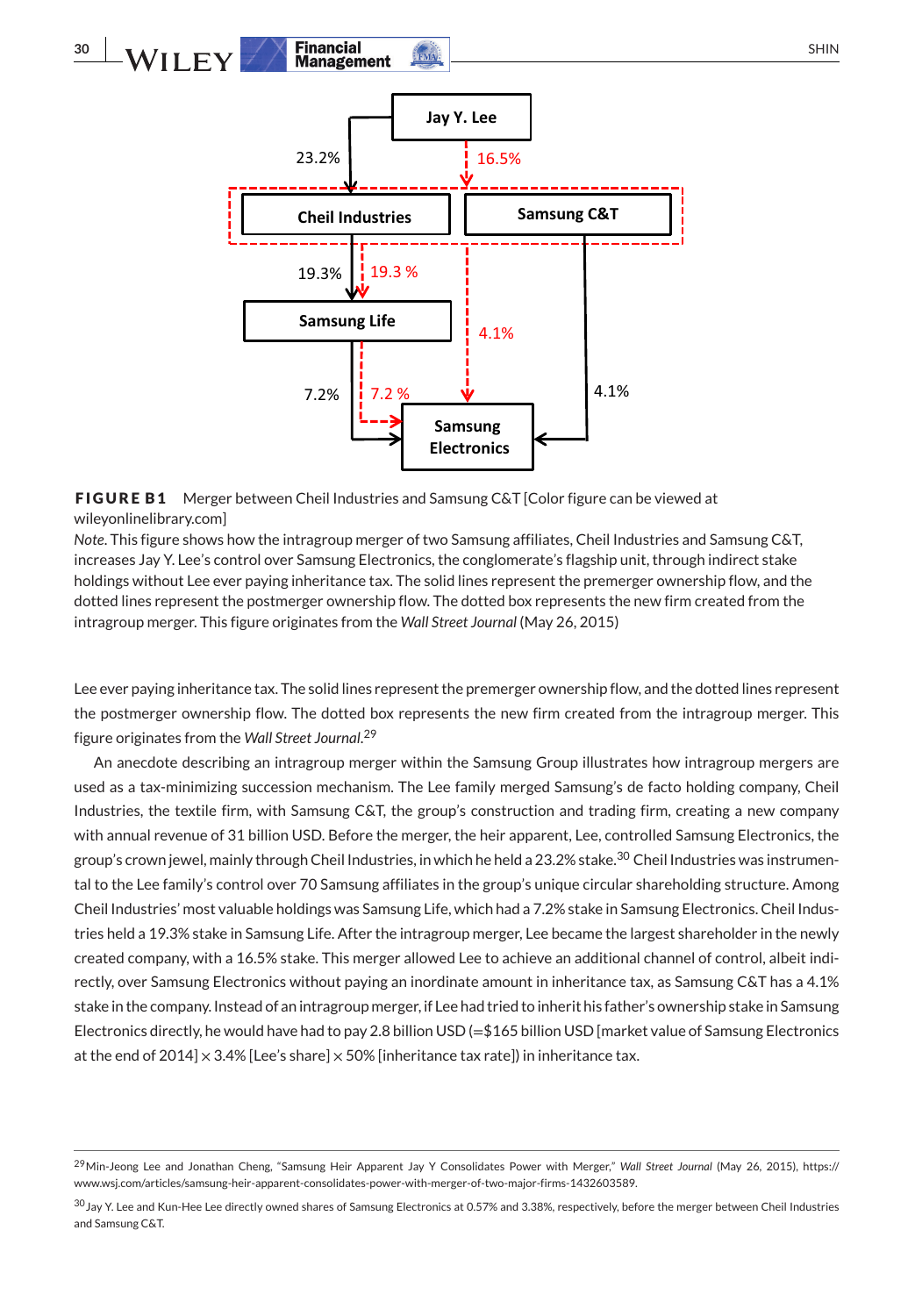Figure C1 shows examples of inheritance tax avoidance through stock-for-stock intragroup mergers in pyramidal business groups. The solid arrows represent the ownership flow of a business group, and the dotted arrows represent the newly created postmerger ownership flow. The dotted box represents the new firm created from the intragroup merger. This figure, describing the pyramid structure, originates from Almeida et al. (2012).

In Figure C1, the controlling family is the largest shareholder of Firm A, with a 10% stake. An heir of the business group owns Firm C with a 51% stake and Firm H with a 62.5% stake. Firm C owns Firm H with a 37.5% stake. The





*Note*. This figure shows examples of inheritance tax avoidance through stock-for-stock intragroup mergers in pyramidal business groups. The solid arrows represent the ownership flow of a business group, and the dotted arrows represent the newly created postmerger ownership flow. The dotted box represents the new firm created from the intragroup merger. This figure, describing the pyramid structure, originates from Almeida et al. (2012).